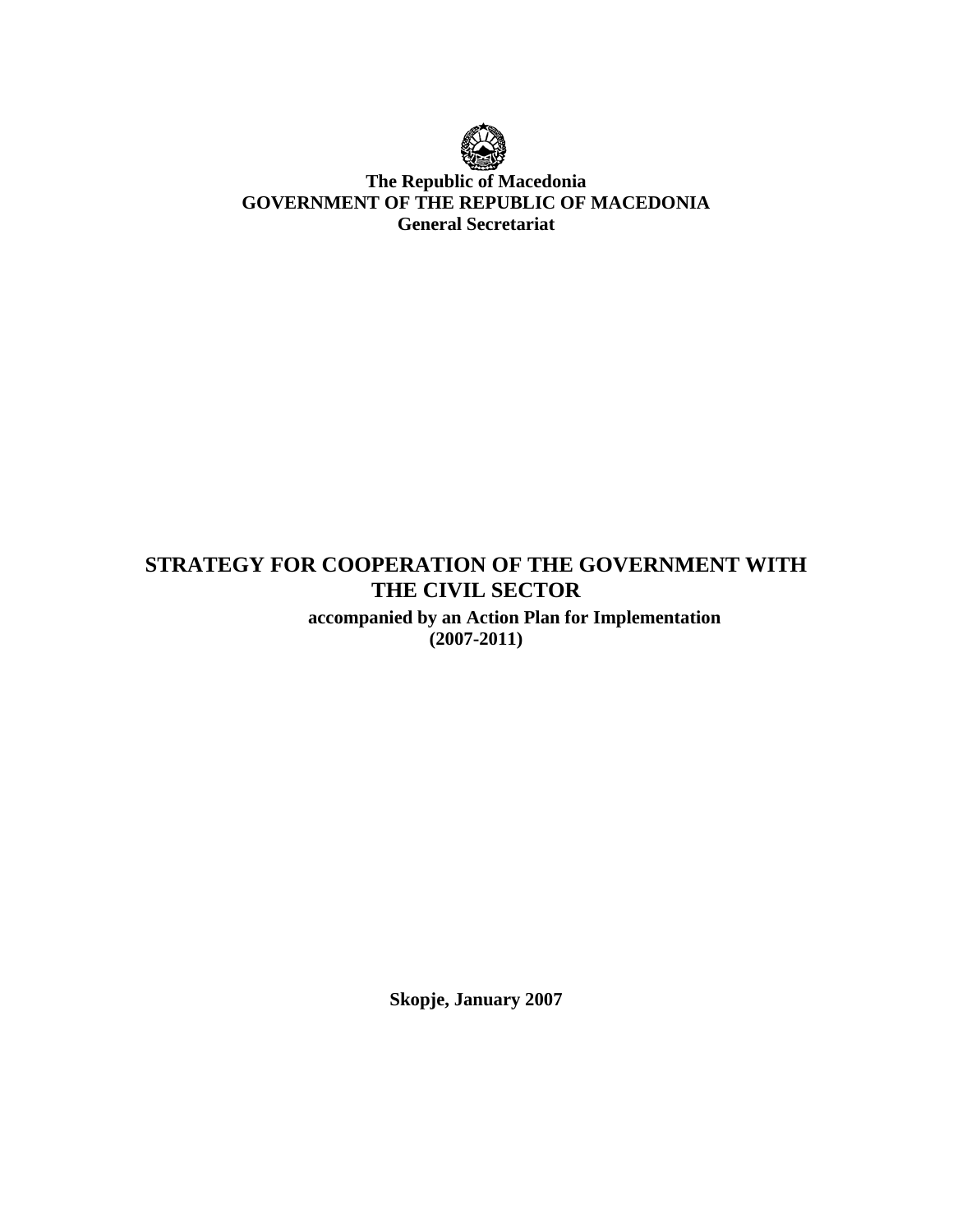# **CONTENT**

| I. Introduction                                                                            | $\overline{2}$ |
|--------------------------------------------------------------------------------------------|----------------|
| 1. General aims of the Strategy                                                            | $\mathfrak{Z}$ |
| 2. Normative framework for the activities                                                  | $\overline{4}$ |
| 3. Timeframe for Implementation of the Strategy                                            | $\overline{4}$ |
| 4. Key actors in Implementation of the Strategy                                            | $\overline{4}$ |
| II. Civil Sector in the Republic of Macedonia: General Overview                            | $\overline{7}$ |
| 1. Definition of the civil sector                                                          | $\overline{7}$ |
| 2. Current situation and the present role of the civil sector in the Republic of Macedonia | 9              |
| 2.1. Fields of activity                                                                    | 10             |
| 2.2. Characteristics of the civil sector                                                   | 10             |
| 2.3. Participation in policy-making processes                                              | 11             |
| 2.4. Current legal framework                                                               | 12             |
| 2.5. Financing                                                                             | 13             |
| Financing through the Budget<br>$\bullet$                                                  | 14             |
| Tax policy, incentives for philanthropy and volunteering                                   | 16             |
| 3. Participation of the civil sector in the process of European integration                | 16             |
| <b>III. Principles of Cooperation</b>                                                      | 18             |
| <b>IV. Strategic Goals</b>                                                                 | 20             |
| 4.1. Advancing and improving the legal framework for development of the civil sector       | 20             |
| 4.2. Participation of the civil sector in policy-making processes                          | 21             |
| 4.3. Maintaining cross-sectoral cooperation                                                | 22             |
| 4.4. Maintaining cross-institutional cooperation                                           | 23             |
| 4.5. Involvement of the civil sector in the process of European Union integration          | 24             |
| 4.6. Creating more favourable conditions for sustainability of the civil sector            | 25             |
| 4.7. Continuous development of the civil sector                                            | 26             |
| V. Implementation and Revision                                                             | 28             |
| <b>VI. Implementation Plan</b>                                                             | 29             |
| <b>VII. Bibliography</b>                                                                   | 30             |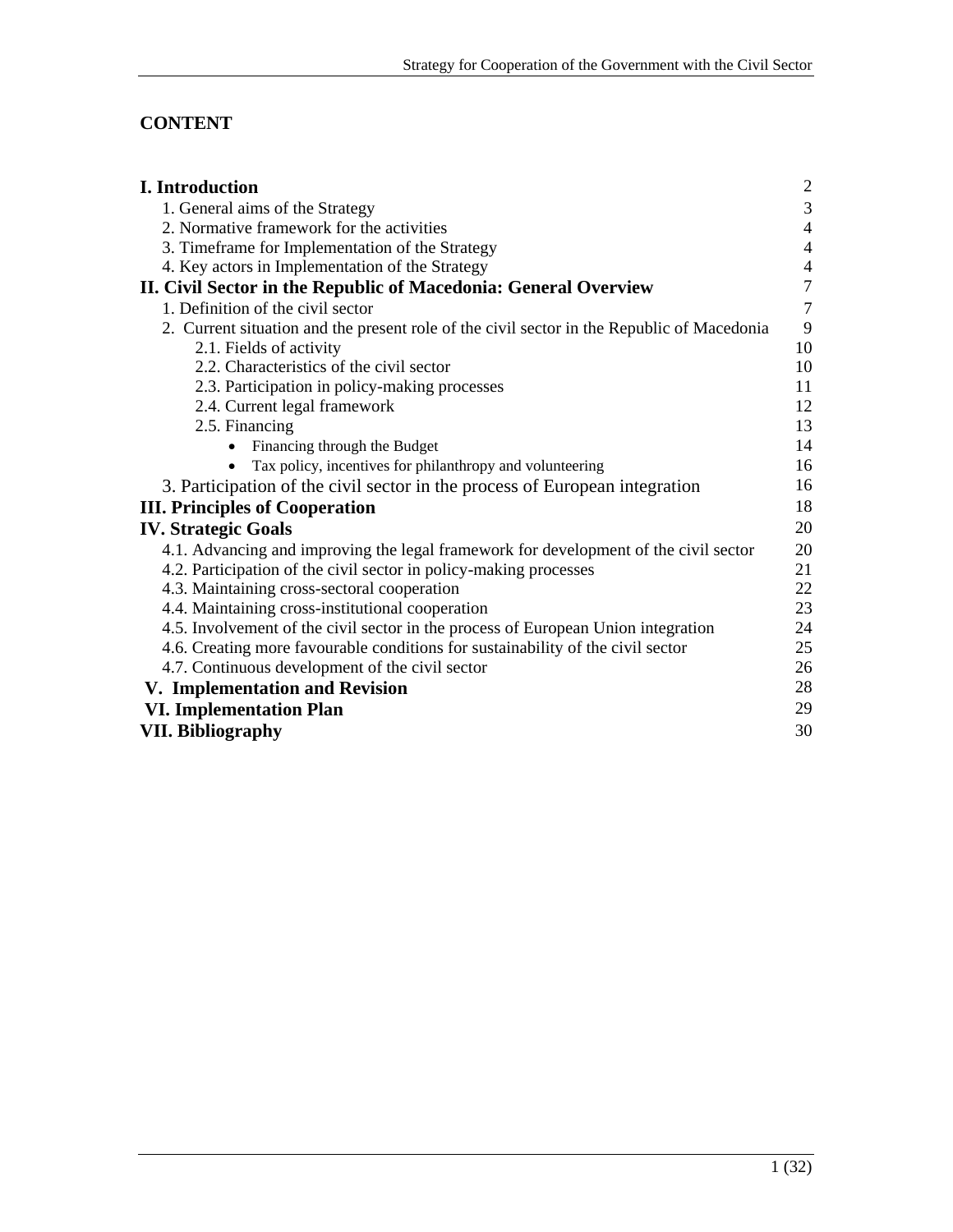## **I. INTRODUCTION**

 $\overline{a}$ 

The development of the civil sector is of key importance for the fundamental, democratic and pluralistic values of any country, as well as for the encouragement of its citizens' awareness for wider social engagement. At the same time, it reaffirms the constitutionally guaranteed human rights of freedom of association for exercising and protecting a myriad of rights and beliefs and the freedom of speech, articulated through the principles of participative democracy. In addition, through their activities citizens contribute to a more holistic social development and to an improved standard and way of life.

Such a contribution on behalf of the civil sector in promoting and building a democratic, cultural and social cohesion on all social levels implies the need for its cooperation with the Government of the Republic of Macedonia. Their mutual action can significantly contribute to the development of numerous spheres of society in order to efficiently address the challenges and the current problems in the country. On the other hand, the civil organizations, as an integral part of the social system, are a form through which citizens' initiatives are expressed and which enables citizens to actively participate in all social matters. In parallel with this, as additional benefits from further development of civil society organizations, are the stimulation of social cohesion<sup>[1](#page-2-0)</sup> and creation of a sustainable social capital.<sup>[2](#page-2-1)</sup> Civil society organizations also possess a high economic potential expressed through their role as employers, i.e. to involve the economically active population in their activities and thus help reduce the problems related to unemployment.[3](#page-2-2) Consequently, it is in the interests of the Republic of Macedonia to support the development of the civil sector in drafting policies as a counterweight and guide into the democracy and the democratic values, meanwhile acting as a constructive complementary actor in all social areas defined as in-need-of-intervention.

Being aware of the importance of the democratic standards, the efficiency and competence of civil society organizations, the Government is adopting this Strategy for Cooperation with the Civil Sector. The Strategy incorporates the grounds for its cooperation with civil society organizations, and by enacting this document the Government obliges itself to systematically strengthen the basic conditions for a faster and more efficient development of this sector. The Strategy nurtures the mutual trust, partnership and transparency in communication, and at the same time it maintains the principle of independence of the civil sector from the State.

Finally, *this document is being drafted in order to ensure a specific institutional responsibility for the future provision of full and high-quality relationships between the* 

<span id="page-2-0"></span><sup>&</sup>lt;sup>1</sup> "Social cohesion" is envisaged as the eligibility of society to enable overall progress to all segments and entities.

<span id="page-2-1"></span> $2$  "Social capital" signifies benefits to individuals and the entire society, resulting from mutual relationship and communication.

<span id="page-2-2"></span><sup>&</sup>lt;sup>3</sup> The findings of the survey carried out in 35 countries show an average of 4.4% participation of the economically active population by the civil service organizations, meaning that every twentieth work eligible individual is employed in the civil service. Source: 'Global Civil Society: An Overview', Lester M. Salamon, the John Hopkins Comparative Non-profit Sector Project, 2003 [\(www.jhu.edu/~ccss\)](http://www.jhu.edu/%7Eccss).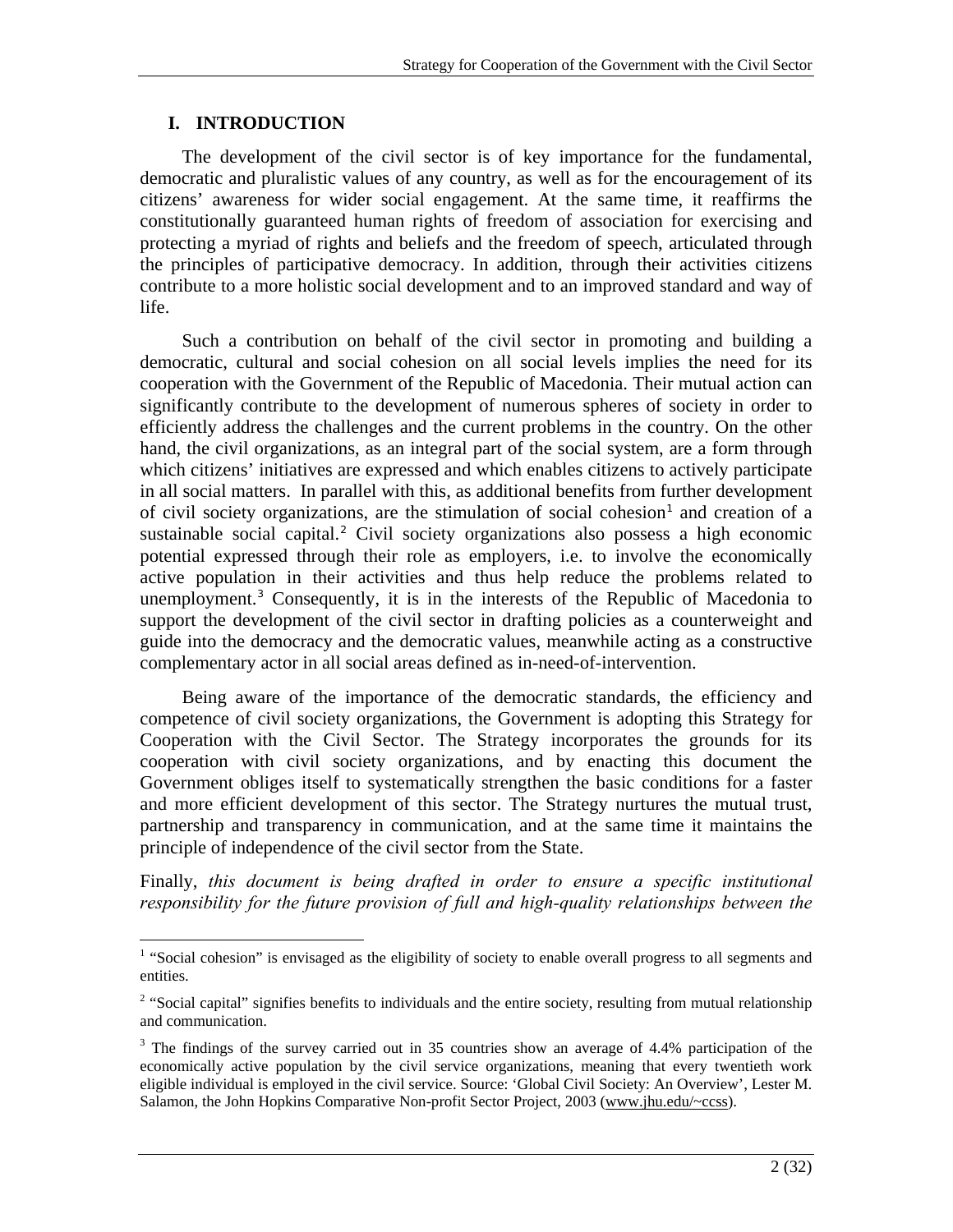*State and the civil sector in order to contribute to the overall future progress of Macedonia's society.* 

## **1. General aims of the Strategy**

The primary aim of the Strategy is to promote the cooperation of the Government and the relevant ministries with the civil sector. The Strategy should serve as an overall guidance framework for a conceived national policy of cooperation and support to the civil sector, reflecting the priorities, principles and proposed methods. Thus, the Strategy, dependent on the context of interested parties and environmental needs, enables prospects for defining specific policies, priorities and modalities.

The Strategy offers and provides a framework, mechanisms and policies that would contribute to the following:

- Strengthening and promotion of the cooperation of the Government and citizen associations and foundations;
- Enabling the state administration, through specific guidelines to recognize the role of the civil sector and to develop a mutual partnership;
- Enable greater citizen engagement and, via their associations and foundations, influence the institutional decision making on a central level, and policy drafting by integrating their experiences into the decision-making process;
- Improvement of the conditions for further strengthening and development of citizen associations and foundations by creating a favourable normative and systematic and institutional environment<sup>[4](#page-3-0)</sup>;
- **Improve systematic conditions for provision of sustainable development**<sup>[5](#page-3-1)</sup> of the civil sector;
- Create normative and institutional provisions for the implementation of the standards of the European Union for this area;
- **Improvement of the public information access;**
- Consideration for the level of development of the civil sector in the Republic of Macedonia, as well as the policies, the international documents and strategies, the comparative experiences as well as the best practices from the European countries in defining domestic priorities.

Advancing the cooperation between the Government and the civil sector by engaging in a partnership relation reflects the appreciation for the supreme values and potentials of the civil sector and places emphasis on their significant inputs in mutual efforts to satisfy

<span id="page-3-0"></span> 4 Meaning "Enabling environment".

<span id="page-3-1"></span><sup>&</sup>lt;sup>5</sup> Sustainable development of the civil (NGO) sector is normally conceived as the capacity of civil society organizations to restructure and to adapt according to the social needs, to address public priorities and to attract necessary resources for the implementation of such objectives. Also sustainable development is considered in a more specific context, as a concept emphasizing the balance between the inter-generation transfer and the protection of resources that are non-renewable as well as the heterogeneity of the loosely defined principles addressing the responsibility and the accountability of policy-makers. (Oxford Dictionary of Politics 2003)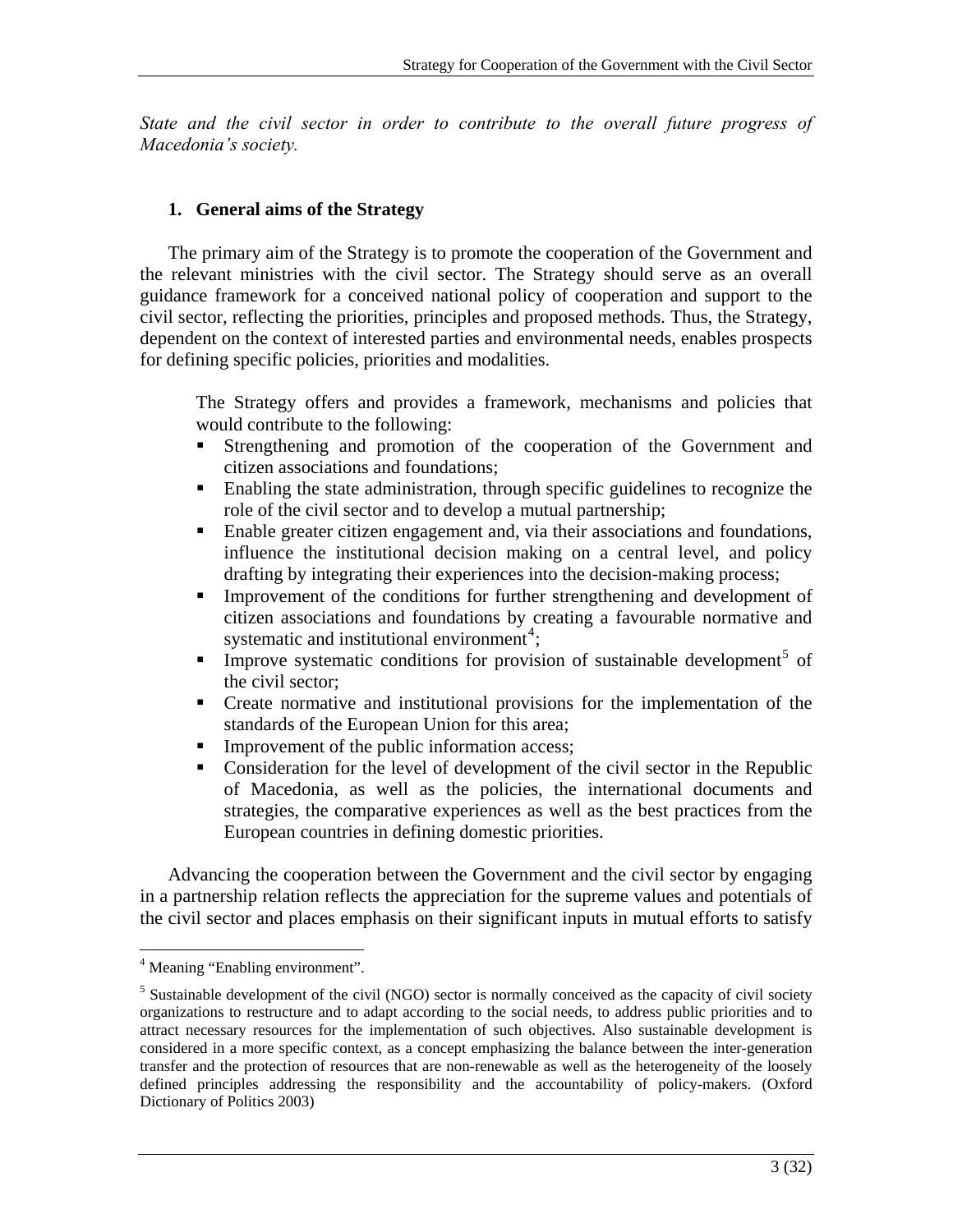citizens' interests and needs. The Strategy for cooperation is a necessary step, stated in the Action Plan for European Partnership, whose adoption and enactment is expected to contribute to increasing transparency in administration authority operations and simultaneously enable corrective and constructive input by citizens into the public administration.

## **2. Normative framework of activities**

The provisions defined in the Strategy are rooted in and promoted on the basis of the provisions stated in the following documents:

- Universal Declaration of Human Rights;
- International Charter of Civil and Political Rights;
- European Convention on Human Rights and its Protocols;
- The Constitution of the Republic of Macedonia;
- The Law on Citizen Associations and Foundations:
- Other positive legislation addressing the civil sector.

## **3. Timeframe for Implementation of the Strategy**

This Strategy is a *mid-term* one, meaning that the planned activities are foreseen for implementation in the forthcoming five-year period (2007-2011).

## **4. Key actors in Implementation of the Strategy**

The *active* key actors, directly engaged in the implementation of the proclaimed principles and assignments stated in this strategic document are considered as the following:

- 1. Unit for Cooperation with Non-Governmental Organizations under the General Secretariat of the Government;
- 2. Relevant ministries according to their field of competence;
- 3. Citizen associations.

The Initiative<sup>[6](#page-4-0)</sup> for establishing the Unit for Cooperation with Non-Governmental Organizations<sup>[7](#page-4-1)</sup>, adopted by the Government in November 2004, explicitly expresses the willingness of the Government of the Republic of Macedonia to build on the confidence and cooperation with the civil sector. This Initiative serves as evidence to confirm the

<span id="page-4-0"></span><sup>1</sup> <sup>6</sup> The Initiative for establishing the Unit for Cooperation with Non-Governmental Organizations in the Republic of Macedonia, November 2004.

<span id="page-4-1"></span> $<sup>7</sup>$  The Unit functions within the Sector for Policy Analysis and Coordination under the General Secretariat</sup> in the Government of the Republic of Macedonia (hereinafter Unit for Cooperation with the Non-Governmental Organizations)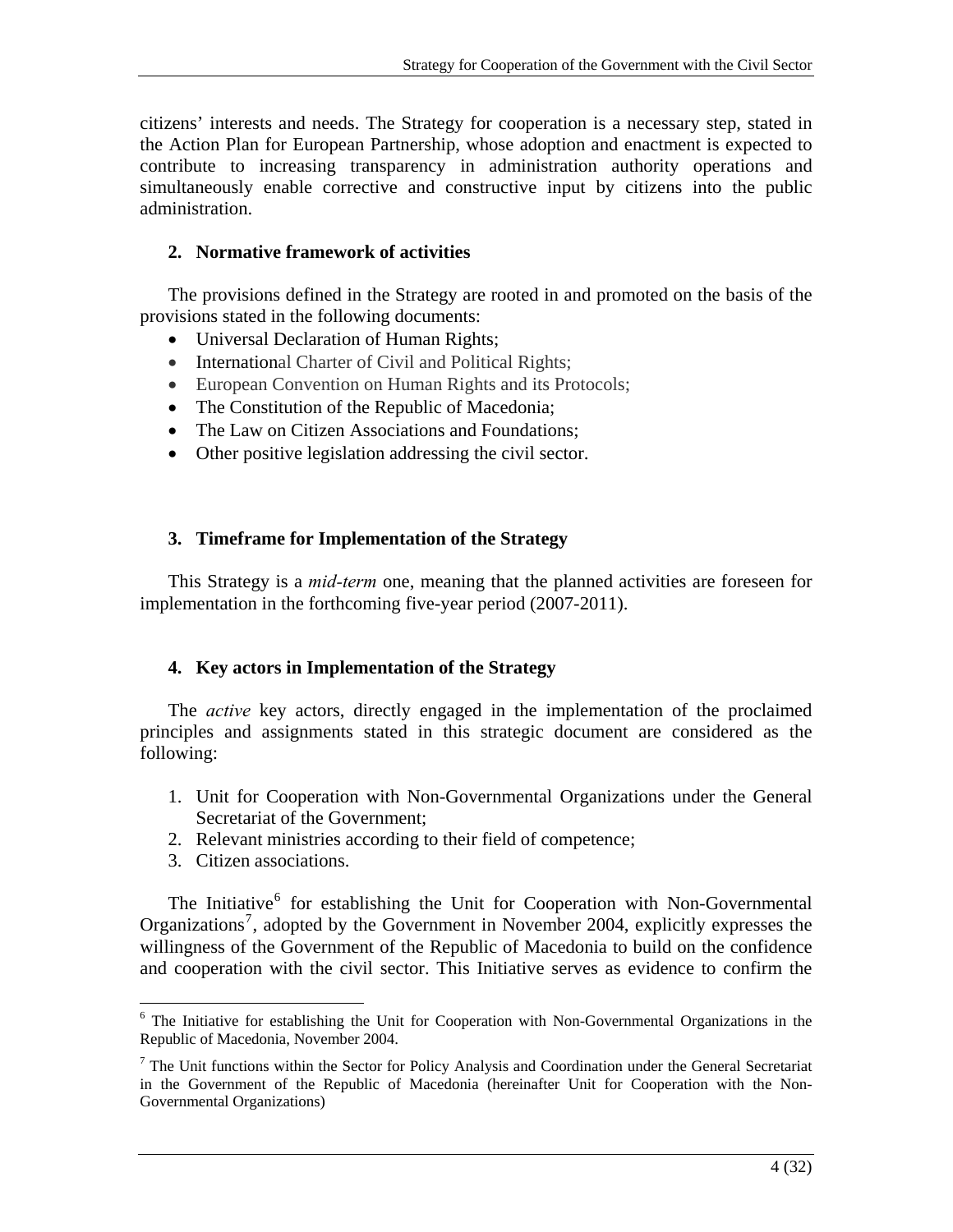Government's verification of the significance of the civil sector activities and emphasizes the need to develop a specific programme for cooperation, unlike the current practice of exercising a "non-continuous cooperation relationship". In favour of all defined provisions, the Unit for Cooperation with Non-Governmental Organizations has the responsibility of implementing the following activities:

- Drafting a Programme and a Strategy for Cooperation of the Government and the Civil Sector based on common values of modern democracy and the significance of the civic initiatives embodied in the social-changes segment, the cooperation, the solidarity, the transparency, the individual strength and responsibility, the participation in decision making, respecting individuality, the self-sufficient organization, the continuous learning, and shall be directed towards designing specific mechanisms for advancing relations between the Government and the civil sector;
- Preparing a complete overview of the current legislation securing its continuous update, proposing initiatives to the Government and the relevant ministries in order to instigate drafting of new legislation addressing the civil sector in Macedonia, thus inciting development of philanthropy, volunteering and a civil society acting as the pillar of the further development of a democratic, social and solidarity-based society;
- Monitoring the international legislation in certain countries that enables the advancement of the civil society and the drafting of comparative analysis proposing amendments to the Macedonian legal framework in order to make it compliant with European Union standards;
- Mediation in cooperation with the ministries and other state authorities with the civil sector, as well as monitoring and advancement of the cooperation with the civil sector in the Republic of Macedonia;
- In accordance with legislation, actively participating in the cooperation with the relevant ministries (managing projects) by organizing public debates on relevant legislation, projects, initiatives, i.e. activating the civil sector to a level that will ensure transfer and delegation of some of the present responsibilities of the Government to civil society organizations;
- Allocating financial resources from the Budget of the Republic of Macedonia for co-funding of public interest projects, implemented by the civil sector, thus ensuring a transfer of some of the Government's present activities to the civil sector;
- Providing education/training for the civil servants and the representatives of the local self-government in order to acquire essential knowledge and skills, necessary to obtain transparent and accountable partnership relations with the civil sector representatives;
- Establishment of a network for continual and timely dissemination of information to the civil sector with reference to all national and local level activities (preparing a bulletin, unit's website, panel discussions, consultations, etc.);
- Organizing regional conferences and similar events in order to exchange experiences with other EU candidate states, including those accessioned this year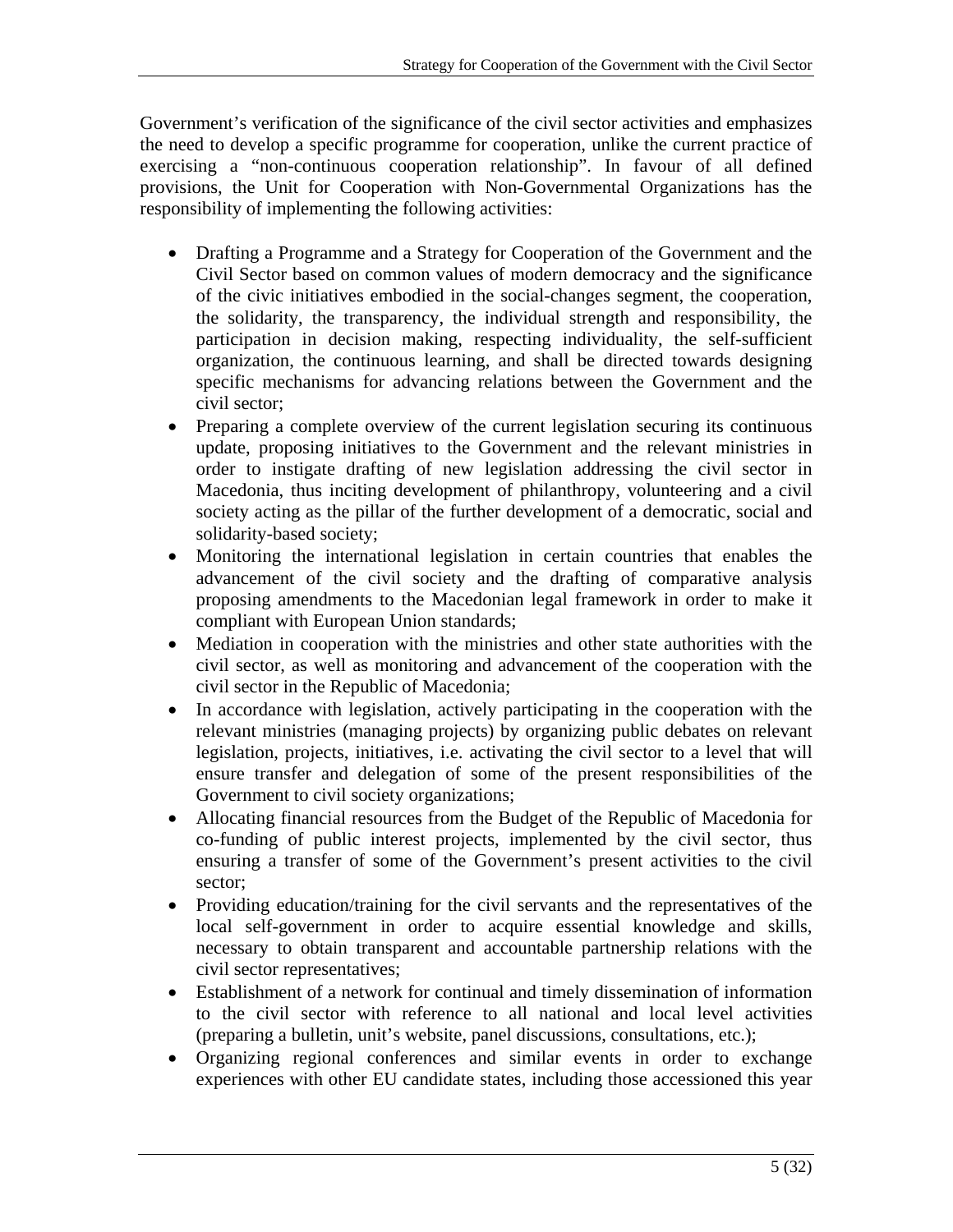for modes of cooperation of their governments and the civil sector, as well as participating in such events organized by the counterpart countries.

In accordance with the Rulebook for Internal Organization of the General Secretariat of the Government, the Unit for Cooperation with Non-Governmental Organizations under the Sector for Policies Analysis and Coordination is responsible for delivery of the following assignments:

- Preparing a Draft Strategy and a Programme for cooperation of the Government with civil society organizations;
- Maintaining cooperation with civil society organizations and institutions;
- Preparing a review of the legislation, continuous update, proposing initiatives to the Government and the relevant ministries in order to instigate drafting of new legislation for the civil sector;
- Monitoring of international legislation and drafting comparative analysis for the civil sector;
- Anticipating allocation of financial resources for co-financing of projects of public interest;
- Maintaining a holistic approach when addressing citizens' needs in Government's policy making;
- Mediating the inter-ministerial cooperation as well as of the other state authorities and the civil sector;
- Performing other duties defined in the scope of activities of the Unit for Cooperation with Non-Governmental Organizations/civil sector.

In obtaining greater results for specified assignments, the employees of the Unit for Cooperation with Non-Governmental Organizations are trained and have their capacities upgraded according to a previously developed plan. In addition to this, visibility measures are also designed for the Unit as well as directions for communication with the representatives of the civil society as a method of promoting public trust among actors. The visibility concept shall target the civil sector as well as the state institutions, the media and the general public. The guiding principles are the following: openness, correctness, presence on-site, and regular communication.<sup>[8](#page-6-0)</sup>

The Strategy has a binding character only for the Government and the state institutions, and is not in a position to oblige the implementation and cooperation of the local self-government and the business sector with the civil society sector. Yet it is expected that the community and the conditions awaiting superior qualitative development by the above-mentioned key actors of the Strategy, shall *indirectly* motivate increased participation on behalf of the other segments without which the overall development would be incomplete and limited. It is a fact that the finalization of the interest-based linkage and the general, comprehensive social progress would not be meaningful and successful without the *local self-government* (as the baseline for

<span id="page-6-0"></span><sup>1</sup> <sup>8</sup> Reflected though designing of a website, issuing promotional leaflets, information bulletin, organizing meetings, round tables, public debates, workshops, conferences, seminars, press conferences, announcements and briefings.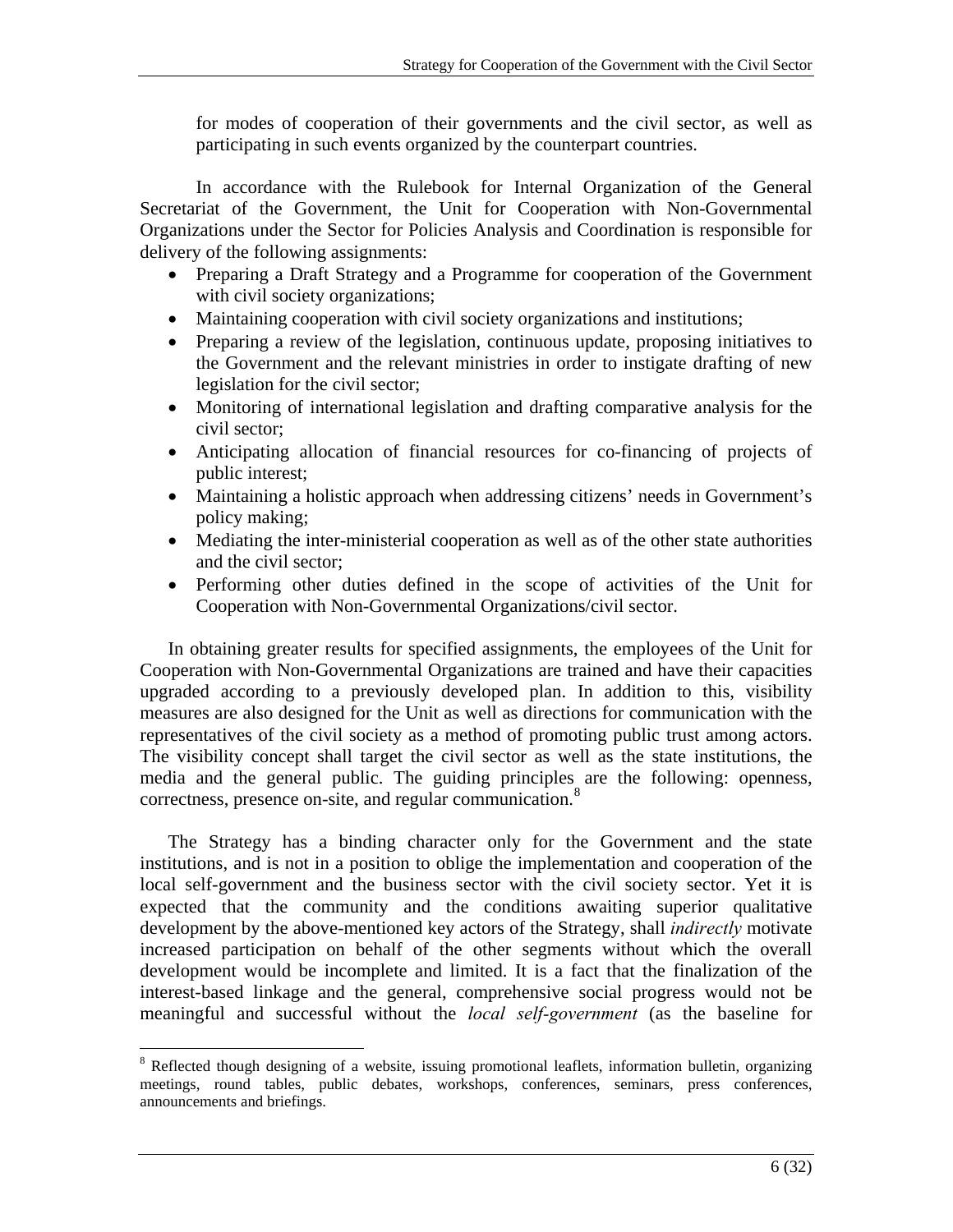communication with the citizens) and the *business sector* (as the future factor defining the long-term beneficial role of the civil sector and for individual purposes developing a socially responsible business sector). As a result of this, this governmental document should be implemented and applied by all stakeholders in the partnership.

## **II. CIVIL SECTOR IN THE REPUBLIC OF MACEDONIA: GENERAL OVERVIEW**

## **1. Definition of the civil sector**

 $\overline{a}$ 

The civil sector emerges after the worldwide bourgeoisie revolutions, i.e. when the new social and economic establishment was introduced, when the citizen/the individual becomes the centre and the focal point (pillar) of the social system. As a result of the differences in stressing one aspect of the scope of work over another, various terms are in use for the civil sector and civil society organizations, such as the following: not-forprofit sector (USA), charity sector (Great Britain), voluntary sector, non-governmental sector, third sector, etc.

Various theoreticians, institutions and organizations worldwide provide various definitions for the notion and the composition of the civil society sector, pointing out certain common features or minimum criteria that are to be fulfilled. Of the numerous available definitions, yet there are several basic characteristics that are most frequently addressed: *viz*, citizens collaborate amongst themselves and with the governing structures for issues related to public and private interest; the activities are mainly addressed to public affairs not invading private (family) affairs, the State or the business sector; the sector functions within the rule of law; a group of "mediating" organizations are in question, positioned between the State and the family involving voluntary organizations and other corporate entities.

A generally accepted and officially authorized definition for civil society organizations does not exist, but according to the understanding of the United Nations, civil society organizations are the following: "*Not-for-profit, voluntary citizen groups, organized on a local, national and international level in order to raise public interest issues. Fully oriented and created by individuals with common interests, they perform various services and humanitarian functions, they represent the needs of the citizens before the governing structures, monitor the policies and programmes' implementation*  and support the participation of the civil sector on a community level."<sup>[9](#page-7-0)</sup> On the other hand, CIVICUS defines the civil society as the space amid the family, State and the market, where people join in order to express their interests, from which definition one can conclude that the formal as well as the informal associations and networks<sup>[10](#page-7-1)</sup> are included.

<span id="page-7-0"></span><sup>&</sup>lt;sup>9</sup> Source: United Nations, Agency for Cooperation with the Non-Governmental Organizations, Unit for Public Relations.

<span id="page-7-1"></span><sup>&</sup>lt;sup>10</sup> CIVICUS, 2003. CIVICUS – Worldwide Alliance for Citizen Participation and International Citizens' Organization founded 1993, based in Washington and Johannesburg, whose mission is to strengthen civil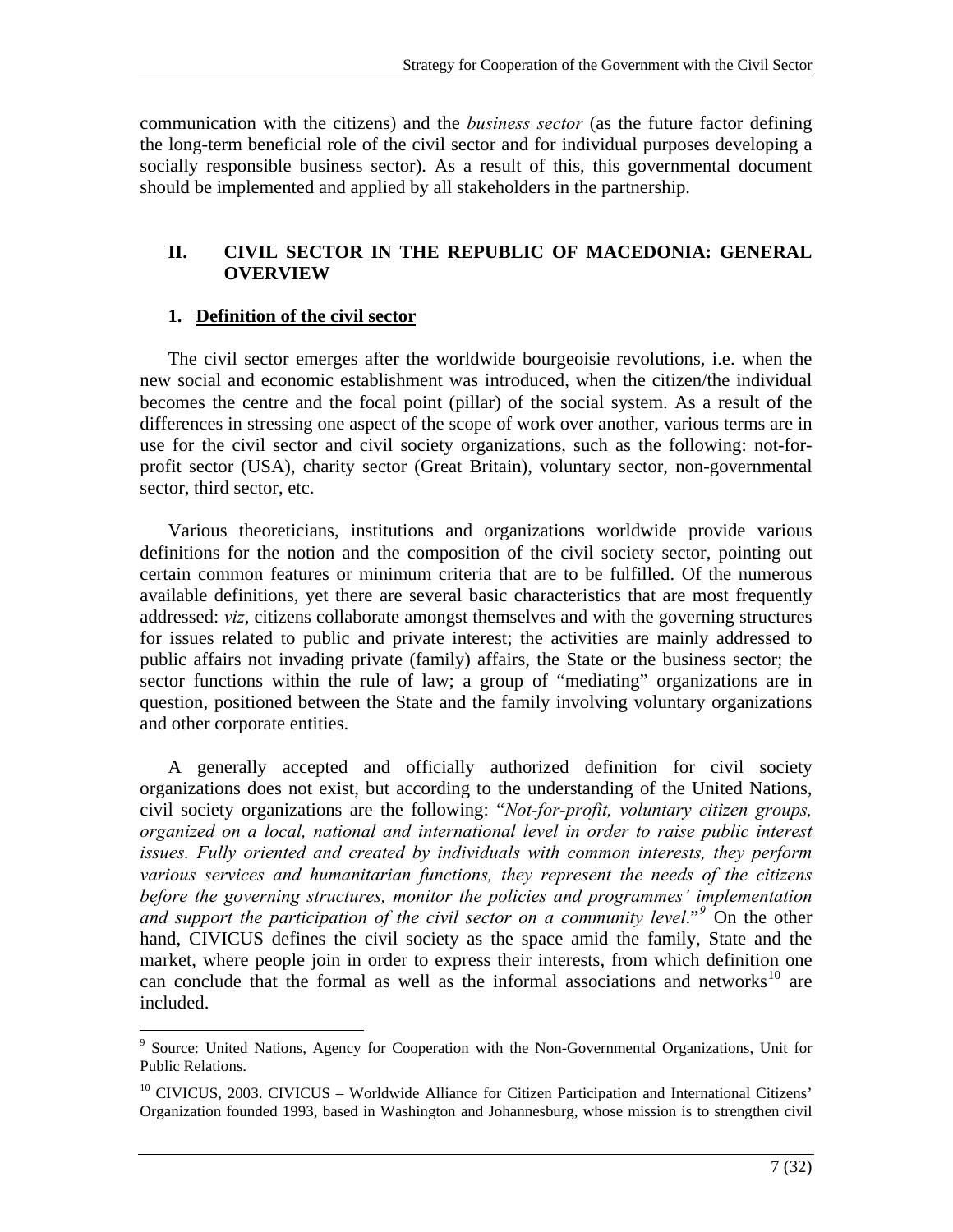The definition accepted by the participants in the "Civil Society Index" in the Republic of Macedonia, developed in 2005, can be added to these basic definitions. According to it, the following falls under civil society "*all formal and informal citizen associations, organizations and networks occupying the space amid the family, the business sector, the political parties and the governmental sector, and adjoin in order to express common objectives and interests.*"*[11](#page-8-0)*

If one takes into account the manner in which the civil society is defined according to the Law on Citizen Associations and Foundations, dated 1998, it is evident that civil society organizations<sup>[12](#page-8-1)</sup> are founded on the grounds of values and interest, which are positive, non-political, non-profitable and non-business activities. This law prohibits organizations welcoming racial, religious intolerance, national hatred, and violence; the civil sector is different from the political parties (it is non-political); this law puts in a disclaimer, or more specifically, does not regulate trade unions, chambers of commerce, political parties, churches and religious communities treated under separate regulations.

As a result of the fact that the scope of activities as well as the partners involved in the implementation of this document need to be defined in the Strategy, and taking into account the legal background, one can recognize the idea of a wider and a narrower definition of civil society organizations and of the civil society. The wider, more expanded definition encompasses the "traditional" civil organizations, registered according to the Law on Citizen Associations and Foundations, also the religious communities, the political parties, the trade unions and the chambers of commerce. The narrower, more specific definition encompasses solely those organizations registered according to the Law on Citizen Associations and Foundations and they are nonprofitable, non-political and founded in order to exercise and protect heterogeneous economic, social, cultural and other rights and convictions, as defined in the Constitution of the Republic of Macedonia.

The intention of the Strategy is to focus on the collaboration with civil society organizations referred to by the narrower definition of "a civil society organization", thus the hereinafter use of this term in the document shall apply only to those organizations currently registered according to the Law on Citizen Associations and Foundations (1998).

service action and the civil society worldwide. Presently, CIVICUS has 242 members (individuals and civil society organizations). 'Civil Society Index" according to the methodology of CIVICUS in the Republic of Macedonia was developed by the Macedonian Centre for International Cooperation

<span id="page-8-0"></span><sup>&</sup>lt;sup>11</sup> The 'Index of the Civil Society' according to the methodology of CIVICUS of the Republic of Macedonia was drafted by the Macedonian Centre for International Cooperation.

<span id="page-8-1"></span> $12$  It should be noted that the term – "non-governmental organization" is frequently used as a synonym for a "civil society organization".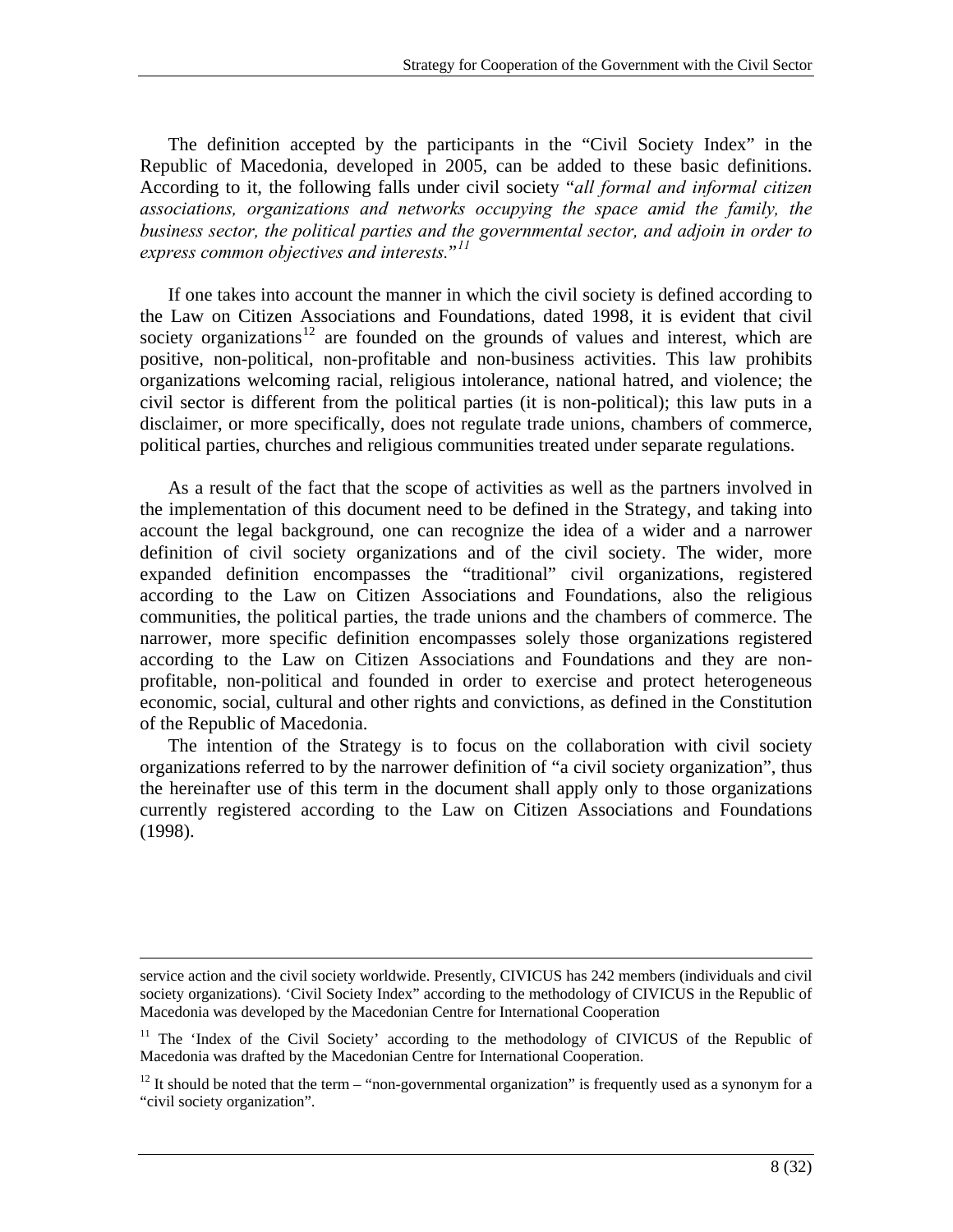## **2. Current situation: the present role of the civil sector in the Republic of Macedonia**

Associations of citizens have existed in the Republic of Macedonia since the end of the nineteenth century and the beginning of the twentieth century and have had certain influence over the general social development. The literary and cultural fractions, dating from the end of the nineteenth and the beginning of the twentieth century, the voluntary associations operating before the beginning of the Second World War, as well as the numerous sector-based social organizations (from 1945) accounted for the emergence of cultural, sports and professional organizations, later regulated by the Law on Social Organizations and Citizen Associations (*Official Gazette of SRM* No. 32/83 and 12/90) and the Law on Joining Citizens in Associations, Social Organizations and Political Organizations on the territory of SFRM (*Official Gazette of SFRY* No. 42/90)<sup>[13](#page-9-0)</sup>. During that period, the following existed: social organizations, associations such as the Red Cross of Macedonia, the Women's Organization, the Trade Union, the Chamber of Commerce and various interest groups.

During the transitional period, a large portion of civil society organizations were founded in order to address the current social needs and to reflect the process of a gradual wider diversification of interests and trends. First to emerge were the ecological organizations near the end of the 1980s, then the youth organizations and the social and humanitarian organizations at the beginning of the 1990s, followed by the human rights organizations emerging in the mid 1990s. Today, in the Republic of Macedonia, the civil sector is characterized by huge heterogeneity regarding the representation of various sectors, such as the following: environmental, youth and children, human rights, gender issues, democracy and rule of law, cultural diversification and dialogue, education, employment, etc.

The civil society is represented by active volunteering and it differs from the activities in the private sector as a result of the fact that the market of goods and ideas, where it operates, has not been defined as a private/personal interest, but a community's public interest. It is a fact that in the last decade and a half, the civil society endured

<span id="page-9-0"></span>

| Year | Total | Sport $(\% )$ | Culture $(\% )$ | Professional (%) | $FP$ (%) | Other $(\% )$ |
|------|-------|---------------|-----------------|------------------|----------|---------------|
| 1954 | 1004  | 27.6          | 10.3            | 3.7              | 55.6     | 2.2           |
| 1962 | 1138  | 28.1          | 11.4            | 7.3              | 41.0     | 12.3          |
| 1971 | 1535  | 30.9          | 8.4             | 6.6              | 45.3     | 8.8           |
| 1980 | 3077  | 39.9          | 9.1             | 9.2              | 23.7     | 17.8          |
| 1990 | 4203  | 41.3          | 11.1            | 11.8             | 14.6     | 21.1          |
| 1998 | 6526  | 43.6          | 13.1            | 10.4             | 5.9      | 26.8          |
| 2001 | 3433  |               |                 |                  |          |               |
| 2003 | 5769  | 35.4          | 10.4            | 6.7              | 1.6      | 45.9          |

**<sup>13</sup> Chart 1 Number of citizen organizations in Macedonia (UNDP, 1999; MCIC, 2003)** 

 $\overline{a}$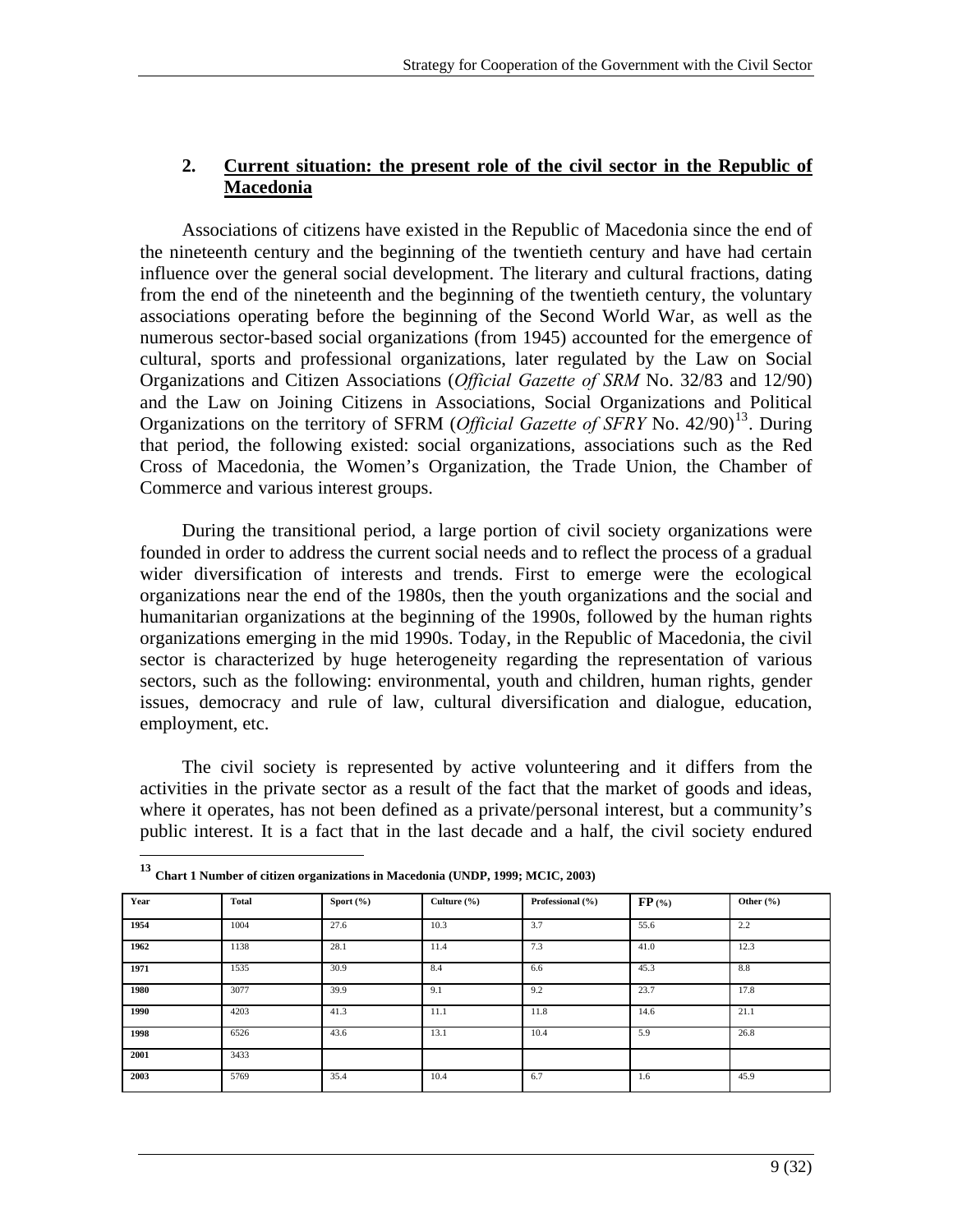development and change. The number of newly registered civil society organizations in the period of 1990 to 1998 was 3,295 (UNDP, 1999). By adopting the Law on Citizen Associations and Foundations from 1998, all organizations were re-registered by the Ministry of the Interior in the competent courts. Today, in the Republic of Macedonia, the number of registered citizen associations is around  $6,000$ .<sup>[14](#page-10-0)</sup>

## **2.1. Fields of activities**

Guided by the values typical for citizen associations and foundations, and especially since the independence of the Republic of Macedonia, they played a major role in multiple areas. Special focus of attention, involvement and input were registered during the period of humanitarian crises (in Bosnia, in Kosovo and the 2001 conflict in Macedonia). The citizen associations and foundations demonstrated their engagement and pertinent role in society and in other areas in an effort to address the needs and the interests of the citizens in the following areas: environment, children's rights, human rights, development of democracy and the rule of law, education, poverty, minority rights, strengthening of civil participation in the social processes, information and education for citizens, building collective action capacities and resolving common local difficulties, increasing youth participation in the social process, social inclusion of marginalized groups, strengthening the position of women in society, input towards improvement of social circumstances, development initiatives, etc.

## **2.2. Characteristics of the civil sector**

According to the analysis of the civil sector under the 'Index of the Civil Society' according to the CIVICUS methodology, it is evident that the civil society in the Republic of Macedonia is moderately well developed. The practice and promotion of positive values are its strengths, thus providing the grounds for its achievements and positive impact. The environment is limiting to a certain degree, possessing a vast deficiency in mutual trust and public encouraging mood. This, on the other hand has an adverse impact on the structure of the civil society, which can be described as moderate in size and unbalanced in its composition.

Today, citizen associations and foundations in the Republic of Macedonia are characterized by several *strengths*: [15](#page-10-1)

- Wide representation regarding the social groups in the civil sector;
- The civil sector contains the infrastructure for support and is characterized by a significantly high level of cross-organizational networking;
- Inter-organizational communication has a high regard for peace, gender equality and sustainable environment;
- Organizations display an evident energetic attitude in mutual communication, coordination and cooperation;

<span id="page-10-0"></span><sup>1</sup> <sup>14</sup> In 2003, from the 'Index of Civil Society' according to CIVICUS, the total number was 5,769 (35.4%) sport, 10.4% culture, 6.7% professional, 1.6% voluntary fire-protection, 45.9% other).

<span id="page-10-1"></span><sup>15</sup> Source: 'Index of the Civil Society', 2005, MCIC.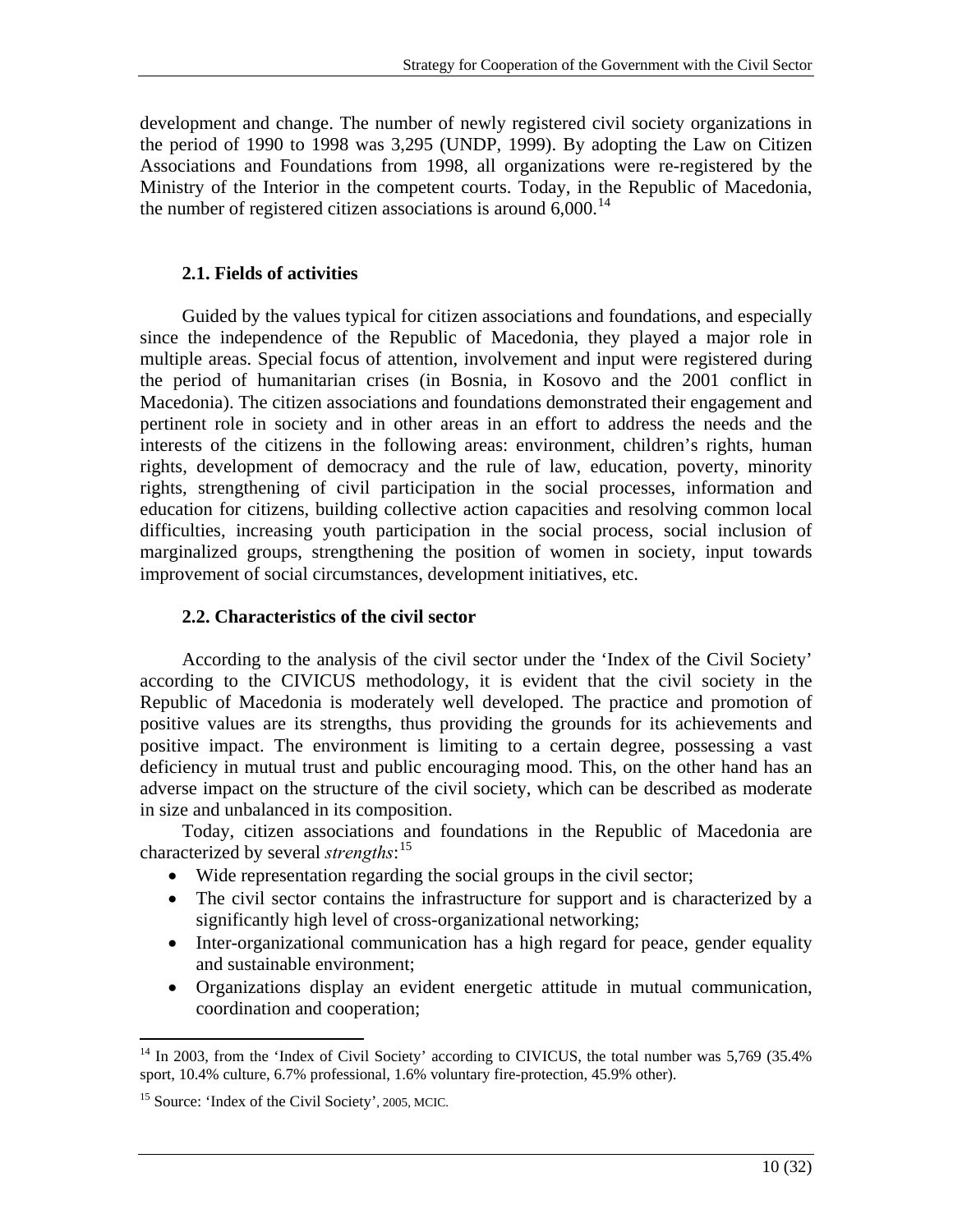• In the long term, the efforts of the civil sector result in strengthening the citizens' capacity.

On the other hand, they also contain certain *weaknesses*, reflected through the following:

- Presence of an urban-rural discrepancy, i.e. absence of the civil sector in the rural areas and high concentration of the civil sector in the urban areas;
- Limited self-regulatory activity within the civil sector;
- Reduced degree of internal democracy, gradual improvement of the internal democracy in organizations;
- Inappropriate efforts so far, in order to exterminate poverty;
- Existence of very few "big" civil society organizations with well-developed internal structure;
- Insufficient transparency in the operations of civil society organizations, especially in the financial aspect;
- Insufficient and inappropriate financial resource to achieve the objectives and huge dependence on foreign support and aid, which is an unfavourable trend in the long run;
- *Ad hoc* or mutually indifferent attitude towards stakeholders in society, especially towards the business sector.

## **2.3. Participation in policy-making processes**

Activities for lobbying and advocacy before the state authorities are considered as less present in the civil sector, some due to passivity others due to the insufficient institutionalization of participation mechanisms. Yet, in the past few years, citizen associations and foundations were found to be successful in influencing the public policymaking processes in cooperation with the state institutions, especially when issues regarding the following groups were considered: women, the Roma people, disadvantaged individuals, environmental protection, pensioners, community care, etc.

The cooperation between the State and the civil sector is also practised in drafting laws or national strategies, or in cases of emergency (humanitarian) activities. The grounds for such cooperation, among other things is identified in the Law on Organization and Operation of the State Administration Authorities, in Article 1, paragraph 1, indent 3 (*Official Gazette of RM* Nos. 98/200 and 44/2002), stipulating that state authorities, in the process of drafting laws and other regulations, in accordance with their responsibilities, shall gather opinions from citizen associations and other legal persons.

On the basis of civil society organizations' initiative, amendments are drafted, or various laws are adopted, or amendments to existing laws are enacted, such as the following: changes and amendments to the Law on Citizen Associations and Foundations; changes and amendments to the Law on Community Care and Law on Family; Law on Citizenship of the Republic of Macedonia; Law on Asylum; legal acts addressing child protection and addressing disadvantaged individuals; Law on Conflict of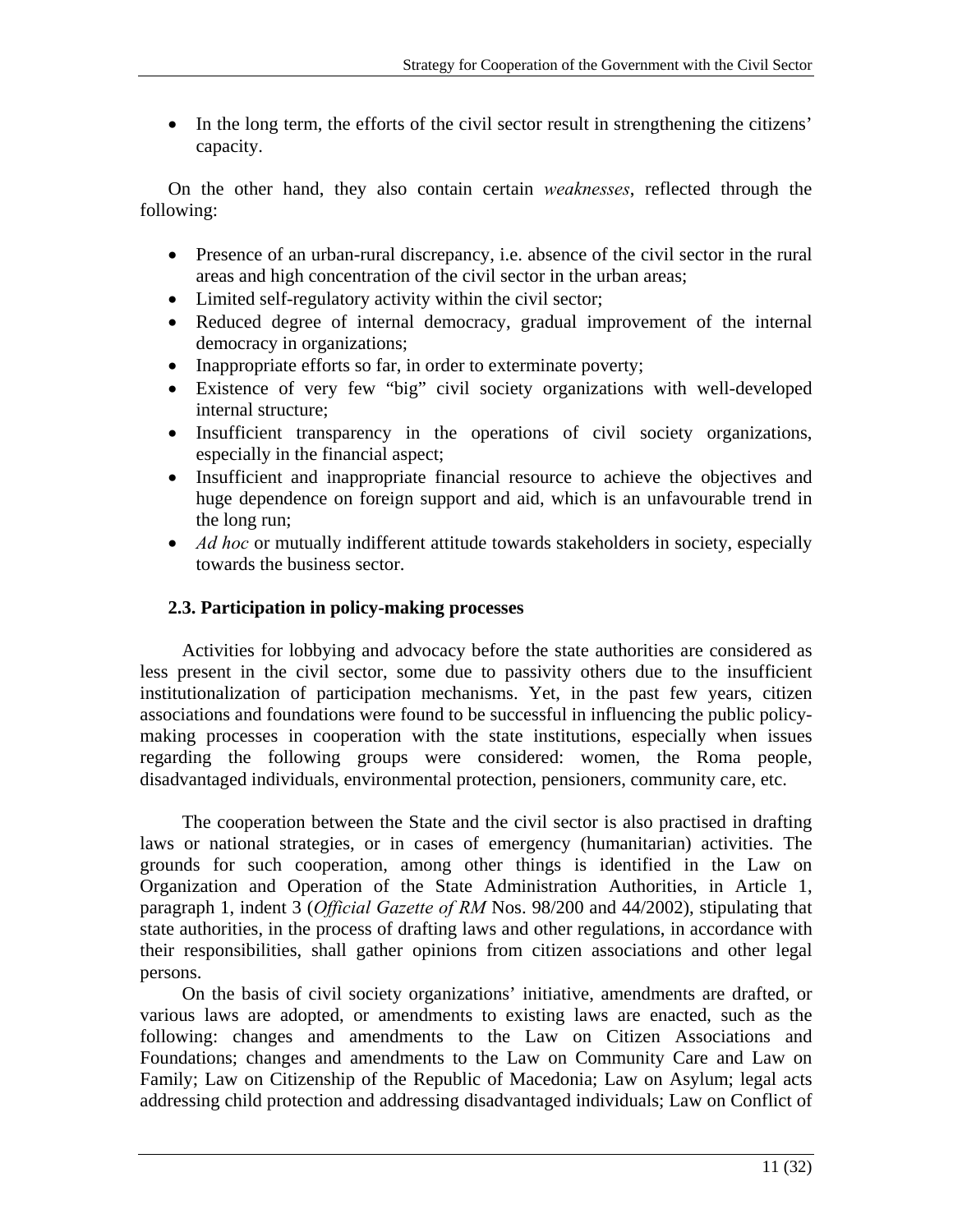Interests; Law on Witness Protection; Law on Free Access to Public Information; Law on Donations and Sponsorship in Public Affairs, etc.

Further on, various strategies relating to various areas are prepared with significant involvement on behalf of the civil sector. Such is the case with the following documents: National Strategy on Education (2006); the National Strategy on Information Society (2005); National Strategy on Poverty (2002); National Strategy on Youth (2004); National Strategy on the Roma People (2004); National Report for Sustainable Development (2002); National Strategy on HIV/AIDS (2003-2006); National Strategy on Drugs Control (2007-2012), etc.

Significant collaboration between the government authorities and the civil sector already exists on a local level. The cooperation of the units of local self-government with citizen associations and foundations, local as well as national, reflects the mutual determination to engage in overcoming local problems. Some of the municipalities have employed civil servants responsible for cooperation with citizen associations and foundations, and instances of small financial aid allocated for certain projects are also noted.

## **2.4. Current legal framework**

Elementary guarantees for the operation of citizen associations and foundations are determined by the Constitution of the Republic of Macedonia and by the Law on Citizen Associations and Foundations.

a) According to Article 20 of the Constitution of the Republic of Macedonia, citizens are guaranteed the freedom to associate so as to exercise and safeguard their economic, social, cultural and other rights and convictions, i.e. citizens can freely form citizen associations and choose to be or not be a part thereof. The Constitution limits the programmes or the activities of citizen associations which could be directed towards the forceful overthrow of the constitutional establishment of the Republic of Macedonia thus instigating or inviting military aggression or national, racial or religious hatred or intolerance. Also, the Constitution prohibits military or paramilitary associations not incorporated within the armed forces of the Republic of Macedonia.

b) The Law on Citizen Associations and Foundations, (*Official Gazette of RM* No. 31/98) was adopted in 1998 as a necessity emerging from the new democratic political system. According to this law, citizens can freely join assets or can join themselves, so as they can exercise their economic, social, cultural, sports, scientific, technical, humanitarian, educational and other rights and convictions. This law stimulates the development of the civil sector, stipulates the manner, the procedure and conditions for the association, registration, operation and termination.

According to the contents of the law, the citizens can associate, i.e. establish citizen associations and foundations. These organizations are the two basic forms of nonprofitable organizations, and their existence relates to associating persons (in associations), or assets (in foundations) exclusively for safeguarding statutory (but also constitutionally and legally) defined objectives, rights, interests and convictions.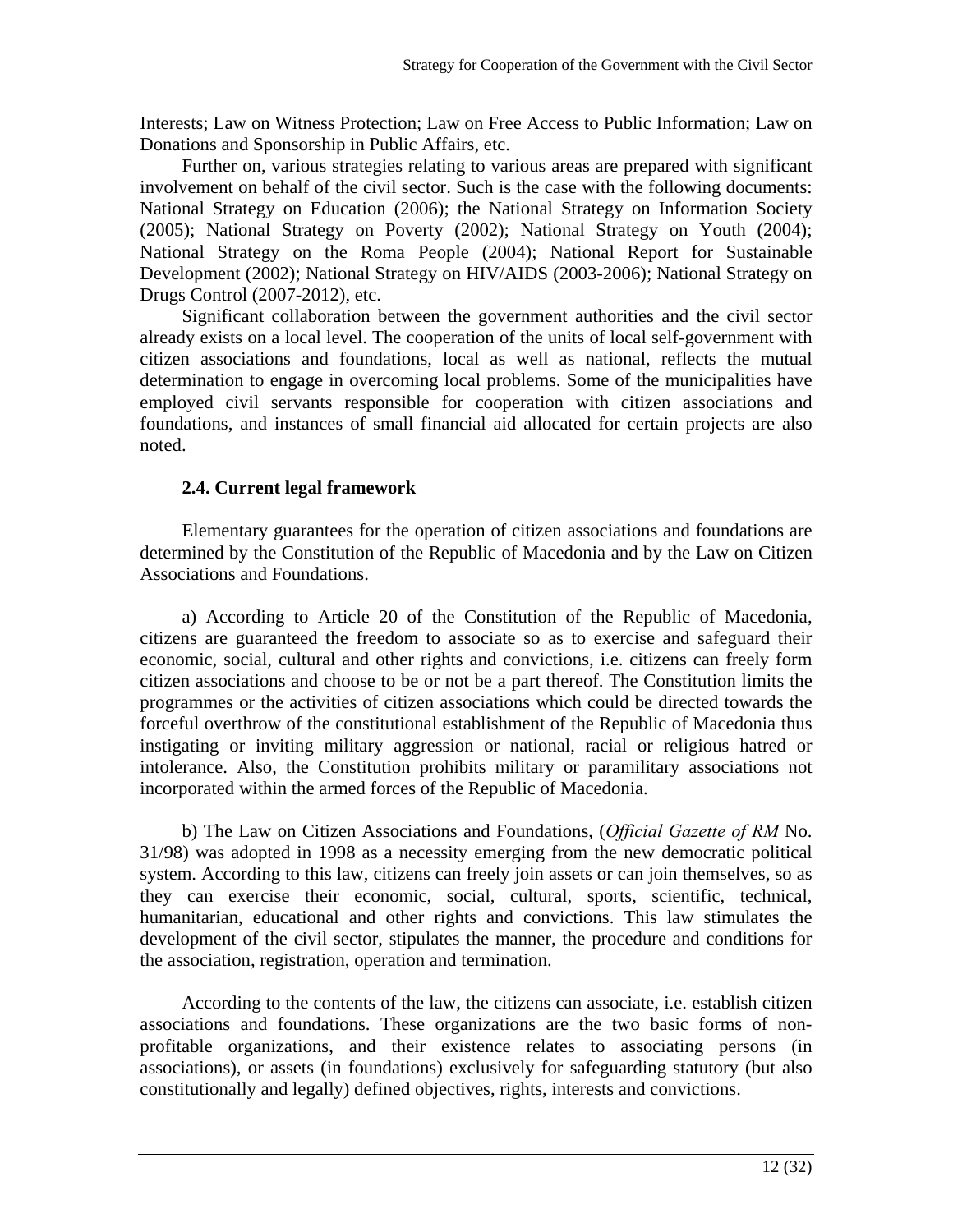The Law on Citizen Associations and Foundations stipulates that citizen associations and foundations shall not perform political activities or utilize their resources or funds to engage in implementation of the objectives of political parties, be directly engaged in the election campaign, collect resources for the election campaign nor finance the political party (Article 3). Also citizen associations and foundations, i.e. their programmes and operations must not be directed towards the following: violent overthrow of the constitutional establishment of the Republic, instigating or inviting military aggression nor national, racial, religious hatred or intolerance (Article 4).

The application of this law in the last eight years has indicated certain shortcomings and newly identified needs of the continuously maturing and developing sector, imposing the need for improvements in the sector. In addition to this, there is an ongoing procedure for adopting changes and amendments to this law in order to harmonize its provisions with the practices and regulations adopted by the European countries and in order to provide a more favourable environment for the operations of civil society organizations. The key changes in the law address the possibility of forming citizen associations of legal persons, enabling the performance of economic activities<sup>[16](#page-13-0)</sup> and introducing the status of public interest organizations.<sup>[17](#page-13-1)</sup>

c) Supporting the development of the institutions of the civil sector is an effort directly made by the Government of the Republic of Macedonia, in accordance with Article 1, paragraph 1, indent 10 of the Law on the Government of the Republic of Macedonia (*Official Gazette of RM* No.59/00, 12/03, 55/05 and 37/06). Under the policy of the Government for a continuous and effective cooperation with the civil sector and institutionalizing that cooperation, in December 2004, in the General Secretariat – Sector for Policy Analysis and Coordination, a Unit for Cooperation with Non-Governmental Organizations was established. For the development of this Unit, technical support was secured by the CARDS programme.

## **2.5. Financing**

 $\overline{a}$ 

Since the independence of the Republic of Macedonia up to the present date, certain financial support on behalf of the State for the civil sector existed. As to satisfy the provisions of the legislation, the financing procedure should be defined in more details in

<span id="page-13-0"></span><sup>&</sup>lt;sup>16</sup> Income generated by economic activities on an international level is recognized as the most significant source of financial sustainability of COs and comprises a 53% share of the overall civil sector revenue compared to the 35% state financing share, and the 12% share philanthropy. Source: 'Global Civil Society: An Overview', Lester M. Salamon, the John Hopkins Comparative Non-profit Sector Project, 2003 [\(www.jhu.edu/~ccss](http://www.jhu.edu/%7Eccss)).

<span id="page-13-1"></span><sup>&</sup>lt;sup>17</sup> As a result of the fact that civil society organizations provide activities and services of public interest, that unless so would have been provided by the State, it is necessary to enable unrestricted functioning of those organizations in order to secure long-term continuous delivery of that activity. In that sense the State shall maintain partial or full replacement of certain public functions or competences of the public sector through current or future sector inputs for the general good.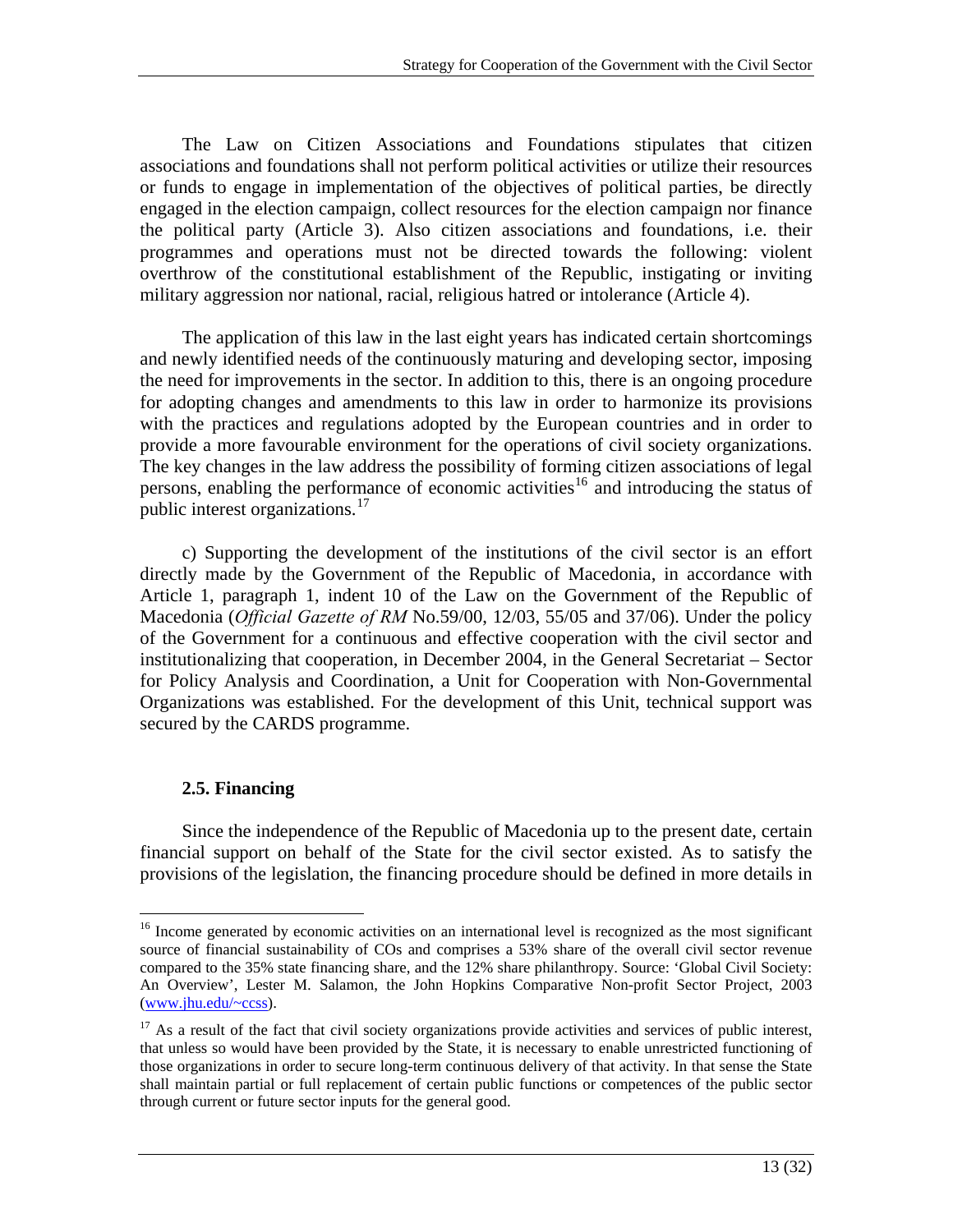the forthcoming period. With reference to that, the following is of utmost importance: transparency and accessibility under previously nominated conditions and resource procedures for all civil society organizations, clarity in defining the principles and criteria, defining public interest priorities, identifying strategies and conditions for various donors and analysing their financing priority trends, as well as efficient monitoring of the utilization of public resources on behalf of citizen associations and foundations.

• Financing through the Budget

Legislation provides that citizen associations and foundations receive resources from the State, according to a prescribed and defined procedure. The Government of the Republic of Macedonia presently finances citizen associations and foundations through several sources:

a) In accordance with the Decision on criteria and allocation procedure of financial resources to citizen associations and foundations from the Budget of the Republic of Macedonia (*Official Gazette of RM* No. 60/2000) the Government annually allocates finances through the Budget. In addition, the Ministry of Finance puts out a public announcement in the newspapers for collecting applications for reallocations of the Budget resources intended to finance citizen associations; meanwhile the Commission under the Government defines the beneficiary organizations. The list of elected civil society organizations and the defined reallocations are published in the *Official Gazette of Republic of Macedonia*. [18](#page-14-0) The Procedure for allocating resources is carried out according to previously defined criteria and is limited to a specific scope of activities. Considering the fact that presently, associations and foundations operate under an expanded scope of activities, appealing for state support, a need is identified to improve the criteria and the overall process of resource reallocation. Also, a need to provide greater accountability of expenditures on behalf of the organizations is identified, in order to determine the proper utilization of resources.

b) The resources are reallocated through the budgets of the ministries and other governmental institutions. For example, the Agency for Youth and Sport apportions resources intended to support civil society organizations' projects. Innovations in the financing modes are foreseen by the new Law on Community Care (*Official Gazette of* 

<span id="page-14-0"></span> $\overline{a}$ 18

Sum of money and number of organizations financed according to the Decision of criteria and procedure for reallocation of financial resources to citizens associations and<br>foundations from the Budget of the Republic of Mace

|                                                        | 1994   | 1995   | 1996   | 1997   | 1998   | 1999   | 2000  | 2001   | 2002  | 2003  | 2004   | 2005   |
|--------------------------------------------------------|--------|--------|--------|--------|--------|--------|-------|--------|-------|-------|--------|--------|
| <b>Reallocated</b><br>resources                        | 14,400 | 24,000 | 24,980 | 21.050 | 19,100 | 16,810 | 9.700 | 10.250 | 9.450 | 9,870 | 14.920 | 14,900 |
| <b>Number</b><br>of<br>beneficiaries/<br>organizations | 14     | 20     | 23     | 35     | 21     | 37     | 40    | 90     | 86    | 106   | 80     | 107    |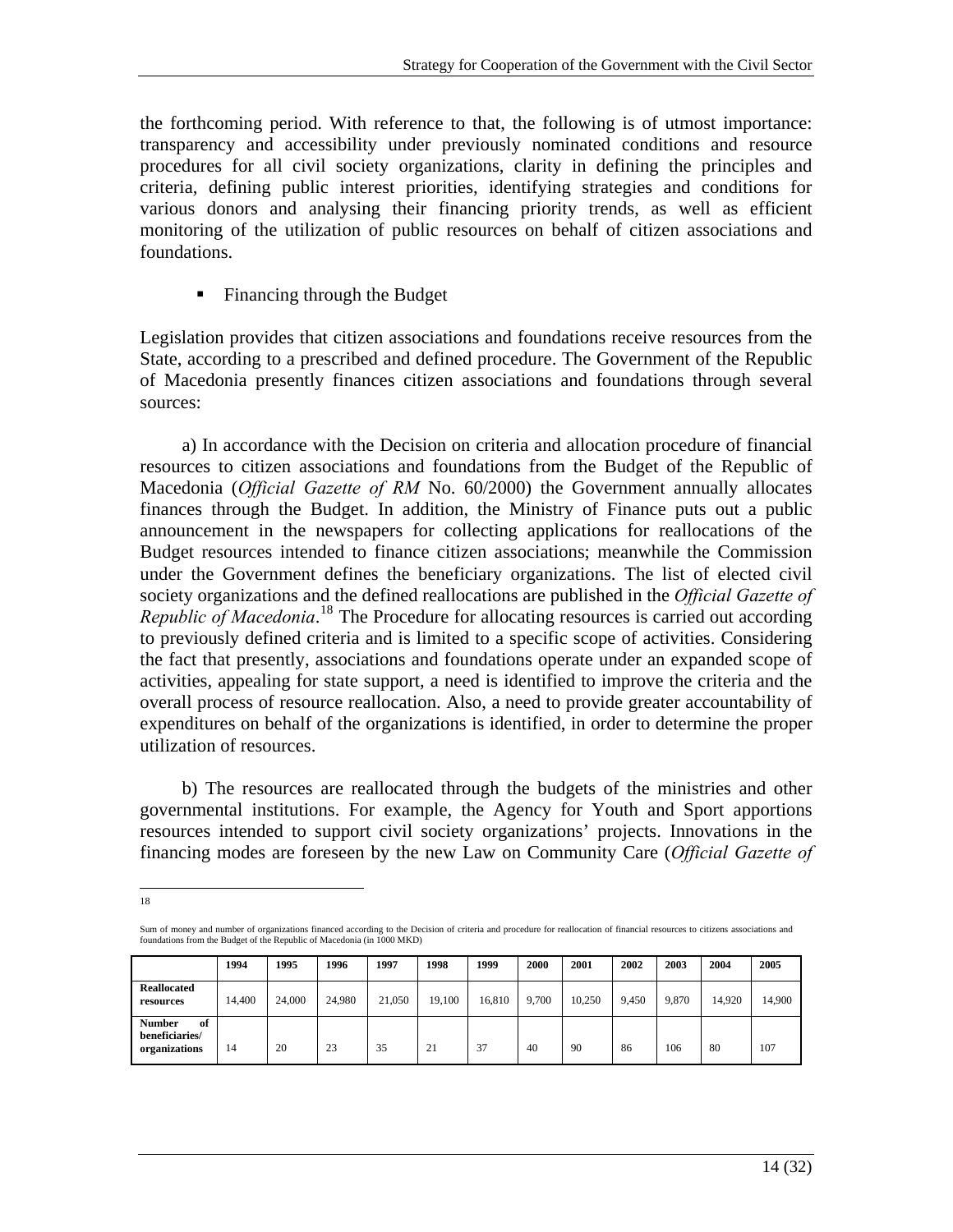*RM* No. 21/06). The offering of services by the civil sector is an initiative exercised by the means of the new "contract" based or "service provision contracts" based practice. Initial examples of it emerged during the year 2001, when certain civil society organizations on behalf of the Ministry of Labour and Social Policy accommodated displaced persons in their collective centres. These more instrumental approaches to civil society will be exercised by the means of expanded financial resources secured though the delivery of services defined in contracts, according to defined criteria and key performance indicators. On the basis of an adopted regulation there is an ongoing process for registering civil society organizations applying for professional engagement in the social area and for whose services budgetary resources will be allotted.

c) The Government also allocates resources according to the provisions of the Law on Lotteries (*Official Gazette of Republic of Macedonia* Nos. 20/97, 54/97 13/2001 and 2/2002), and every year a Decision for reallocation of the revenues from lotteries is adopted thus supporting certain sports associations, the Community of Organizations for the Disadvantaged of the Republic of Macedonia and the Macedonian Red Cross. Lotteries are a significant source of support to civil society organizations in the countries of the region. As a result, a need for a base of comparative experiences has been identified, as well as a need, in accordance with domestic circumstances, to consider the amendment of the Decision so as to expand the number of eligible organizations and to define the activities estimated by the State as eligible for aid.

d) The Secretariat for European Affairs in cooperation with the GTZ puts out a public announcement and according to previously defined criteria annually grants finances for civil society organizations which activities are focussed on promotion of the European Integration process.

Within the framework of the EU financial instrument CARDS in the past few years (2002-2004), the Government of the Republic of Macedonia has allocated funds for structural reforms, the rule of law and democratization of the society for improvement of interethnic relations, to civil society organizations through several projects.<sup>[19](#page-15-0)</sup>

| Project name                                                                 | Budget (euros) | Implementation period | Implementation (target group)                                                                                                                                                                        |
|------------------------------------------------------------------------------|----------------|-----------------------|------------------------------------------------------------------------------------------------------------------------------------------------------------------------------------------------------|
| <b>CARDS 2002</b>                                                            |                |                       |                                                                                                                                                                                                      |
| Establishing 8 NGO resource centres                                          | 1,800,000      | $2004 - 2006$         | Foundation Institute Open Society Macedonia / Macedonian<br>civil society organizations /<br>established 8 centres in<br>Strmuica, Negotino, Gevgelija, Delcevo, Kratovo, Struga,<br>Resen and Debar |
| NGO Fair - Forum of the civil society in Macedonia                           | 50,000         | $2002 - 2003$         | Macedonian<br>for<br>International<br>Cooperation<br>centre<br>Macedonian civil society organizations                                                                                                |
| Promotion of interethnic relations                                           | 1,200,000      |                       | 5 civic organizations                                                                                                                                                                                |
| Promotion of interethnic relations                                           |                |                       | 9 secondary and 11 primary schools                                                                                                                                                                   |
| <b>CARDS 2003</b>                                                            |                |                       |                                                                                                                                                                                                      |
| Building civil society organizations' capacities                             | 1.200.000      | 2005-2007             | Danish Refugee Council /                                                                                                                                                                             |
|                                                                              |                |                       | Macedonian civil society organizations                                                                                                                                                               |
| Technical<br>assistance<br>for the<br>campaigning for<br>tolerance for youth | 900,000        | 2004-2006             | British council / Government of the Republic of Macedonia<br>and youth organizations                                                                                                                 |

<span id="page-15-0"></span> $\overline{a}$ 19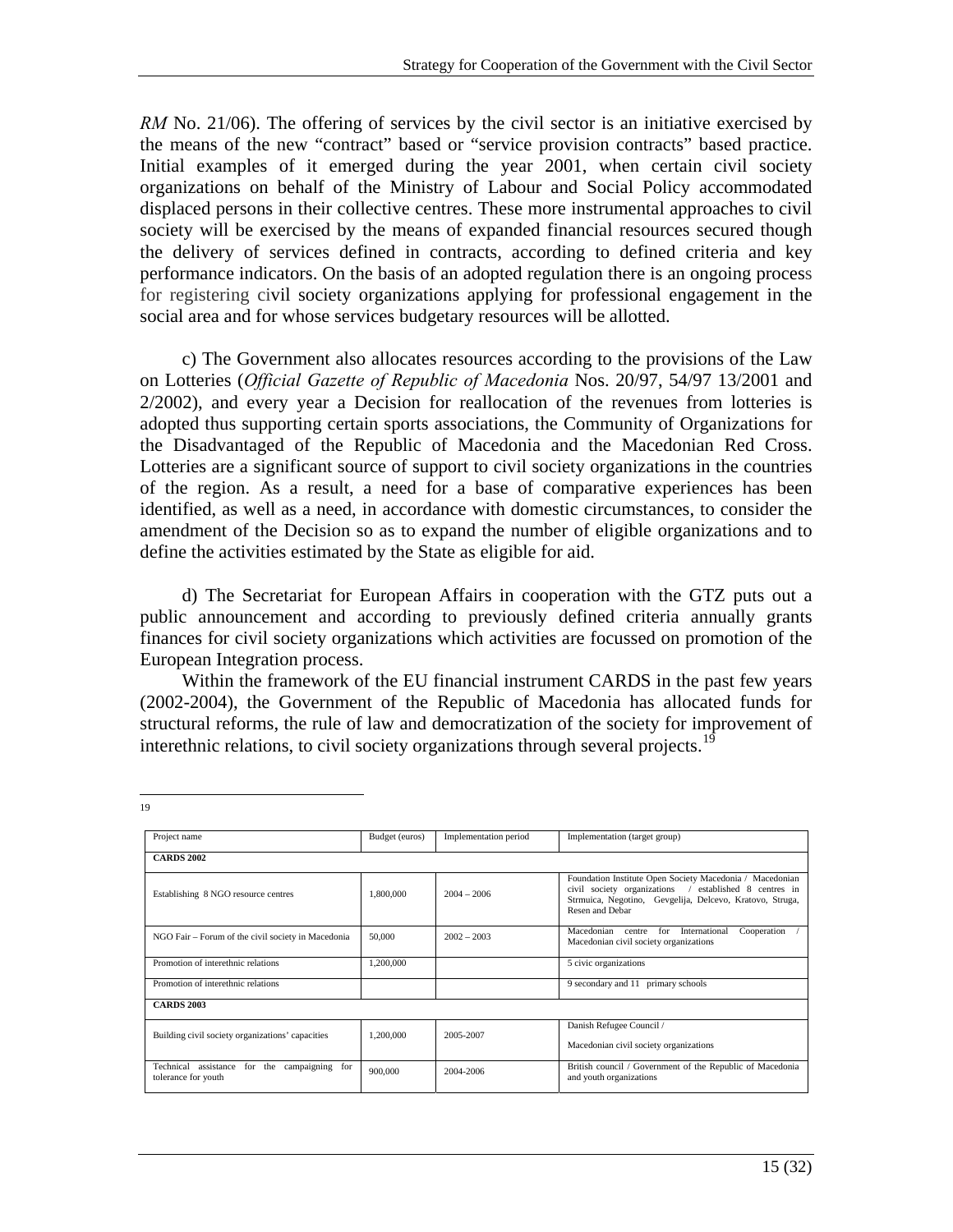**Tax policy, incentives for philanthropy and volunteering** 

The State financially supports the civil sector not only through allocating budgetary resources, but by the means of an exclusive tax policy. The present laws foresee certain provisions in order to motivate the activity of citizen associations and foundations. For example, the Law on Donations and Sponsorship in Public Affairs (*Official Gazette of RM* No 47/06) anticipates tax alleviations for natural persons and legal entities for donations and sponsorship provided to public interest civil society organizations. Similarly, in accordance with the Law on Value Added Tax, the goods imported from foreign donors to domestic civil society organizations are tax-free. Such positive trends impose the need to reconsider the present tax framework and determine new directions in accordance with the regulations of the European Union, the regional positive experience and the domestic conditions in order to obtain improved functioning of civil society organizations. Similarly, the European Union in the *Reports on Stabilization and Association of the Republic of Macedonia for 2002, 2003 and 2004*, assessed the financing of organizations as fragile, that there is a deficiency in provisions for the taxation and motivation of citizens associations and foundations, and that the legal framework should better promote their development.

On several occasions, the Government also emphasized the volunteering as a significant segment of society, enabling the citizens to directly influence the development of the community. Civil society organizations in the Republic of Macedonia and in the region rely more on volunteers in implementing their activities, and the countries of the European Union have already adopted laws in order to promote volunteering and enable mobility of volunteers in the region. As a result, the Government in the 'Response to the Questionnaire of the European Commission for Drafting an Opinion to the Membership Request of the Republic of Macedonia for EU Accession' stated "*Volunteering is presently not regulated by a separate legal act. The presence of the volunteers from the European Union and the candidate countries is regulated under the Law on Residence and Movement of Aliens (*Official Gazette of RM *No. 26/93 и 45/02). The adoption of the Law is foreseen by the National Strategy on Youth in the Republic of Macedonia, adopted in December 2004 by the Government of the Republic of Macedonia".* 

As a consequence of the initiative by the Secretariat for European Affairs, in October 2006 the Government committed the relevant ministries to start drafting the Law on Volunteering and the Strategy for promotion and development of volunteering.

## **3. Participation of the civil sector in the process of European integration**

The European integration of the Republic of Macedonia is the top priority horizontally linking all departmental reform. In the National Strategy for Integration of the Republic of Macedonia into the European Union, the necessity for developing public administration competent to bear the burden of the integration in the European Union and the membership responsibilities is emphasized. It has been clearly stressed that one of the aims of the reform of the public administration is the very protection of the citizens' rights, the transparency and communication with the civil sector. It is clear that upgrading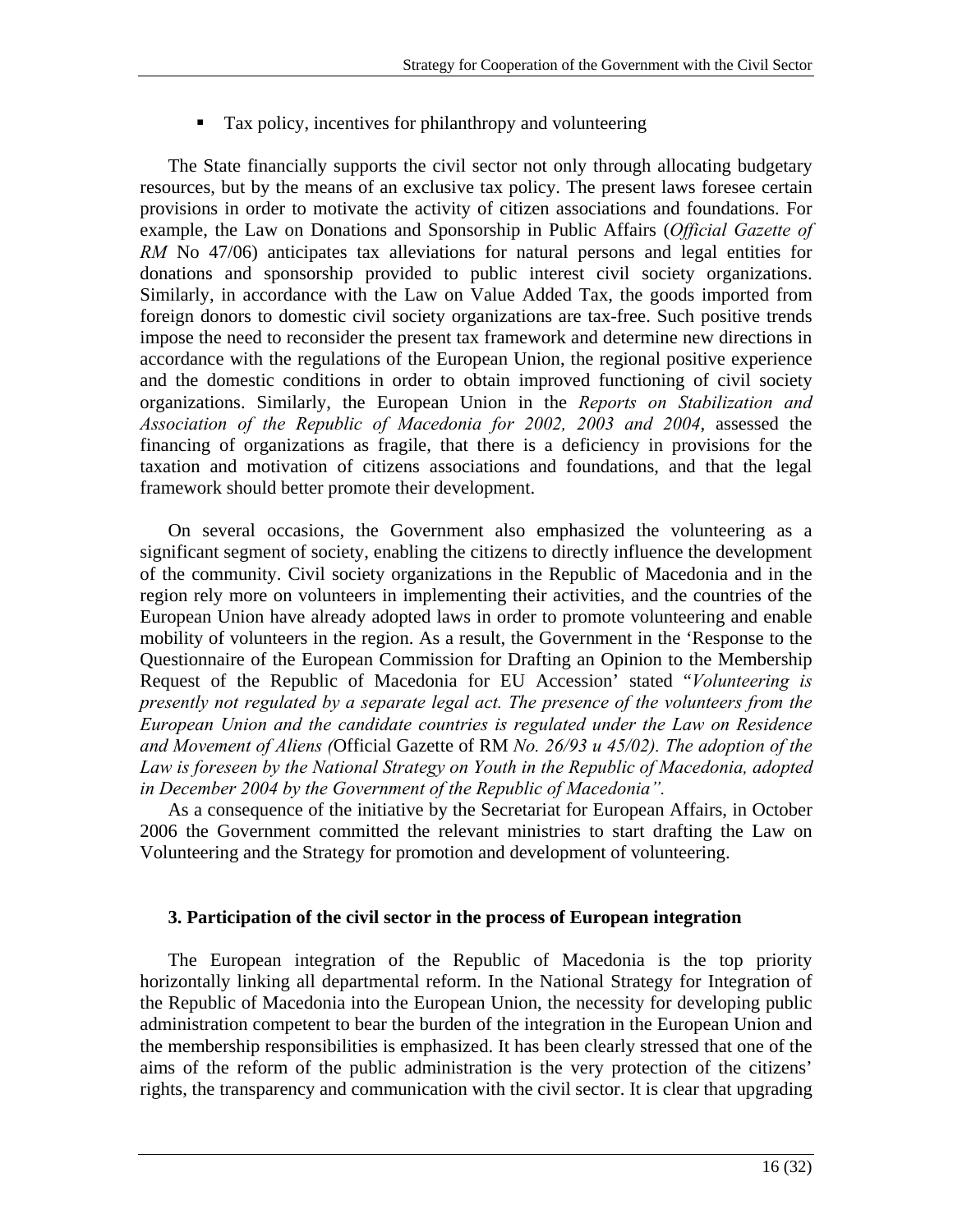mutual communication will contribute to an accelerated transformation of Macedonia's society in accordance with the new, required standards. In line with the EU integration process and according to the Strategy for capacity building (training) for the civil servants in the Republic of Macedonia, civil society organizations are part of the target group in those activities.

On the other hand, the flexibility and adaptability of the civil sector will be an essential contribution to these efforts. Similarly, the civil sector can provide the expertise and know-how of the transformation of separate areas of Macedonia's society available through a direct, project or educational activity. The benefits undoubtedly will be multiplied for all interested parties.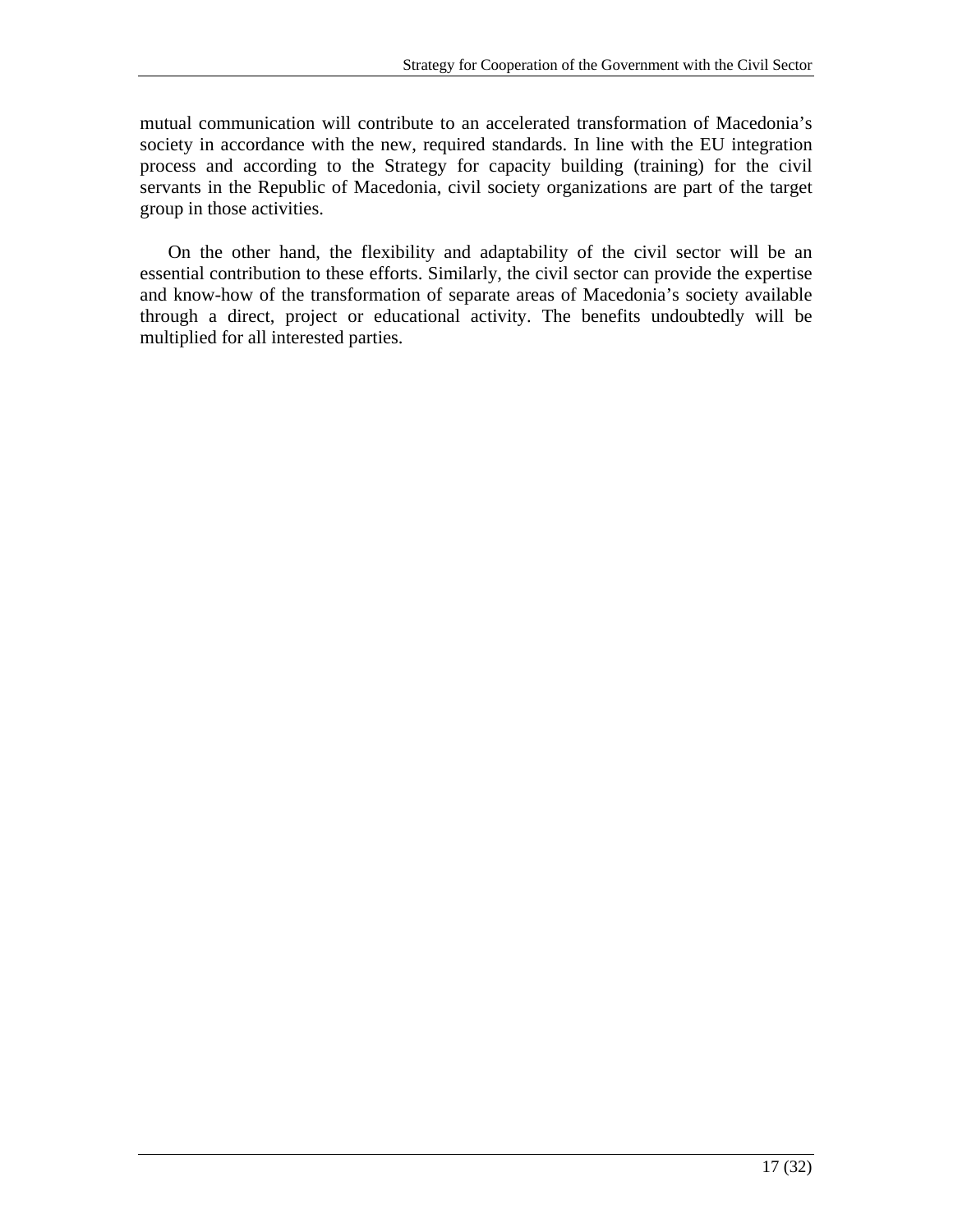## **III. PRINCIPLES OF COOPERATION**

The cooperation of the Government with the civil sector rests on the principles of mutual trust, partnership, participation and consultation, transparency and accountability.

### **Mutual trust**

In the process of development and implementation of policies and activities, the roles of the Government and the civil sector are complementary. Their mutual goals will be most efficiently accomplished provided that they are determined and implemented on the grounds of mutual trust, for the aim they strive to achieve and the method of achieving. The Government and the civil sector enter into a mutual relationship, unbiased and fully understanding the positive role each counterpart performs in achieving common goals. The content of this principle is determined by the following two components: awareness and public interest.

#### **Partnership**

Successful cooperation between the Government and the civil sector requires partnership and division of tasks in order to be more efficient in addressing the citizens' needs. The partnership principle refers to equal basis cooperation in order to establish an evenly based dialogue and respect to various viewpoints in defining common goals implementation. Whenever considered necessary, the Government and the civil sector will function complementarily by utilizing governmental intervention and civil sector's input within the boundaries of their capacity and knowledge for all relevant areas, and *vice versa*.

#### **Participation and consultations**

The Government enables involvement of the civil sector in the policy-making process in order to include the interests and the recommendations of the citizens in the processes of decision making and implementation of measures and policies. The civil sector, employing its capacities and resources contributes to an increase in quality for the benefit of the community. It represents various values and interests of the citizens, and serves as a medium across which the citizens receive information and express their viewpoints on the suggested governmental measures. The Government will be open for dialogue with the public in order to improve quality of suggested policies and to strengthen the legitimacy of its policy.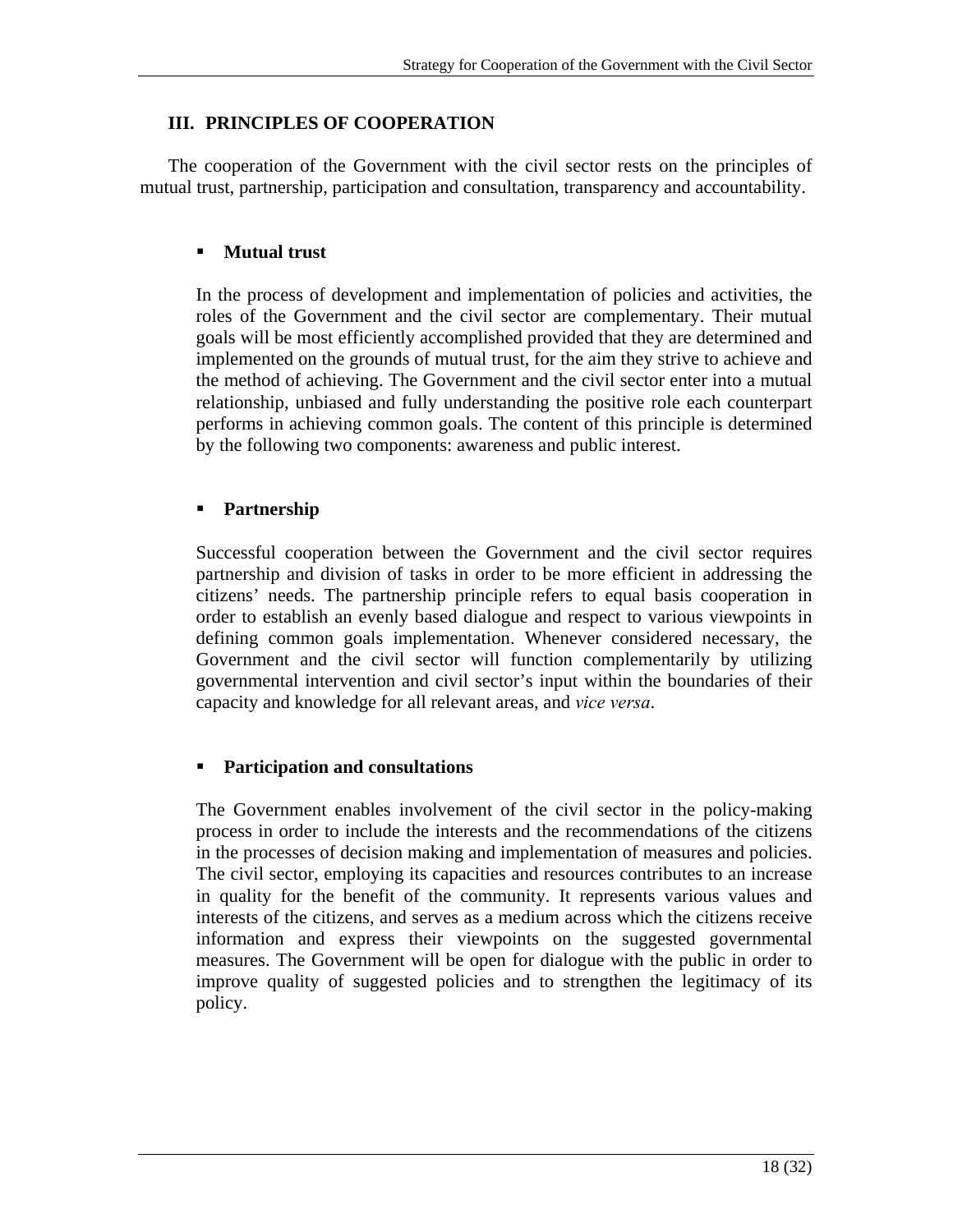## **Transparency**

The activities that are to be undertaken by the Government and the civil sector with reference to the programmes and the plans necessary to accomplish common goals will be openly shared by both sides and accessible to the public. The Government will address special attention to this principle with regards to accessibility of information, participation in public policy making and allocation of resources.

## **Independence**

The civil sector is free and independent in deciding about its aims, adopting its decisions and planning its activities. The Government respects the distinctiveness typical for the sector and its independence in representing citizens' interests, in implementation of activities for which financial aid is received by the Government, and in participation in policy making.

## **Accountability**

The Government and the civil sector are mutually accountable to the public and the citizens for jointly implemented activities. This principle is expressed through efforts of the Government and the civil sector to take into account citizens' comments while deciding on priorities and drafting and implementing the policies. The Government and the civil sector are undertaking to guide themselves by the principle of mutual accountability in reallocation and utilization of governmental resources.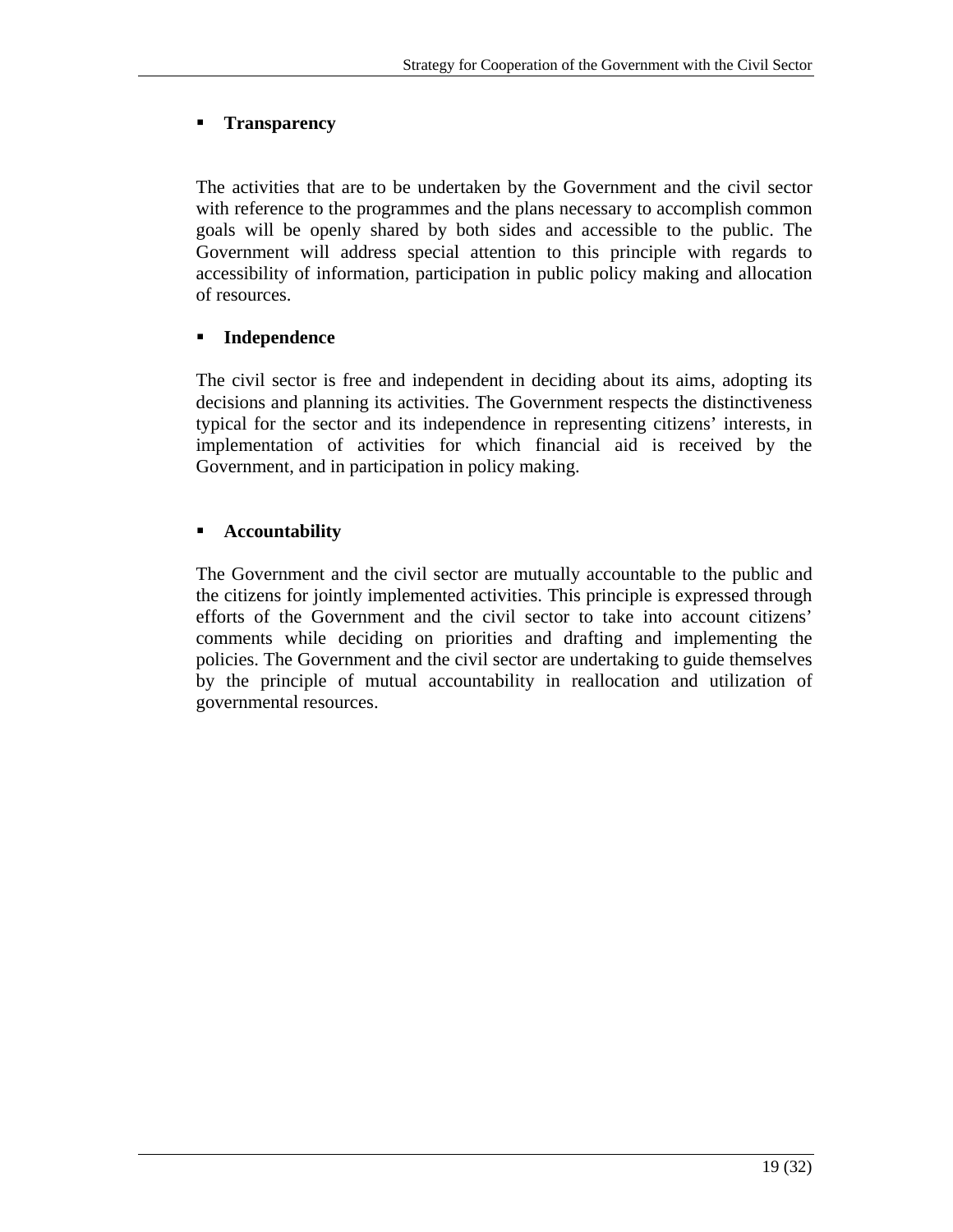## **IV. STRATEGIC GOALS**

The Government aims to strengthen and promote the cooperation with the civil sector and to create a more favourable environment for its functioning in order to obtain a mutual contribution in addressing the community's needs and to provide the necessary conditions for the sector to exercise its important role.

According to the Strategy for Cooperation with the Civil Sector, and the mutually binding strategic goals supporting the cooperation and the development of the civil sector, directions will be determined in order to achieve the following:

- Advancing and improving the legal framework for development of the civil sector;
- Participation of the civil sector in policy-making processes;
- **Maintaining cross-institutional cooperation;**
- **Maintaining cross-sectoral cooperation;**
- Involvement of the civil sector in the integration process to the European Union;
- Creating more favourable conditions for financial sustainability of the civil sector;
- Continuous development of the civil sector.

### **4.1. Advancing and improving the legal framework for the development of the civil sector**

The Government aims to propose an upgrade to the legal framework addressing civil society organizations in the Republic of Macedonia in order to obtain improved conditions for the establishment and functioning of civil society organizations and clearly be in line with the best European practices and regulations. An improved legal framework will provide the right for everyone to join and participate in the management of civil society organizations. The Government will improve conditions for civil society organizations to enable direct engagement in economic activities, thus facilitating the civil sector organizations to generate income for delivery of statutory activities and coverage of expenses.

The Government will strengthen the role of civil society organizations dealing with public interest activities and will provide the basis for their sustainability. In order to obtain the above-mentioned, the Government shall introduce a new status for these organizations safeguarding tax benefits and other types of support on behalf of the State through an objective, accountable and transparent mechanism. At the same time, by means of this status, it shall enable greater commitment on behalf of civil society organizations.

In order to obtain a more efficient implementation of the legislation, the Government will support work sessions organized with civil society organizations and the civil servants responsible for implementation of the legal provisions. The exchange of opinions and the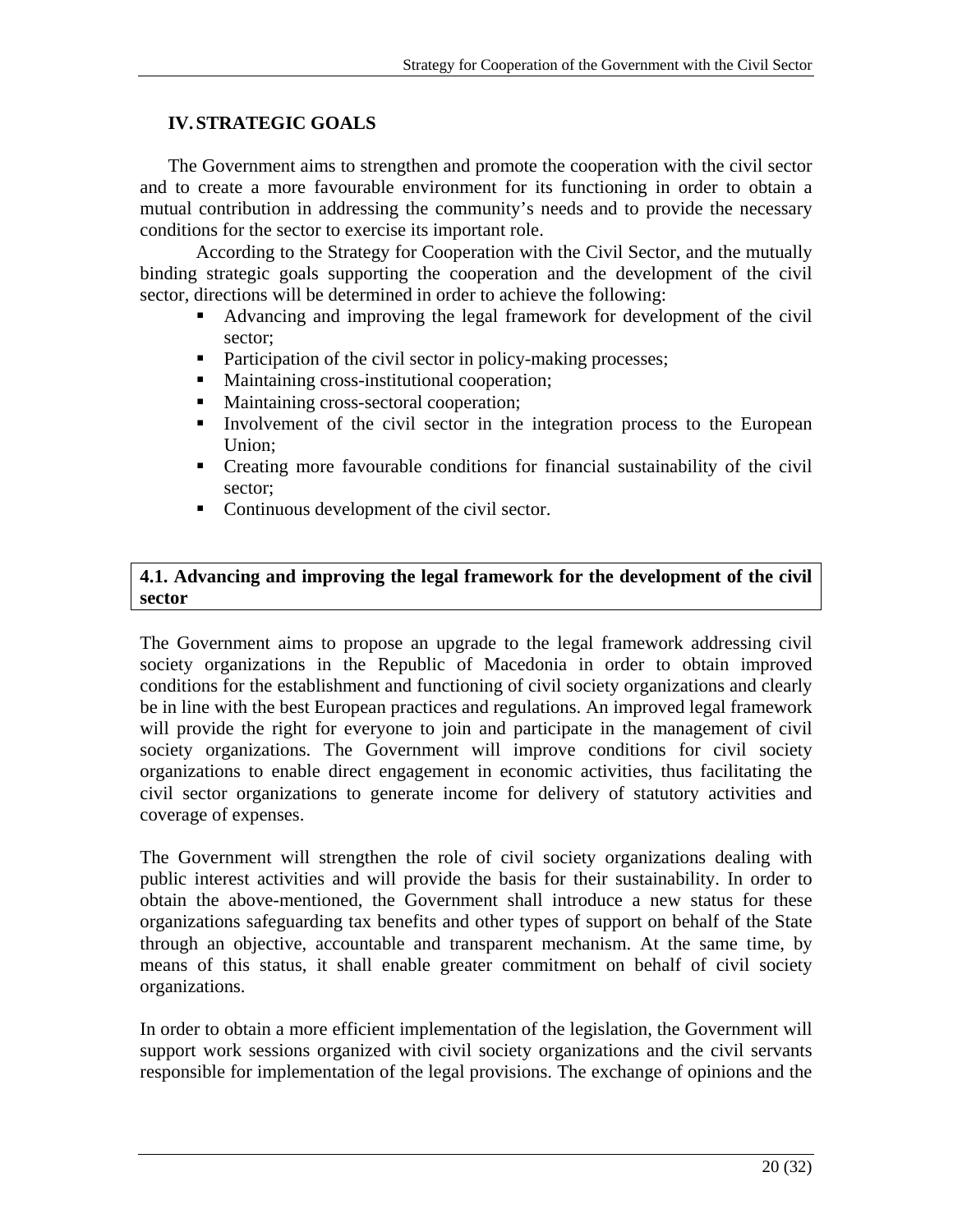educational nature of these seminars will contribute to a consistent and harmonized application of the provisions.

In order to achieve this goal, the Government, within a defined timeframe will be obliged to carry out the following:

Changes and amendments to the Law on Citizen Associations and Foundations;

 Undertaking measures for an efficient implementation of the provisions by drafting and adopting secondary legislation on the basis of the analysis of comparative and domestic conditions;

- **Promoting new legislation and opportunities for the civil sector organizations;**
- Capacity building for the civil servants implementing laws.

Responsible authorities: Ministry of Justice, General Secretariat

Authority responsible for monitoring of activities: General Secretariat / the Unit for Cooperation with Non-Governmental Organizations

Timeframe: 2007 (intensely) 2008-2011 (continuous monitoring)

## **4.2. Participation of the civil sector in policy-making processes**

The intention of the Government is to develop a system of basic principles in order to expand possibilities for the participation of citizens and their organizations in the decision-making process. Thus the Government shall guarantee the integration of the standpoint of civil society organizations in the drafting, implementation, monitoring of public policies, and the reflection of their needs and priorities in those policies. Through this system civil society organizations will participate in the decision-making process and in the drafting of legal acts by taking part in public debates and submitting opinions. They will also be involved in the inter-departmental working groups and the Government's advisory bodies (for example the Expert Councils of the Government – the Legal and the Economic Council). Participating in policy making signifies an improved access to public information, thus the Government will design various portals for timely publishing of information and gathering of observations.

In order to achieve this goal, the Government, within a defined timeframe will be obliged to carry out the following:

- Changes in the Work Plan of the Government by defining principles and mechanisms facilitating information and active involvement of participants of civil society organizations in adopting policies, laws and other decisions, and their active participation in working groups for drafting those decisions on a governmental level and with the administration authorities;
- Enable draft laws to be accessible to the public through the web pages of the ministries and the other state authorities;
- Provide measures for safeguarding participation of a civil sector representative in the work of the expert councils of the Government and other state authorities;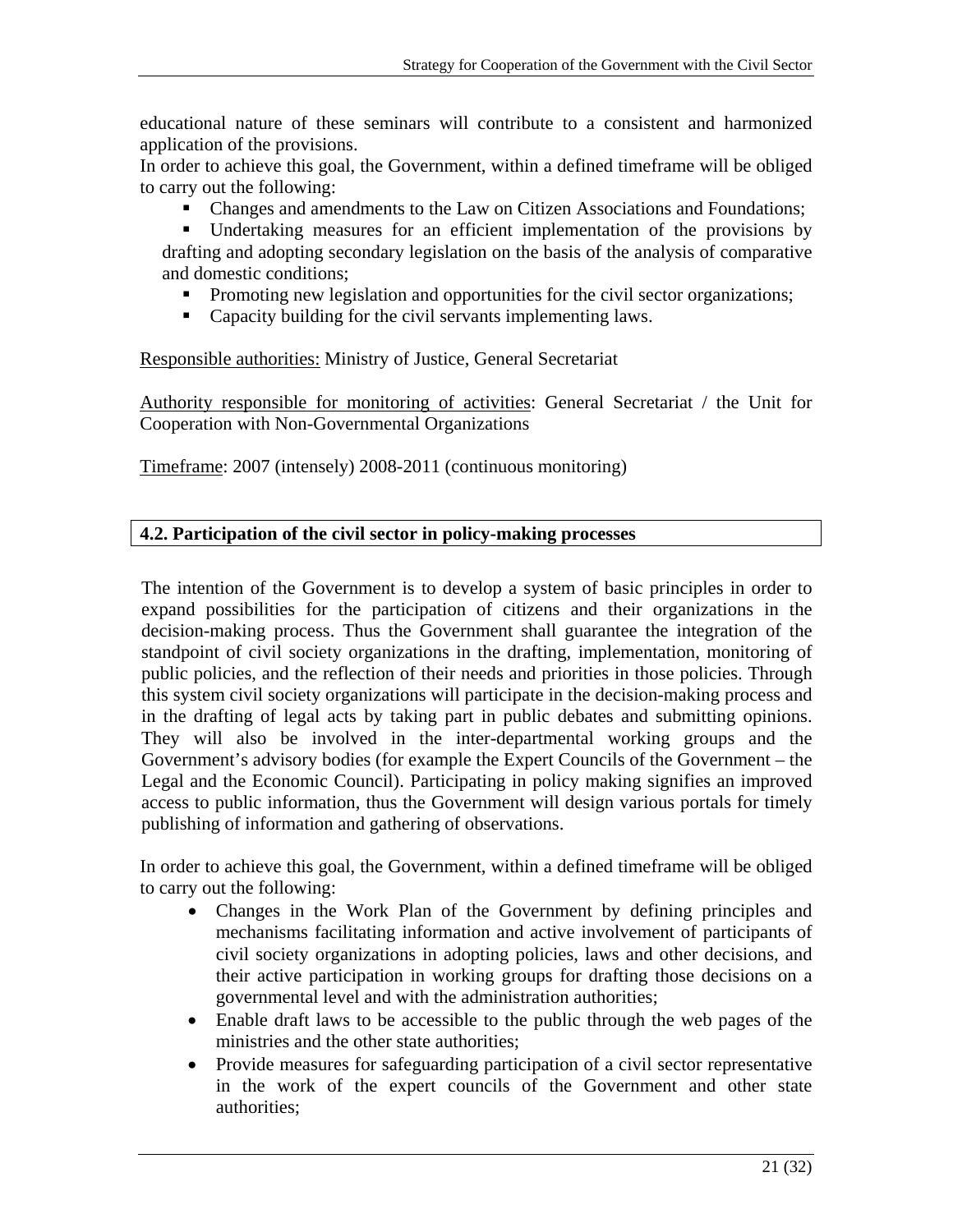- Enable cooperation and participation of civil society organizations in the process of creating the Budget of the Republic of Macedonia;
- Timely and transparent reporting to civil society organizations for the fundamental guidelines of the Budget policy and the allocation of the Budget;
- Make a coalition with the civil sector, combining efforts to combat corruption;
- Enable civil society organizations access to information as a reflection of the existing democracy and transparency.

Responsible authorities: General Secretariat and all relevant ministries

Authority responsible for monitoring of activities: General Secretariat / the Unit for Cooperation with Non-Governmental Organizations

Timeframe: 2007 (intensely) 2008-2011 (continuous monitoring)

## **4.3. Maintaining cross-institutional cooperation**

The Government, within its institutions, aims to establish a functional network contributing towards a facilitated communication and coordination of the activities related to the development of the civil sector. In this direction, the Government will undertake measures to strengthen the role of the Unit for Cooperation with Non-Governmental Organizations to obtain a more efficient implementation of its activities and maintain coordination and promote cooperation not only between the Government and civil society organizations but among other administration authorities as well. At the same time, the ministries will appoint responsible persons to develop cooperation between the relevant ministry and civil society organizations, cooperating with the rest of the ministries and other state authorities as well, thus ensuring harmonized implementation of the principles of the general policy for cooperation between the Government and the civil sector. This will safeguard a more efficient and coordinated exchange of experiences and implementation of the goals of the Strategy and legal acts. The Government will stimulate an exchange of experiences with the local selfgovernment units in order to facilitate the implementation of this Strategy. By the means of cooperation on behalf of the Ministry for Local Self-Government, the exchange of experiences between the local self-government units and the state authorities for the relevant areas, the Strategy shall be more successful.

In order to achieve this goal, the Government, within a defined timeframe will be obliged to carry out the following:

- Further build the capacities of the Unit for Cooperation with Non-Governmental Organizations;
- Appoint responsible persons for cooperation between civil society organizations and the relevant ministries;
- Develop an exchange of information and consultation system between the Unit for Cooperation with Non-Governmental Organizations and the responsible civil servants in order to monitor the cooperation among institutions;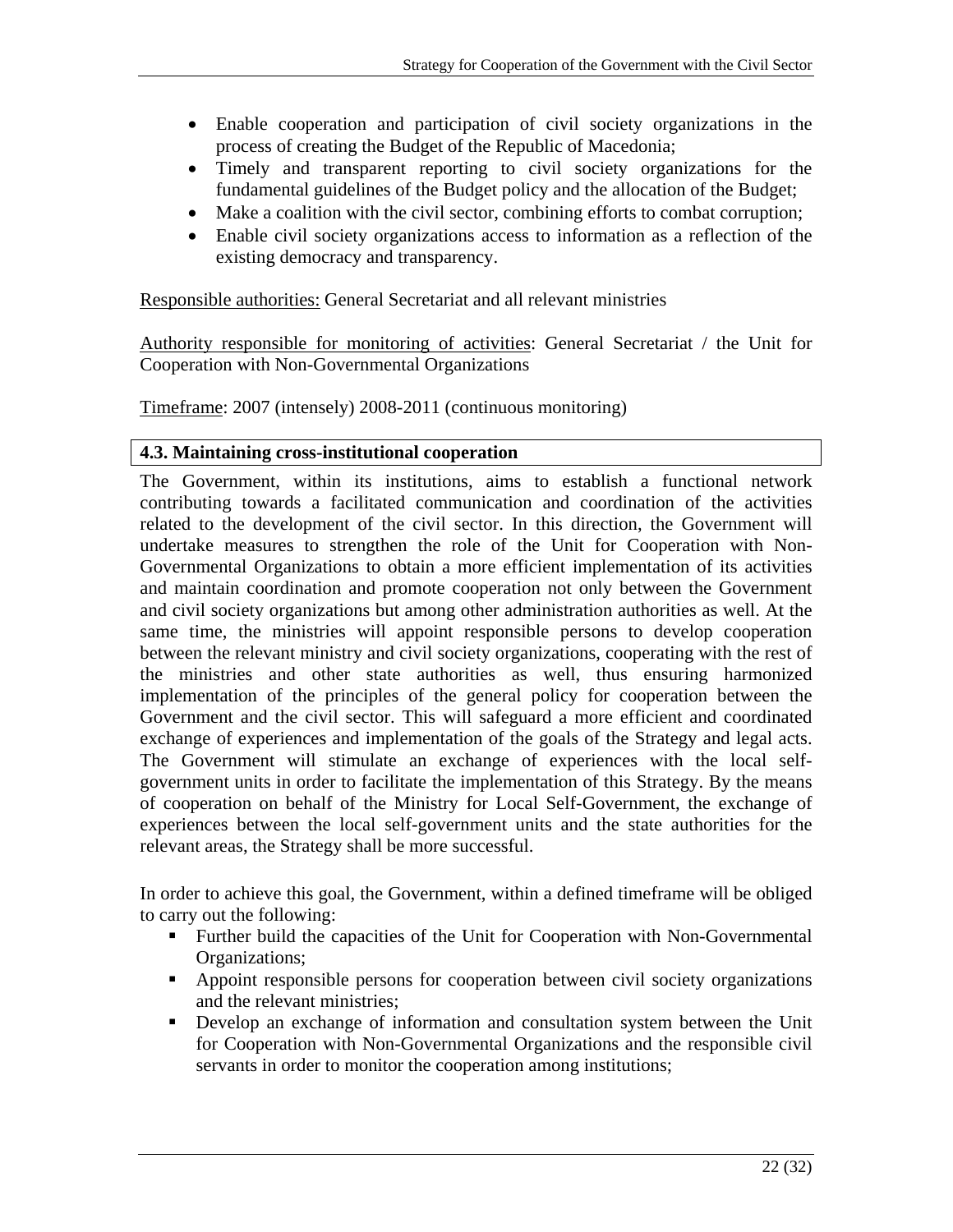Organize educational debates and workshops dealing with sector-significant issues for the responsible persons in the ministries cooperating with civil society organizations.

Responsible authorities: General Secretariat and other administrative authorities

Authority responsible for monitoring of activities: General Secretariat / the Unit for Cooperation with Non-Governmental Organizations

Timeframe: 2007-2008 (intensely) 2009-2011 (continuous monitoring)

## **4.4. Maintaining cross-sectoral cooperation**

The Government aims to promote active cooperation between civil society organizations and the Government on both central and local levels. As a result of coordinated and functional cooperation between the public and the private sector in implementing the public interest measures a more efficient identification of the problems will be achieved and a greater level of compliance with citizens' and civil society organizations' needs will be reached. The Government will make efforts to develop various modes of cooperation, and long-term strategy for a particular area will be promoted and implemented, targeted projects and other meaningful activities to the community will be also promoted and implemented. By means of the cooperation of the Government with civil society organizations, as well as through their networks and platforms, civil society organizations will be encouraged to cooperate, to coordinate and jointly bring forth their activities and communication modes with the Government. The Government will introduce an efficient instrument in order to improve public services and to combat bureaucracy and corruption: *civil service log.* The citizens and their organizations will have the opportunity to assess the quarterly operation of various state institutions by filling in simple forms. The summary results will be reviewed by the Government, followed by recommendations for the *status quo* institutions. The findings of the civil service logs will be accessible to the public. The cooperation between the Unit for Cooperation with Non-Governmental Organizations and civil society organizations will result in a participative and joint process of implementation of measures and activities of this Strategy.

In order to achieve this goal, the Government, within a defined timeframe will be obliged to carry out the following:

- Engage civil society organizations in the drafting and the implementation of projects and activities of mutual interest to the Government, civil society organizations and the citizens, and to provide financial support through grants or contracts;
- Establish inter-departmental advisory bodies to review and implement certain projects;
- Create mechanisms for cooperation between the ministries and civil society organizations in provision of services;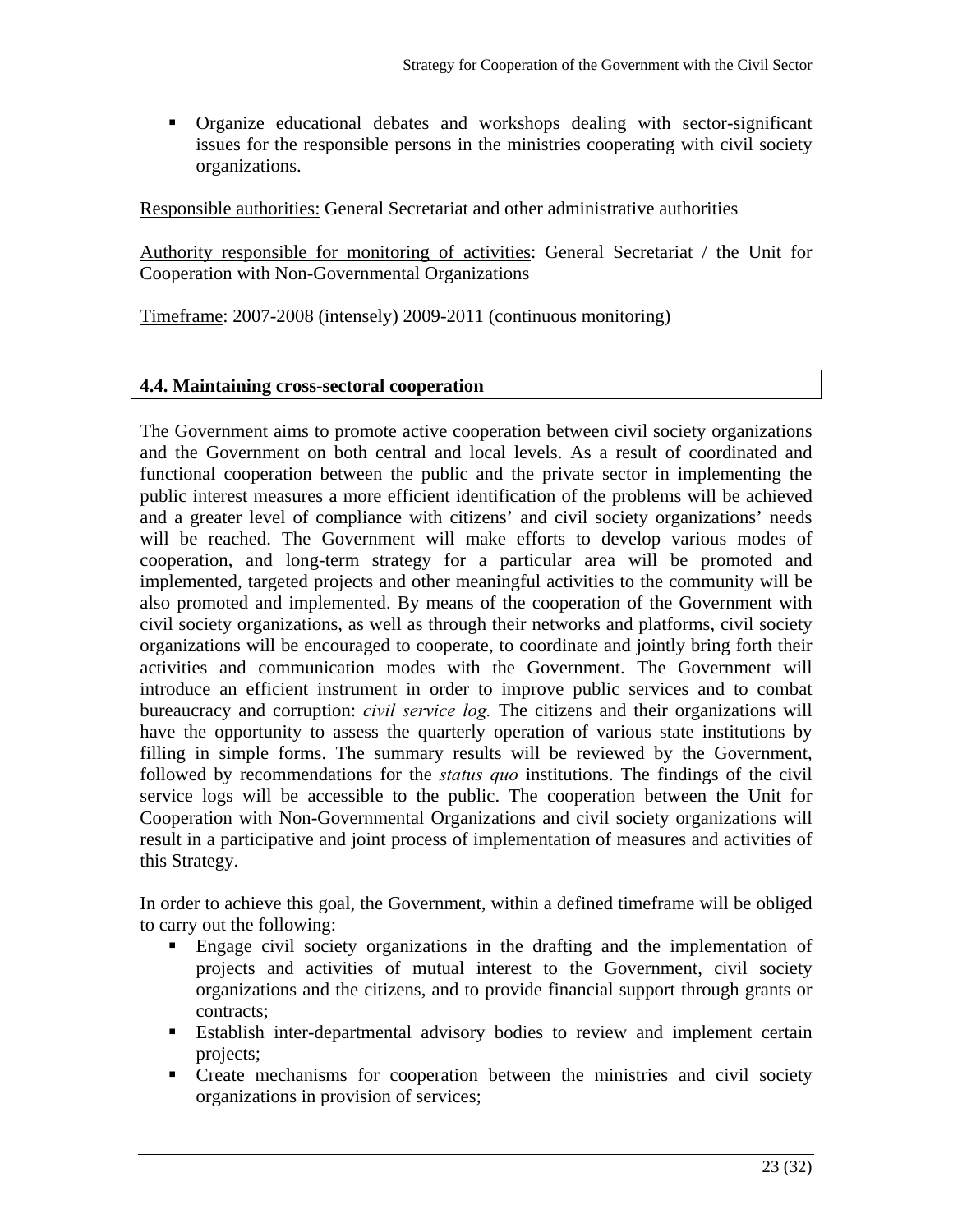Introduce a civil service log as an efficient instrument for improving the public service system and combating bureaucracy and corruption.

Responsible authorities: General Secretariat and other administrative authorities

Authority responsible for monitoring of activities: General Secretariat / the Unit for Cooperation with Non-Governmental Organizations

Timeframe: 2007-2008 (intensely) 2009-2011 (continuous monitoring)

## **4.5. Involvement of the civil sector in the process of European Union integration**

The Government aims to support and enlarge the role and participation of civil society organizations in the integration process to the European Union. The Government will introduce mechanisms safeguarding consultations for the civil sector involvement in the drafting, approximation, implementation, monitoring and assessment of political and legal measures, and especially in the process of developing national development plans, operation programmes and similar strategic documentation. In accordance with the Campaign for notifying the public about the European Integration and the Pre-Accession Instrument (IPA) process, the Government shall undertake a range of activities aimed towards informing civil society organizations about the possibilities of utilizing the IPA. By the means of adopting these measures, civil society organizations will actively contribute with their capacity, experience, expertise and provisions in drafting and implementing strategic documentation.

In order to achieve this goal, the Government, within a defined timeframe will be obliged to carry out the following:

- Establish mechanisms for consultations with civil society organizations in the drafting, approximation, and implementation and especially in the process of creating the national development plans, the operational programmes and the accompanying strategic documents;
- Adopt a decision for creating partnership between the Government and civil society organizations intended towards full engagement of all end users in the European integration process as well as in the process of utilizing the IPA;
- Adopt Framework Regulation for implementation of the IPA instrument on behalf of the Government, after it is conferred by the European Commission;
- Continue established practices of cooperation with civil sector according to the Strategy for capacity building (trainings) of the civil servants of the Republic of Macedonia in the EU integration process.

Responsible authorities: Secretariat for European Affairs, General Secretariat

Authority responsible for monitoring of activities: General Secretariat / the Unit for Cooperation with Non-Governmental Organizations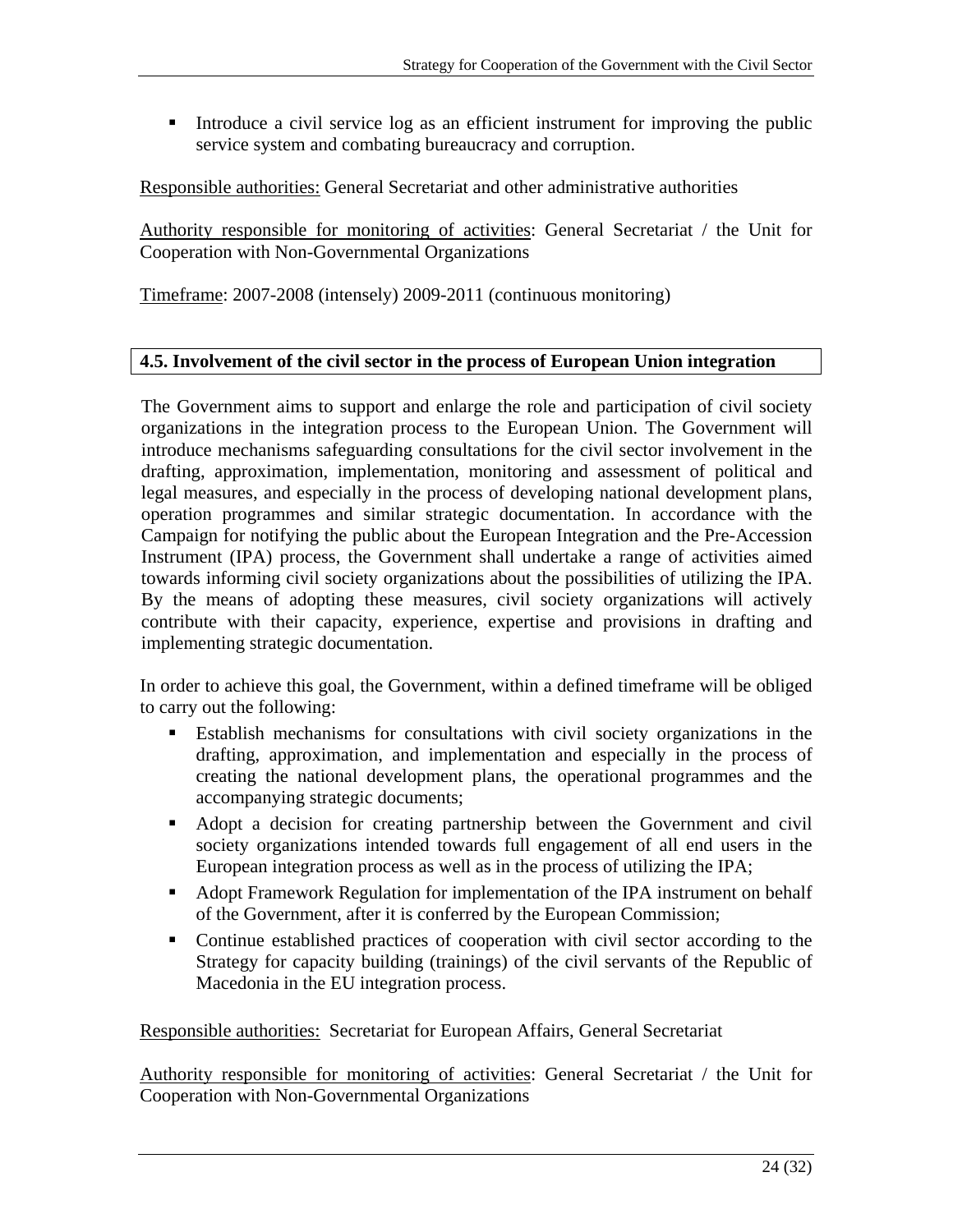Timeframe: 2007-2011

## **4.6. Creating more favourable conditions for financial sustainability of the civil sector**

The Government will suggest improvement of the framework for financing civil society organizations in order to strengthen the support-base of civil society organizations using domestic and private sources (from the budget, the ministries, lotteries and other existing mechanisms), creating a more favourable policy for indirect financing (introducing benefits from the income tax, VAT, property tax, etc., and stimulating the development of philanthropy, social responsibility and volunteering). Thus the citizen associations will acquire expanded possibilities for utilizing domestic resources in order to perform public interest activities, while the private persons and citizens will be stimulated to actively engage in resolving priority issues in their own community. The Government will also improve the legal framework for the financial provisions of civil society organizations thus enabling greater professional work and accountability for the organizations' work.

The Government will suggest a financing system based on the principles of transparency, clearly defined criteria and previously determined community needs and priorities. Warranties will be set up to ensure that finances from the budget, the lotteries and other sources will be reallocated and utilized appropriately and above all will be intended for activities addressing citizens' needs. Such a system will facilitate equal conditions for civil society organizations to access all resources. Similarly, civil society organizations will intensify their accountability in the process of utilizing resources and will provide efficient monitoring of the manner in which allocated resources are spent.

The Government will suggest a legal framework for civil society organizations to perform economic activities and so introduce income tax alleviations or liberations, thus providing an opportunity to exploit the income generated by economic activity or by other types of self-financing. The Government will introduce other tax benefits, enabling civil society organizations to gain greater financial support for implementation of their public services and activities. According to the Programme of the Government, the personal income tax will be reduced from 15% to 12% starting 2007, i.e. 10% in 2008. Similar tax alleviations shall apply to the income tax, being reduced from the present 15% to 12%, i.e. 10%.

The Government aims to increase the level of financial contributions from the legal entities and the citizens in favour of supporting civil society organizations. For that purpose, the Government will support programmes for promoting activities, increase contributions on behalf of the legal entities for the development of the community and mobilize resources from private sourcing. The Government will monitor the application of the present tax provisions addressing philanthropy and will consider the need for further upgrading it, securing benefits and stimulus for the legal entities and the citizens to support civil society organizations. The Government will develop cooperation with the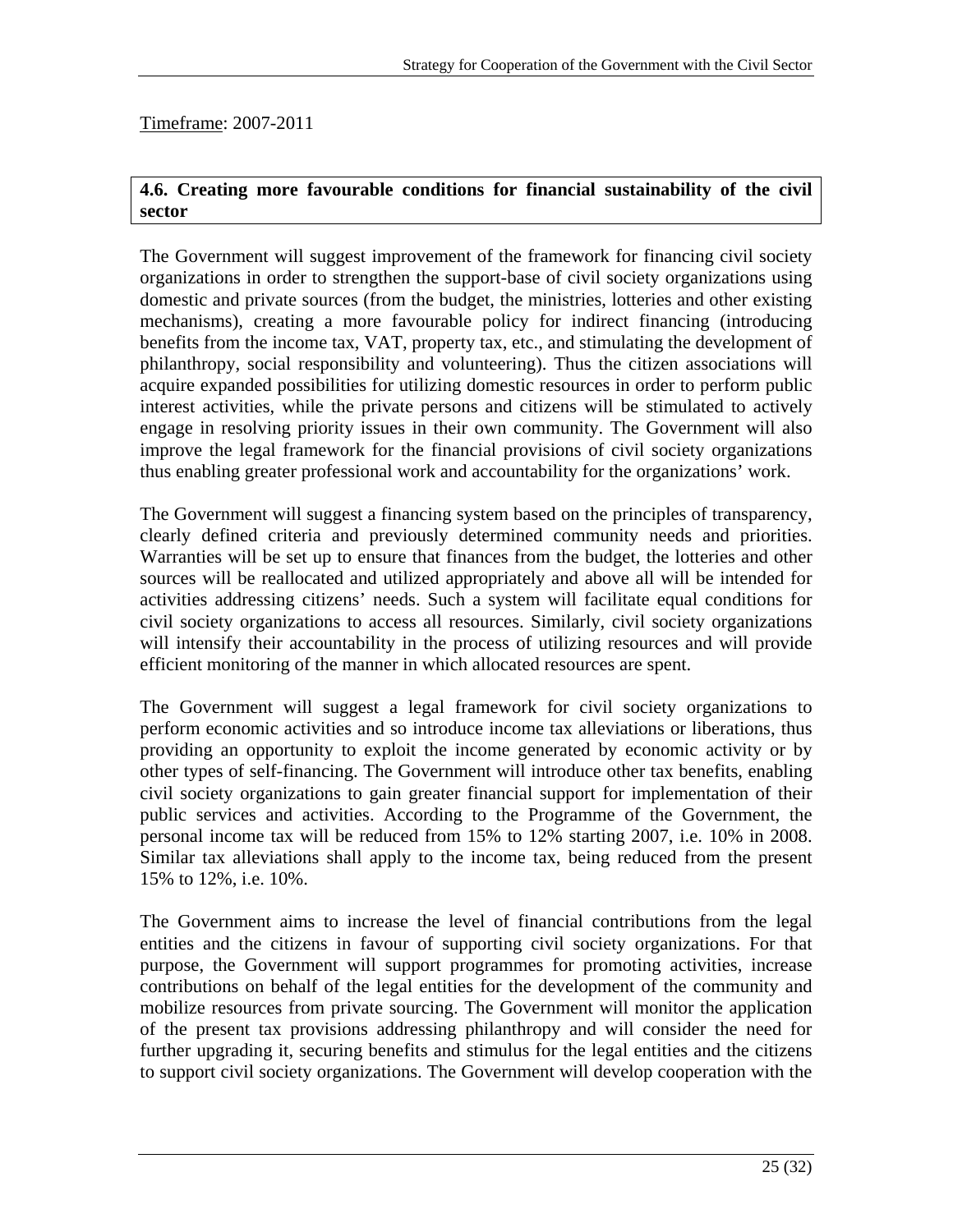legal entities in order to stress their positive influence in the development of the community and mutually promote greater social responsibility.

The Government will provide improved conditions and framework for volunteering facilitating greater citizen participation and involvement in the problem-solving process of the community by the means of volunteering.

In order to achieve this goal, the Government, within a defined timeframe will be obliged to carry out the following:

- Draft and adopt a new Decision for the methods and criteria of reallocation of budget resources;
- Adopt changes to the Law on Lotteries and pass an allocation act;
- Prepare and adopt changes to the tax laws (income tax, VAT, personal income tax) and other laws influencing the work of civil society organizations;
- Consider possibilities for creating a system for engaging civil society organizations in implementing activities from their domain (for example, through defining standards, rewarding licences for social service provision) thus, providing greater choice in selecting a service provider and advance the quality of the services;
- Develop an analysis for applying the Law on Accountancy of Non-Profitable Organizations and prepare changes for upgrading the financial legal framework;
- Prepare a plan for monitoring the application of the Law on Donations and Sponsorship in Public Affairs;
- Cooperate with legal entities and civil society organizations to sustain programmes for socially accountable enterprises;
- Draft and adopt a Law on Volunteering, as well as a plan for support of the programmes for volunteering development.

Responsible authorities: Ministry of Finance, General Secretariat, Ministry of Labour and Social Policy, Ministry of Justice, Ministry of Economy, Agency for Youth and Sports

Authority responsible for monitoring of activities: General Secretariat / the Unit for Cooperation with Non-Governmental Organizations

Timeframe: 2007-2008 (intensely) 2009-2011 (continuous monitoring)

## **4.7. Continuous development of the civil sector**

The Government aims to support the development of capacities in civil society organizations on both national and local levels, and especially in the rural environments. Thus, it will help the civil sector to increase its input in the development of the community and satisfy citizens' needs. The Government will support initiatives which amplify professional operation of the sector. The Government will support measures which will assist in raising the public's trust in civil society organizations. Thus, civil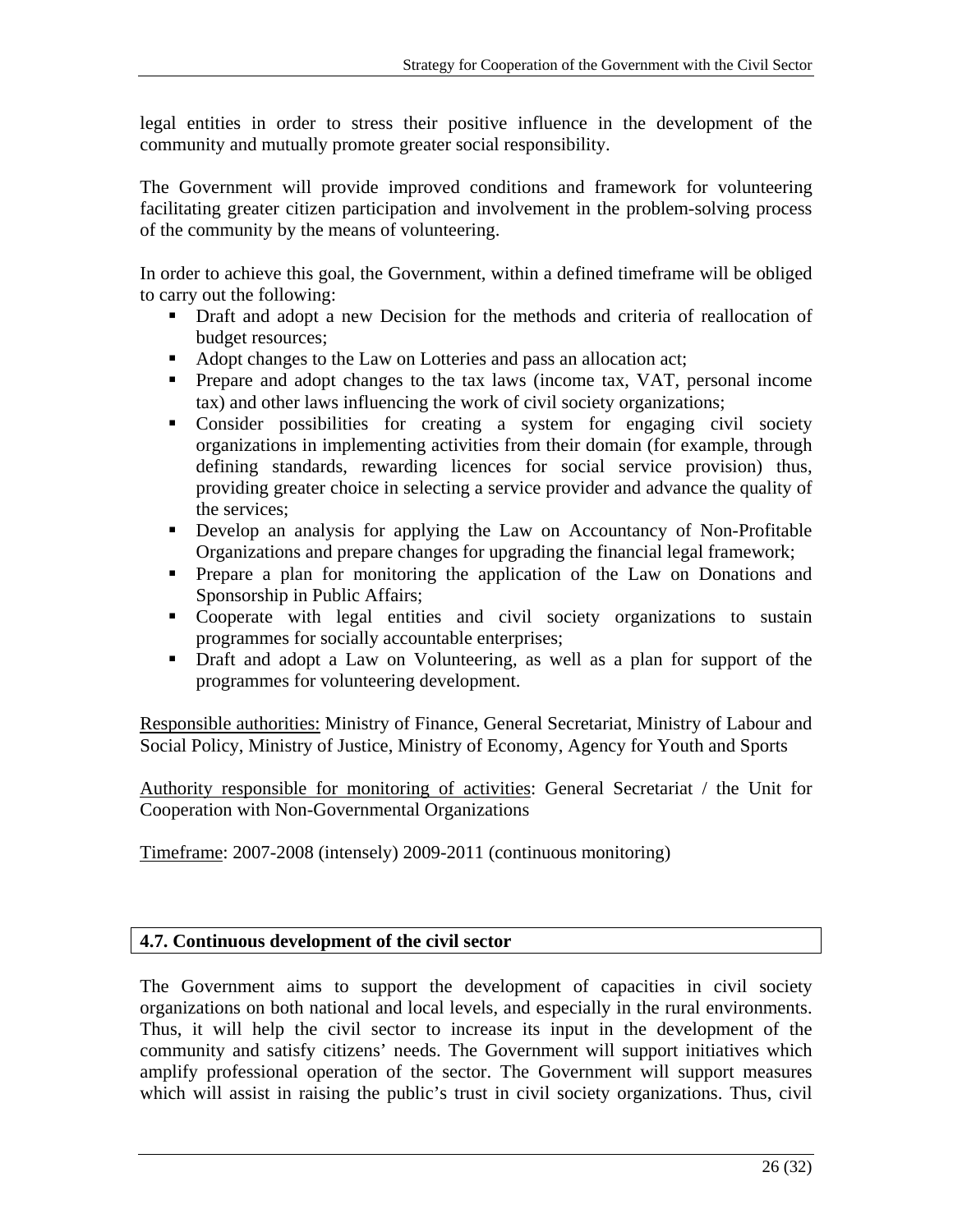society organizations shall be embedded in their communities, and will enable citizens to recognize the positive influence of civil society organizations over the social environment, to support and to engage in their activities. The Government, via the media, will promote the cooperation with civil society organizations and will present the results of the jointly implemented projects. By the means of promoting the objectives and measures of the Strategy on a local level, the units of local self-government will recognize the significance of collaboration with, and development of the local civil society organizations, thus adopting similar mechanisms for cooperation and engagement of civil society organizations in implementing joint activities.

In order to achieve this goal, the Government, within a defined timeframe will be obliged to carry out the following:

- Motivate the development of the civil sector, especially beyond the borders of the capital and in the rural areas;
- Support activities significant for the development of the sector by the means of an open and transparent process of cooperation with all stakeholders;
- Initiate cooperation and involvement of the media in the work of civil society organizations though continuous monitoring of their activities;
- Devise communication networks for exchanging positive examples of cooperation with the local self-government units.

Responsible authorities: General Secretariat, Ministry of Local Self-Government, other administrative authorities, civil society organizations.

Authority responsible for monitoring of activities: General Secretariat / the Unit for Cooperation with Non-Governmental Organizations

Timeframe: 2007-2011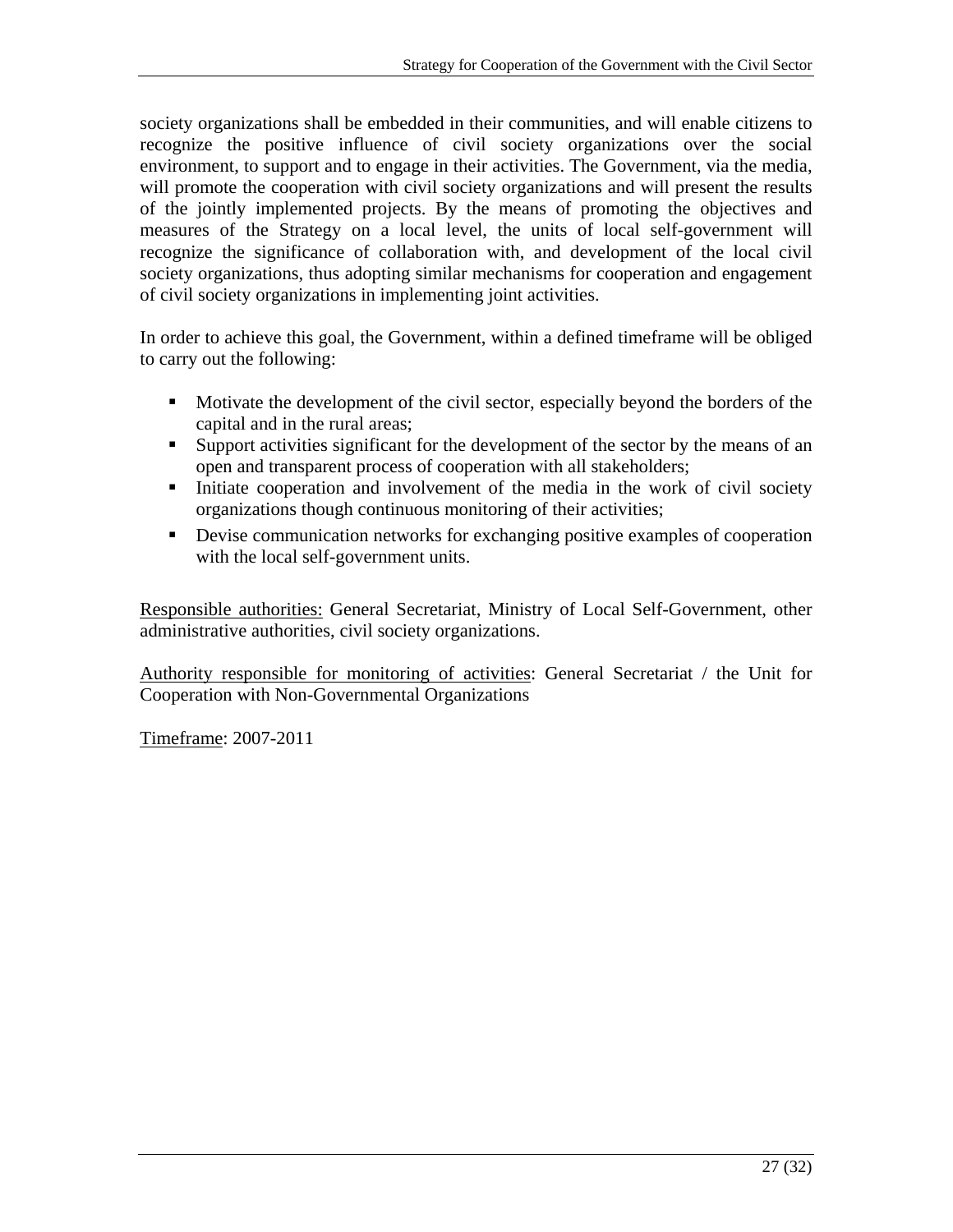## **V. IMPLEMENTATION, MONITORING AND REVISION**

The Strategy for Cooperation with the Civil Sector is a dynamic document, not a static overview of the present situation. The Government and civil society organizations shall monitor the process of implementation of the Strategy as well as its effectiveness in order to adjust to the emerging needs.

 On the basis of European practices, the Government shall prepare a Plan for Monitoring the Strategy Implementation.

The Plan shall include a provision for the General Secretariat / the Unit for Cooperation with Non-Governmental Organizations to submit reports at the end of each year to the Government to account for achieved activities and objectives during the Strategy implementation process. The Plan shall include a provision for the General Secretariat / the Unit for Cooperation with Non-Governmental Organizations, after the second year of Strategy implementation, to prepare and implement a Plan for Strategy Implementation Assessment. The assessment shall be conducted by means of consultations with representatives of civil society organizations, civil servants, legal entities, citizens and media. The results of the assessment shall contain an analysis of the current implementation, information of fulfilled objectives, and recommendations for changes and adjustment of the Strategy and the Action Plan to emerging needs and conditions.

Amongst other things, the measures for implementation and revision shall include the following: the process of distributing the Strategy to other public sector institutions and collecting feedback on its application; a strategy for communication and reporting on objectives and achieved results; a financial plan in order to define priorities and to obtain implementation resources.

 The Unit for Cooperation with Non-Governmental Organizations and the General Secretariat of the Government hold the primary role in coordinating and implementing the Strategy. They are also responsible for the periodic assessment and reporting on the implementation of the Strategy. Simultaneously, the General Secretariat / the Unit for Cooperation with Non-Governmental Organizations shall coordinate with relevant ministries and other state authorities responsible for the implementation of the specific Strategy measures in order to secure timely planning and activities implementation.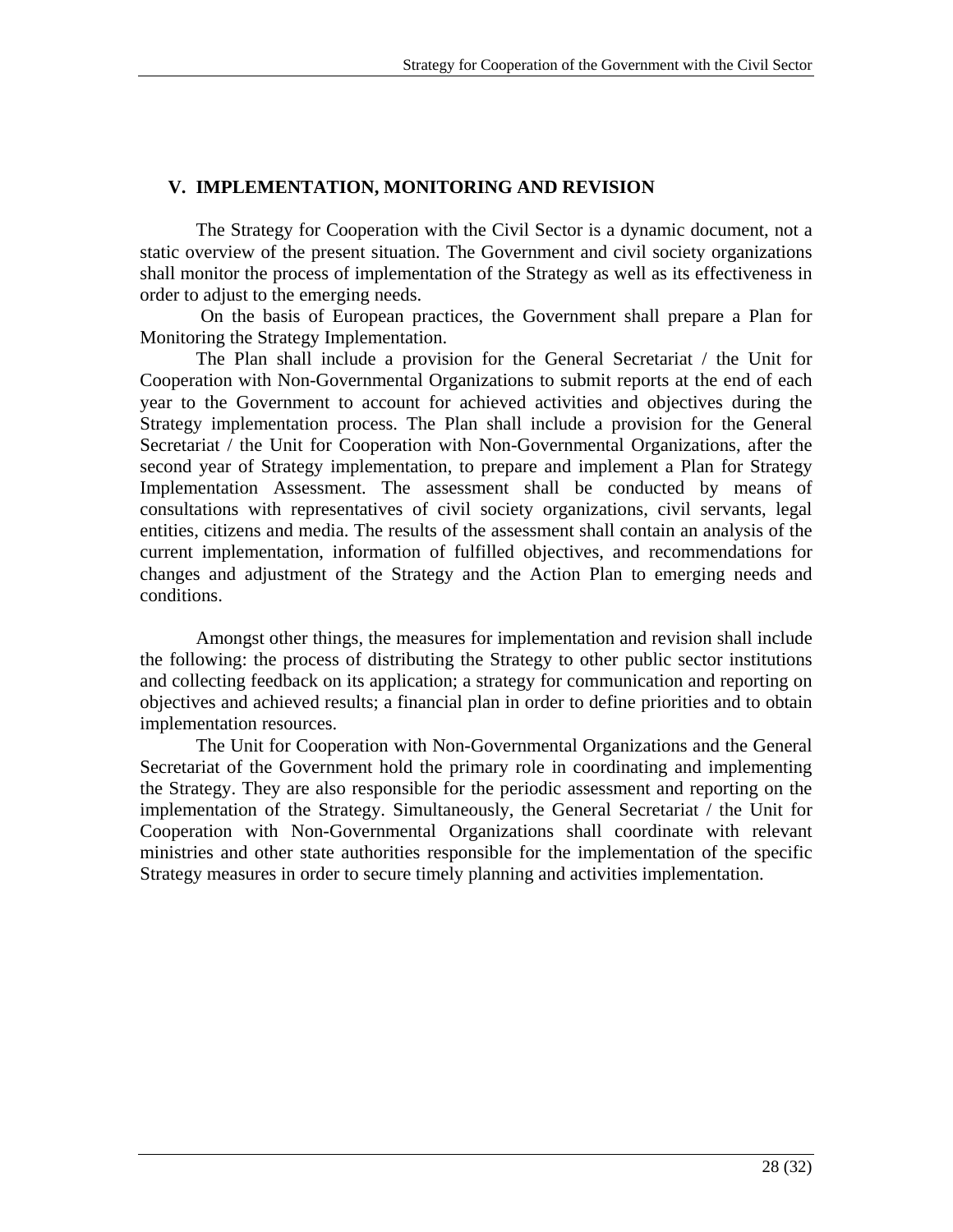## **VI.IMPLEMENTATION PLAN**

 Specific measures for implementation of the Strategy for Cooperation with the Civil Sector shall be integrated into the Action Plan (Implementation Plan), which is an integral part of this Strategy.

See Appendix 1.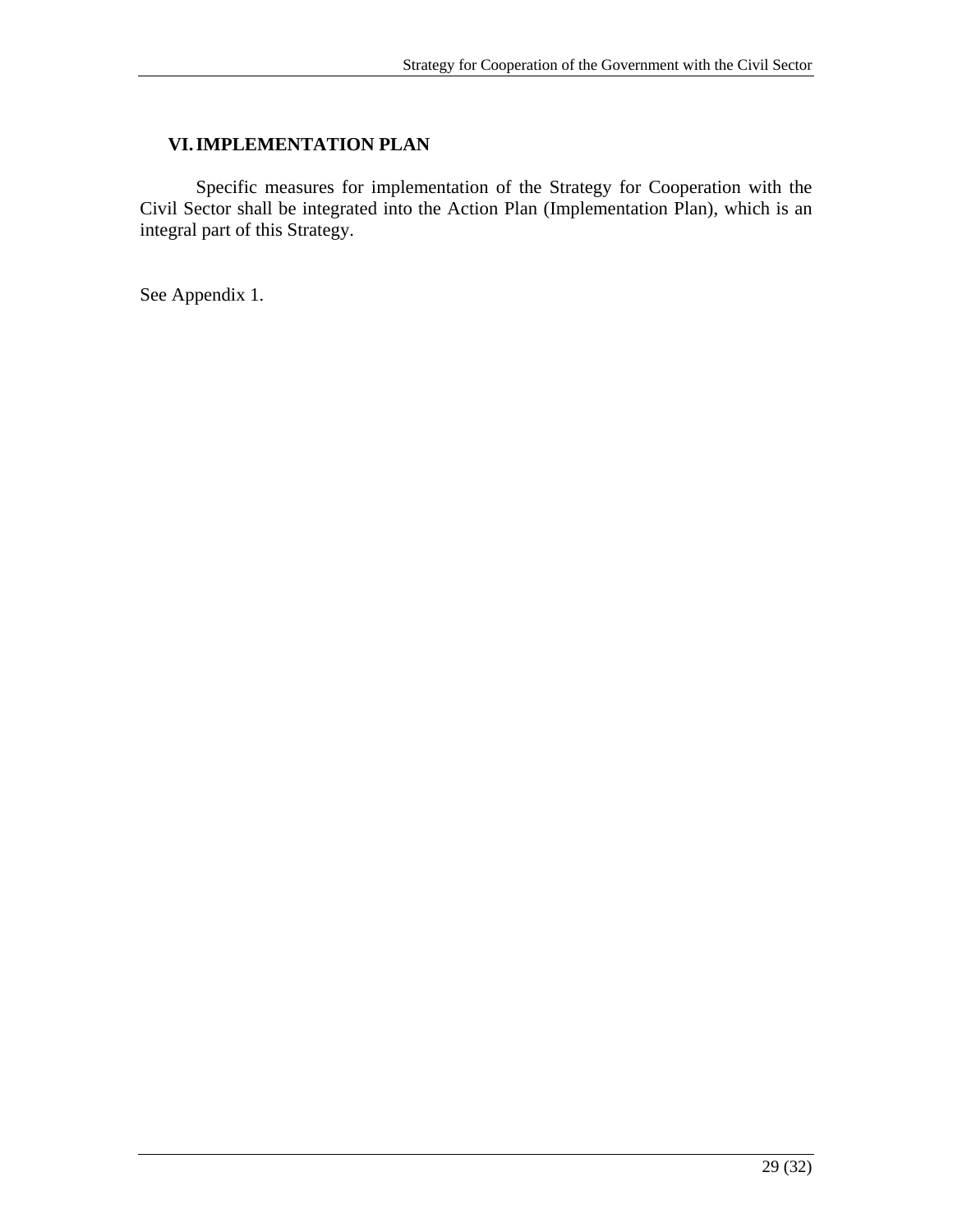## **VII. BIBLIOGRAPHY**

- 1. Work Programme of the Government of the Republic of Macedonia for 2006- 2010
- 2. *CIVICUS: Index of the Civil Society in the Republic of Macedonia,* Macedonian Centre for International Cooperation, Skopje 2005
- 3. *Technical Support to the Unit for Cooperation with NGOs, for Cooperation with the Civil Society, Visibility Measures and Communication Guidelines,* European Agency for Reconstruction, October 2006
- 4. *Technical Support to the Unit for Civil Society, Capacity Building and Training Plan*, European Agency for Reconstruction, June 2006
- 5. *Initiative for establishing a Unit for Cooperation of the Government and the Civil Sector in the Republic of Macedonia, General Secretariat – Sector for European Integration, Unit for Institutional Development, 2004*
- 6. *Rulebook for Internal Organization of the General Secretariat of the Government of the Republic of Macedonia, 2004*
- 7. *National Strategy for Integration of the Republic of Macedonia into the EU, 2004*
- 8. *Strategy for Strengthening the Capacity of the Civil Servants in the Republic of Macedonia, in the process of harmonization with EU*
- 9. *Minutes from Consultation Sessions* for the concept of the Strategy for Cooperation with the Civil Sector organized in Skopje, Stip, Gostivar, Strumica and Struga
- 10. *Directory of Civic Organizations in Macedonia,* Macedonian Centre for International Cooperation, Skopje 2003
- 11. *The Charter of the Council of the Government of the Slovak Republic for Non-Governmental Non-Profit Organizations*, approved by Resolution No. 738 of 31 August 1999
- *12. Plan of action for the implementation of the Concept for the Development of the Estonian Civil Society for 2004-2006*
- 13. *Strategy of Cooperation of the Government of the Republic of Slovenia with Non-Governmental Organizations*, April 2006
- 14. *Draft National Strategy on Creating Favourable Environment for Civil Society Development, 2006-2011,* the Republic of Croatia
- 15. *Compact on Relations Between Government and the Voluntary and Community Sector in England*, UK, November 1998
- 16. *Strategy for Danish Support to* Civil Society in Developing Countries including Cooperation with the Danish NGOs, October 2000
- 17. *The National Programme for Strengthening Civil Society 2005-2009*, Latvia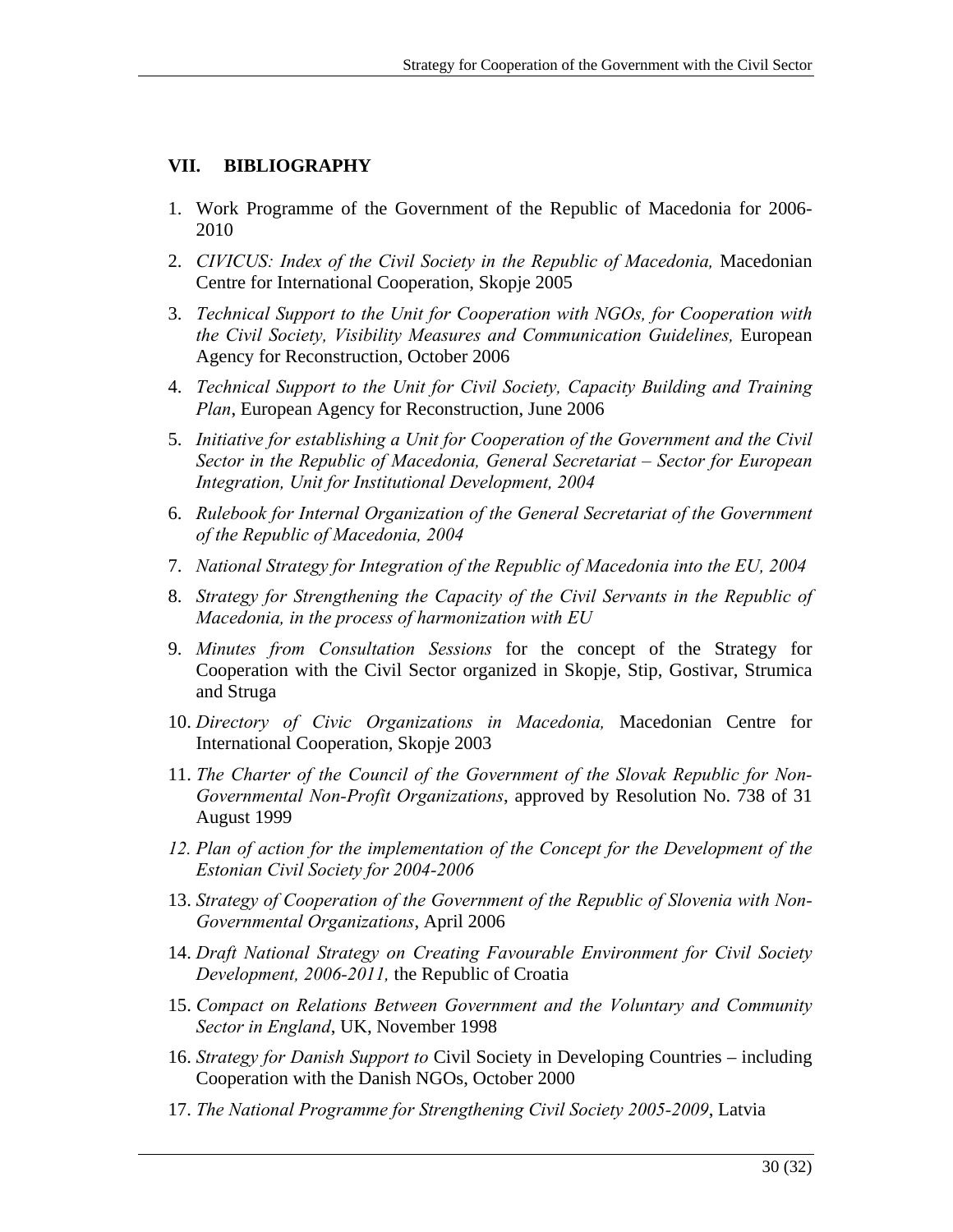- 18. *Strategy Paper of the Government of Hungary on Civil Societ*y, 22 October 2002
- 19. *Programme for Cooperation between the Government of the Republic of Croatia and the Non-Government/Non-profit Sector in the Republic of Croatia,* December 2000
- 20. *A Comparative Analysis of European Policies and Practices of NGO-Government Cooperation*, by Nilda Bullain and Radost Toftisova, European Centre for Notfor-Profit Law (ECNL), 2004
- 21. *Implementation of NGO-Government Cooperation Policy Documents: Lessons Learned*, by Radost Toftisova, 2005
- 22. *The Liaison Office as a Tool for Successful NGO-Government Cooperation: An Overview of the Central and Eastern European and Baltic Countries' Experiences,* by Maria Gerasimova, 2006
- 23. *Response to the Questionnaire of the European Commission for Drafting an Opinion to the Membership Request of the Republic of Macedonia for EU Accession.*
- 24. *Sources for Financial Sustainability of Civil Society Organizations in the Republic of Macedonia,* by Slavko Lazovski and Borce Smilevski 2004
- 25. *Comparative Overview of Laws on Taxes in Central and Eastern Europe,*  prepared by the International Centre for Non-for-profit Law
- 26. *Index for Sustainability of the Non-Governmental Organizations*, USAID, 2005
- 27. *Reports by the European Commission for Stabilization and Association of Macedonia*, 2002, 2003 and 2004
- 28. *Comparative Analysis of the European Legal Systems and Practices Related to Volunteering,* Katerina Hadzi-Miceva
- 29. *Financing Citizen Organizations by the State Budget,* Macedonian Centre for International Cooperation, 2003
- 30. Initiative for preparation the Law on voluntarism, Secretariat for European affairs, October 2006
- 31. *National Strategy on Youth and Sport*, 2005
- 32. *'Global Civil Society: An Overview',* Lester M. Salamon, the John Hopkins Comparative Non-profit Sector Project, 2003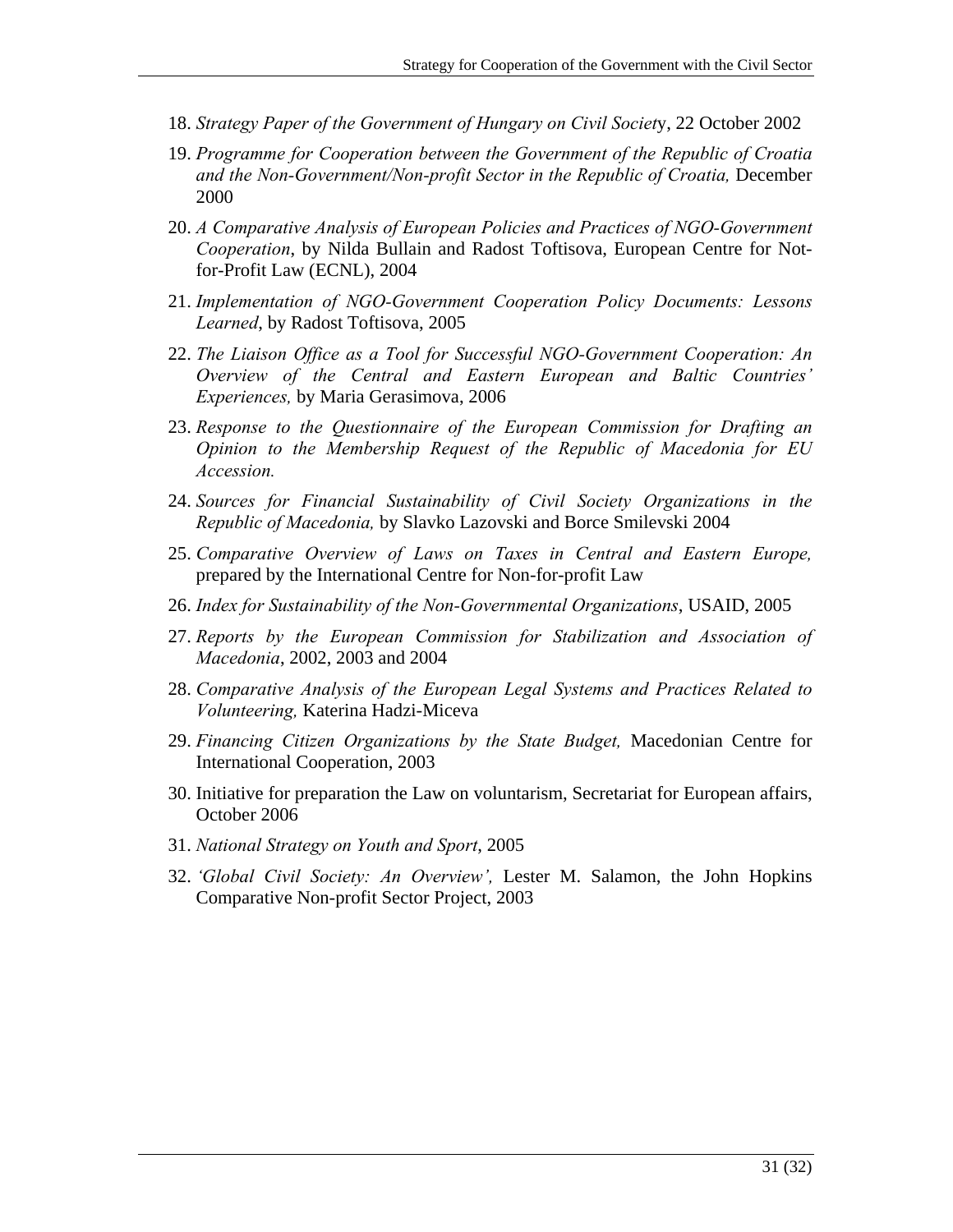

## **Republic of Macedonia GOVERNMENT OF THE REPUBLIC OF MACEDONIA Secretariat General**

# *ACTION PLAN FOR IMPLEMENTATION OF THE STRATEGY FOR COOPERATION OF THE GOVERNMENT WITH THE CIVIL SECTOR*  **(2007-2011)**

**Skopje, January 2007**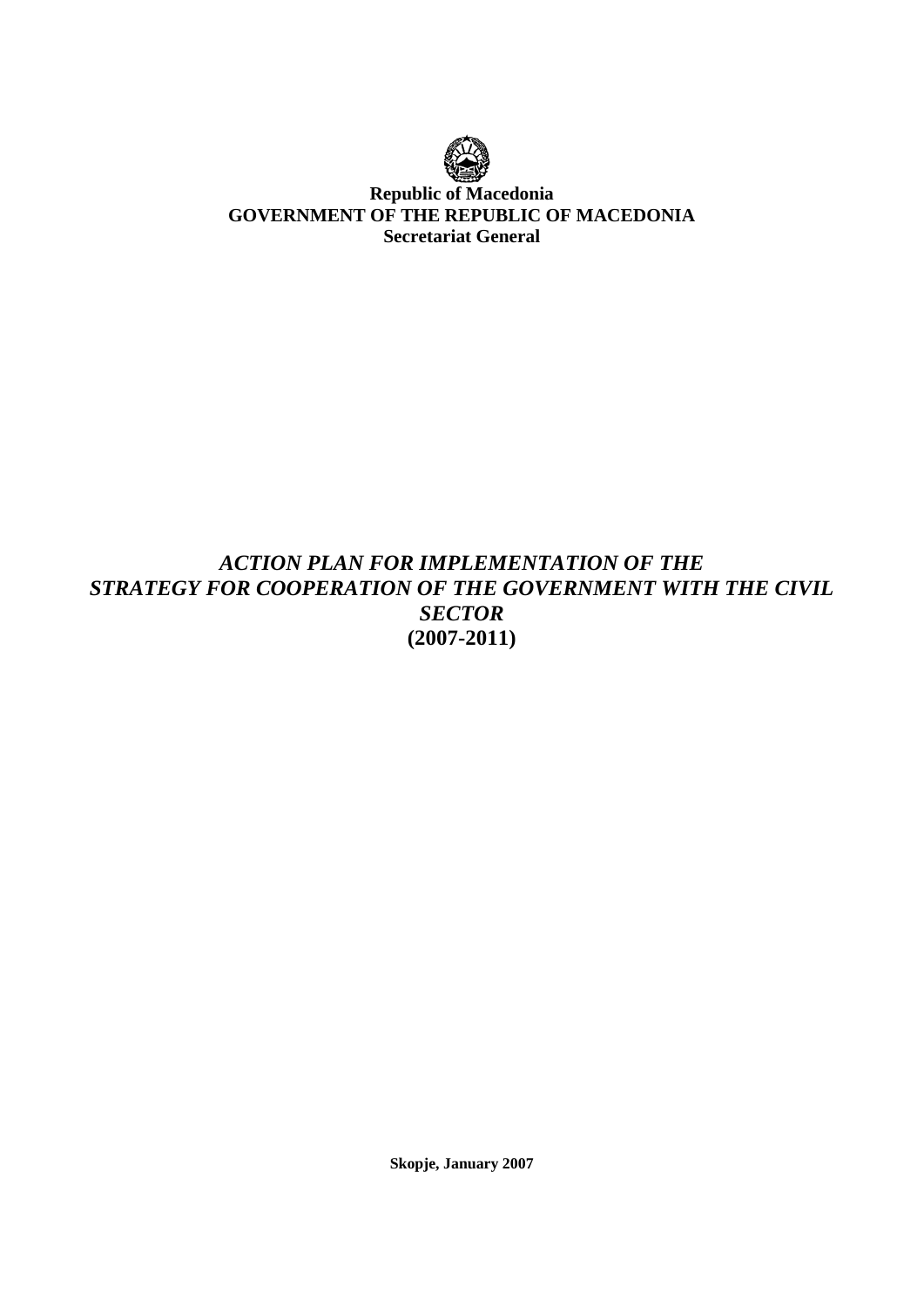| <b>Results</b>                                                                                                                                                                                                                                                                                                                                                                                                                                                                                                                                                                                                                                                                                       | <b>Measures</b>                                                                                                                                                                                                                                                                               | <b>Activities</b>                                                                                                                                                                                                                                                                                                                                                                                                                                            | <b>Time Frame</b>                                             |                                                 | Respons. Instit.                                                                           |
|------------------------------------------------------------------------------------------------------------------------------------------------------------------------------------------------------------------------------------------------------------------------------------------------------------------------------------------------------------------------------------------------------------------------------------------------------------------------------------------------------------------------------------------------------------------------------------------------------------------------------------------------------------------------------------------------------|-----------------------------------------------------------------------------------------------------------------------------------------------------------------------------------------------------------------------------------------------------------------------------------------------|--------------------------------------------------------------------------------------------------------------------------------------------------------------------------------------------------------------------------------------------------------------------------------------------------------------------------------------------------------------------------------------------------------------------------------------------------------------|---------------------------------------------------------------|-------------------------------------------------|--------------------------------------------------------------------------------------------|
| <b>GOAL 1: UPGRADING THE LEGAL FRAMEWORK FOR DEVELOPMENT OF THE CIVIL SECTOR</b>                                                                                                                                                                                                                                                                                                                                                                                                                                                                                                                                                                                                                     |                                                                                                                                                                                                                                                                                               |                                                                                                                                                                                                                                                                                                                                                                                                                                                              |                                                               |                                                 |                                                                                            |
| Changes and amendments to the Law on Citizens' Associations and Foundations and adoption of secondary legislation                                                                                                                                                                                                                                                                                                                                                                                                                                                                                                                                                                                    |                                                                                                                                                                                                                                                                                               |                                                                                                                                                                                                                                                                                                                                                                                                                                                              |                                                               |                                                 |                                                                                            |
| Improved conditions for establishing and func-<br>tioning of the civil society organizations.<br>• Civil society organizations are directly engaged<br>in economic activities, thus enabling the civil<br>society organizations to generate income for ex-<br>ercising statutory activities and covering ex-<br>penses.<br>• Special status for the civil society organizations<br>addressing public benefit activities.<br>• Objective, accountable and transparent<br>mechanism for providing tax benefits and other<br>types of state support by the means of which<br>grounds for sustainability shall be obtained.<br>Increased accountability on behalf of the civil<br>society organizations. | • Changes to the Law on Citizens' Associa-<br>tions and Foundations.<br>• Adoption of secondary legislation.                                                                                                                                                                                  | • Identifying the actors, their mutual<br>relations, the priorities, as well as the<br>comparative analysis.<br>• Public debate.<br>• Setting up an inter-sector working<br>group for drafting the changes for the<br>secondary legislation.<br>• Technical support for the process of<br>drafting the amendments and the sec-<br>ondary legislation.<br>• Preparation of practical materials.<br>• Plan for Monitoring of Implementation<br>and Assessment. | $\frac{1}{2}2007$                                             | Ministry of Justice, Secretariat General        | governmental<br>Unit for Cooperation with the Non-<br>Secretariat General<br>Organizations |
| Implementation of adopted decisions                                                                                                                                                                                                                                                                                                                                                                                                                                                                                                                                                                                                                                                                  |                                                                                                                                                                                                                                                                                               |                                                                                                                                                                                                                                                                                                                                                                                                                                                              |                                                               |                                                 |                                                                                            |
| Consistent and harmonized implementation of the<br>legal provisions addressing the civil society or-<br>ganizations.                                                                                                                                                                                                                                                                                                                                                                                                                                                                                                                                                                                 | • Promoting the legislation among the civil<br>society organizations.<br>• Capacity building for appointed civil<br>servants for cooperation with the civil<br>society organizations implementing the Law.<br>• Monitoring of the implementation of the<br>Law and the secondary legislation. | • Organizing educational and briefing<br>events for the civil society<br>organizations.<br>• Organizing seminars for civil servants<br>implementing the Law.<br>• Preparation of practical materials.<br>• Plan for Monitoring of Implementa-<br>tion and Assessment.                                                                                                                                                                                        | 2009-2011 (continuous<br>2007-2008 (intensely)<br>monitoring) | చల<br>cretariat General<br>Ministry of Justice, | Jnit for Cooperation with the<br>Non-governmental Organiza<br>Secretariat General          |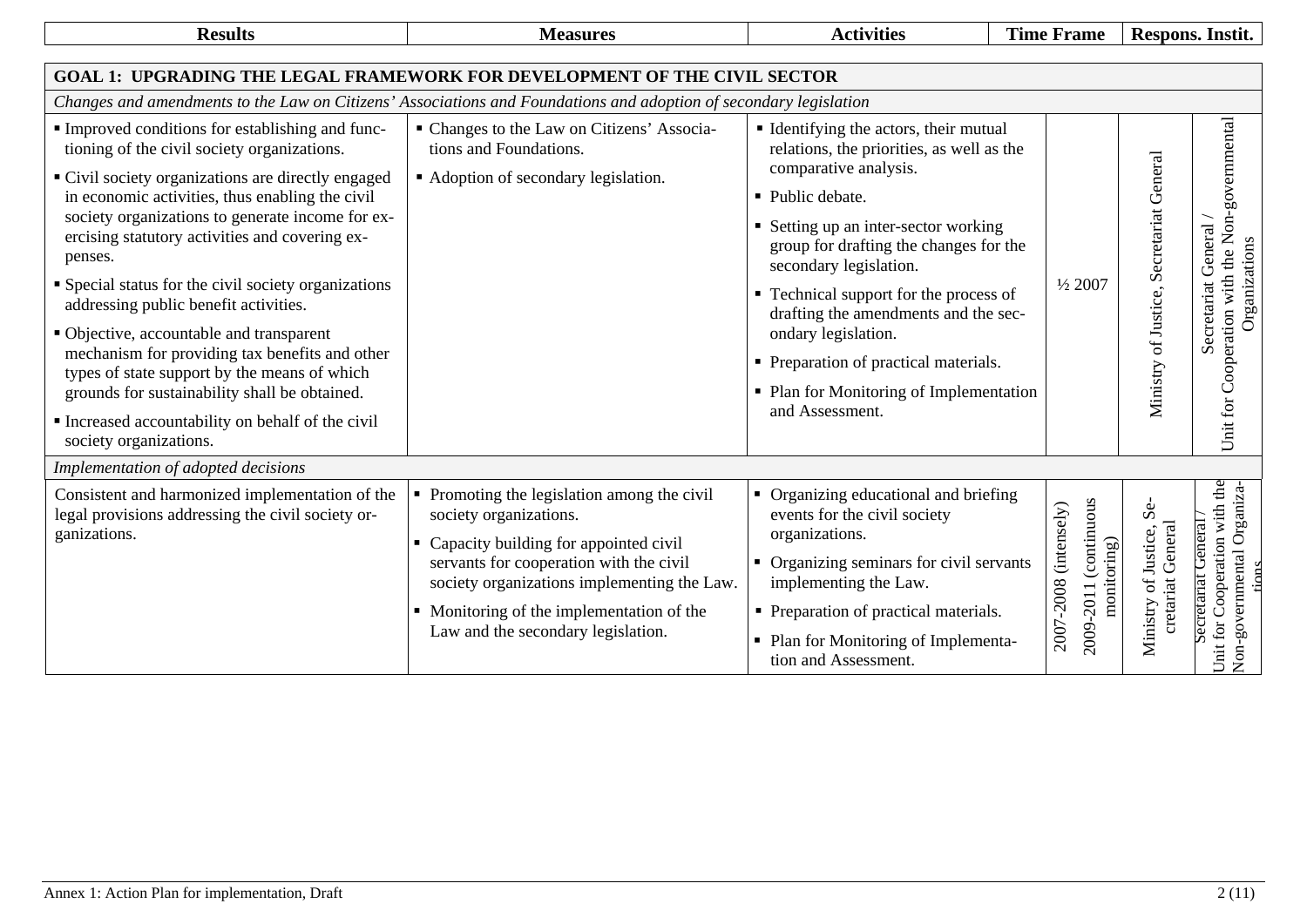| <b>Results</b>                                                                                                                                                                                                                                                                                                                                                                                                                                                                                                                                                                                                                                                      | <b>Measures</b>                                                                                                                                                                                                                                                                                                                                                                                                                                                                                                                                                                                                                                                                                 | <b>Activities</b>                                                                                                                                                                                                                                                                                                                                                                                                                                                                                                                                                                                                                                                                                                                                                                                                                                                                                                                                 | <b>Time Frame</b> | Respons. Instit.                                                                                                                                                         |
|---------------------------------------------------------------------------------------------------------------------------------------------------------------------------------------------------------------------------------------------------------------------------------------------------------------------------------------------------------------------------------------------------------------------------------------------------------------------------------------------------------------------------------------------------------------------------------------------------------------------------------------------------------------------|-------------------------------------------------------------------------------------------------------------------------------------------------------------------------------------------------------------------------------------------------------------------------------------------------------------------------------------------------------------------------------------------------------------------------------------------------------------------------------------------------------------------------------------------------------------------------------------------------------------------------------------------------------------------------------------------------|---------------------------------------------------------------------------------------------------------------------------------------------------------------------------------------------------------------------------------------------------------------------------------------------------------------------------------------------------------------------------------------------------------------------------------------------------------------------------------------------------------------------------------------------------------------------------------------------------------------------------------------------------------------------------------------------------------------------------------------------------------------------------------------------------------------------------------------------------------------------------------------------------------------------------------------------------|-------------------|--------------------------------------------------------------------------------------------------------------------------------------------------------------------------|
| <b>GOAL 2: PARTICIPATION OF THE CIVIL SECTOR IN THE DECISION-MAKING PROCESS</b>                                                                                                                                                                                                                                                                                                                                                                                                                                                                                                                                                                                     |                                                                                                                                                                                                                                                                                                                                                                                                                                                                                                                                                                                                                                                                                                 |                                                                                                                                                                                                                                                                                                                                                                                                                                                                                                                                                                                                                                                                                                                                                                                                                                                                                                                                                   |                   |                                                                                                                                                                          |
| Establishing mechanisms for participation of the citizens and their organizations in the decision-making processes                                                                                                                                                                                                                                                                                                                                                                                                                                                                                                                                                  |                                                                                                                                                                                                                                                                                                                                                                                                                                                                                                                                                                                                                                                                                                 |                                                                                                                                                                                                                                                                                                                                                                                                                                                                                                                                                                                                                                                                                                                                                                                                                                                                                                                                                   |                   |                                                                                                                                                                          |
| • Developed system for engaging civil society<br>organizations in the decision making of all lev-<br>els.<br>• The civil society organizations participate in the<br>drafting, the implementation and the monitoring<br>of public policies as well as drafting of national<br>acts.<br>• Draft laws are available through internet pages<br>of the ministries and other state administration<br>organs.<br>• The considerations of the civil society organiza-<br>tions are taken into account and integrated in the<br>decision-making process.<br>• The civil society organizations are involved in<br>the compiling of the Budget of Republic of Ma-<br>cedonia. | Amendments to the Work Plan of the<br>Government and introducing mechanisms to<br>enable information and active participation<br>of representatives of the civil society<br>organizations in adopting policies, laws and<br>other decisions by the means of public<br>debates and opinions exchange.<br>• Building capacity for the civil servants and<br>the civil society organizations for the<br>implementation of the amendments to the<br>Work Plan.<br>• Monitoring the implementation of the<br>amendments to the Work Plan.<br>• Devising measures for participation of the<br>civil society organizations in the process of<br>development of the Budget of Republic of<br>Macedonia. | Identifying the actors, their mutual<br>relations, the priorities, as well as the<br>comparative analysis<br>• Public debate.<br>■ Setting up an inter $-$ sector working<br>group for drafting changes to the Work<br>Plan of the Government.<br>• Setting up an inter - sector working<br>group for involvement of the civil or-<br>ganizations in the process of compil-<br>ing of the Budget of Republic of Ma-<br>cedonia.<br>• Adopting amendments to the Work<br>Plan of the Government for introduc-<br>ing mechanisms to engage civil soci-<br>ety organizations in the decision-<br>making processes.<br>Technical support for the process of<br>drafting the amendments to the Work<br>Plan and the measures.<br>• Preparation of practical materials.<br>• Plan for Monitoring of Implementation<br>and Assessment.<br>• Organizing educational and briefing<br>events for the civil servants and the<br>civil society organizations. | 2007-<br>2008     | Ministry of Justice, Secretariat General, Ministry of Labour and Social Policy<br>with the Non-governmental Organizations<br>Secretariat General<br>Unit for Cooperation |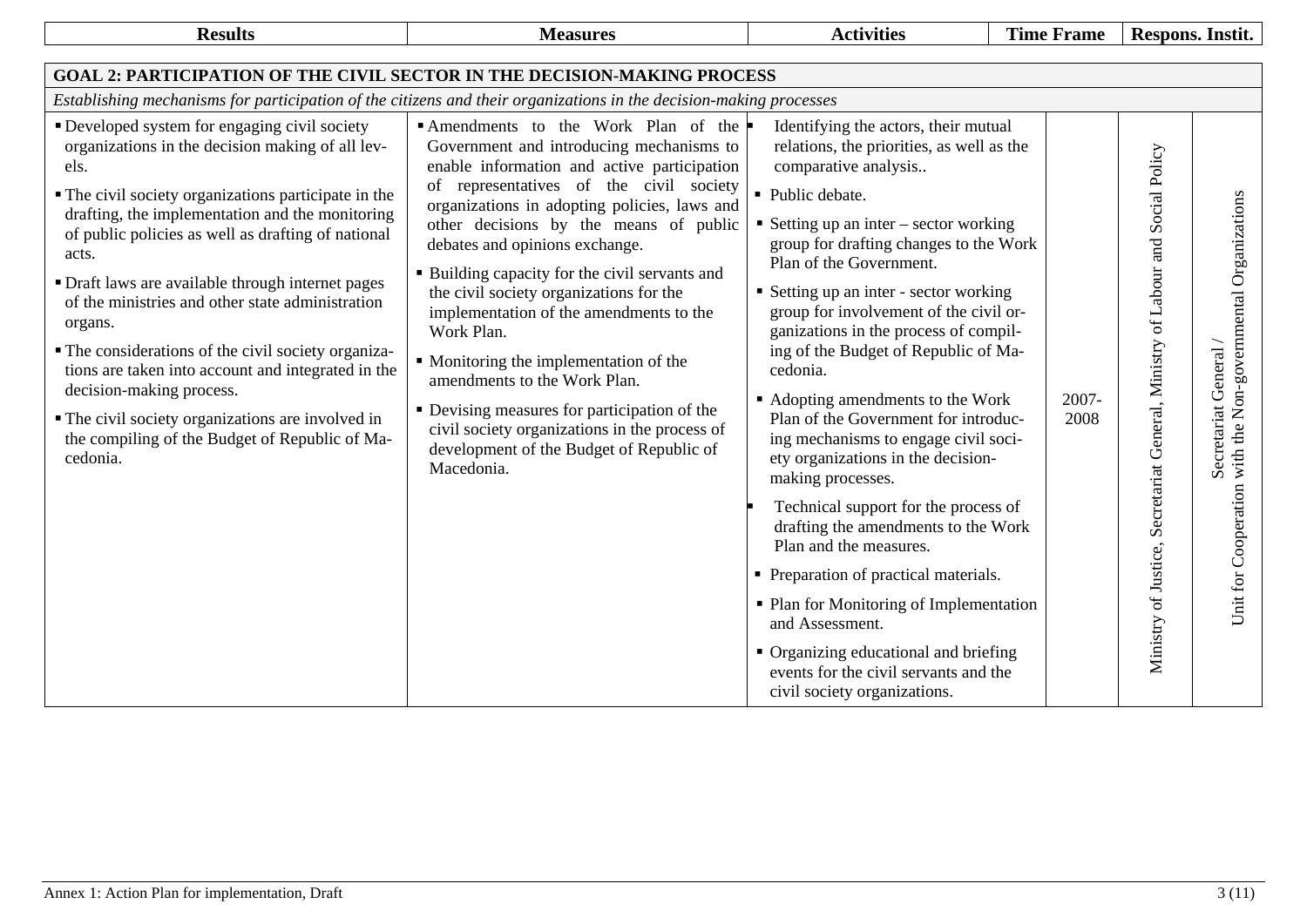| <b>Results</b>                                                                                                                                                                                                | <b>Measures</b>                                                                                                                                                                                                                                                                                                                                                                                                                                       | <b>Activities</b>                                                                                                                                                                                                                                                                                                                                                                                                                                                                                                                                                                                                                                                                                                                                                                                                                                     | <b>Time Frame</b> | Respons. Instit.                                                                                                                                                                        |  |  |  |  |
|---------------------------------------------------------------------------------------------------------------------------------------------------------------------------------------------------------------|-------------------------------------------------------------------------------------------------------------------------------------------------------------------------------------------------------------------------------------------------------------------------------------------------------------------------------------------------------------------------------------------------------------------------------------------------------|-------------------------------------------------------------------------------------------------------------------------------------------------------------------------------------------------------------------------------------------------------------------------------------------------------------------------------------------------------------------------------------------------------------------------------------------------------------------------------------------------------------------------------------------------------------------------------------------------------------------------------------------------------------------------------------------------------------------------------------------------------------------------------------------------------------------------------------------------------|-------------------|-----------------------------------------------------------------------------------------------------------------------------------------------------------------------------------------|--|--|--|--|
| Active particiaption of representatives of the civil society organizations in state advisory and other bodies                                                                                                 |                                                                                                                                                                                                                                                                                                                                                                                                                                                       |                                                                                                                                                                                                                                                                                                                                                                                                                                                                                                                                                                                                                                                                                                                                                                                                                                                       |                   |                                                                                                                                                                                         |  |  |  |  |
| The civil society organizations participate in the<br>work of the advisory bodies and in other state<br>bodies and are engaged in the process of drafting,<br>implementing and monitoring of public policies. | • Adopting the amendments to the legal acts<br>for participation of the civil society<br>organizations in the Governmental expert<br>councils - Legal and Economic council and<br>other counseling bodies.<br>• Capacity building for the civil servants<br>" Capacity building for the civil society or-<br>ganizations and implementation of the legal<br>acts.<br><b>Building coalition with the civil sector for</b><br>fight against corruption. | Identifying the actors, their mutual<br>relations, the priorities, as well as the<br>comparative analysis.<br>• Public debate.<br>■ Setting ip an inter - sector working<br>group for drafting amendments to the<br>legal acts.<br>Setting ip an inter - sector working<br>group for involvement of the civil or-<br>ganizations in the fight against corrup-<br>tion.<br>• Adopting the legal acts on behalf of<br>the Government for engaging civil<br>society organisations in the Govern-<br>mental expert councils - Legal and<br>Economic council and other counsel-<br>ing bodies.<br>• Technical support for the process of<br>drafting the legal acts, as for the Coali-<br>tion.<br>• Preparation of practical materials.<br>• Organizing educational and briefing<br>events for the civil servants and the<br>civil society organizations. | 2007-<br>2008     | Secretariat General, Ministry of Labour and Social Policy<br>Organizations<br>Non-governmental<br>General<br>Secretariat<br>with the<br>Cooperation<br>Ministry of Justice,<br>Unit for |  |  |  |  |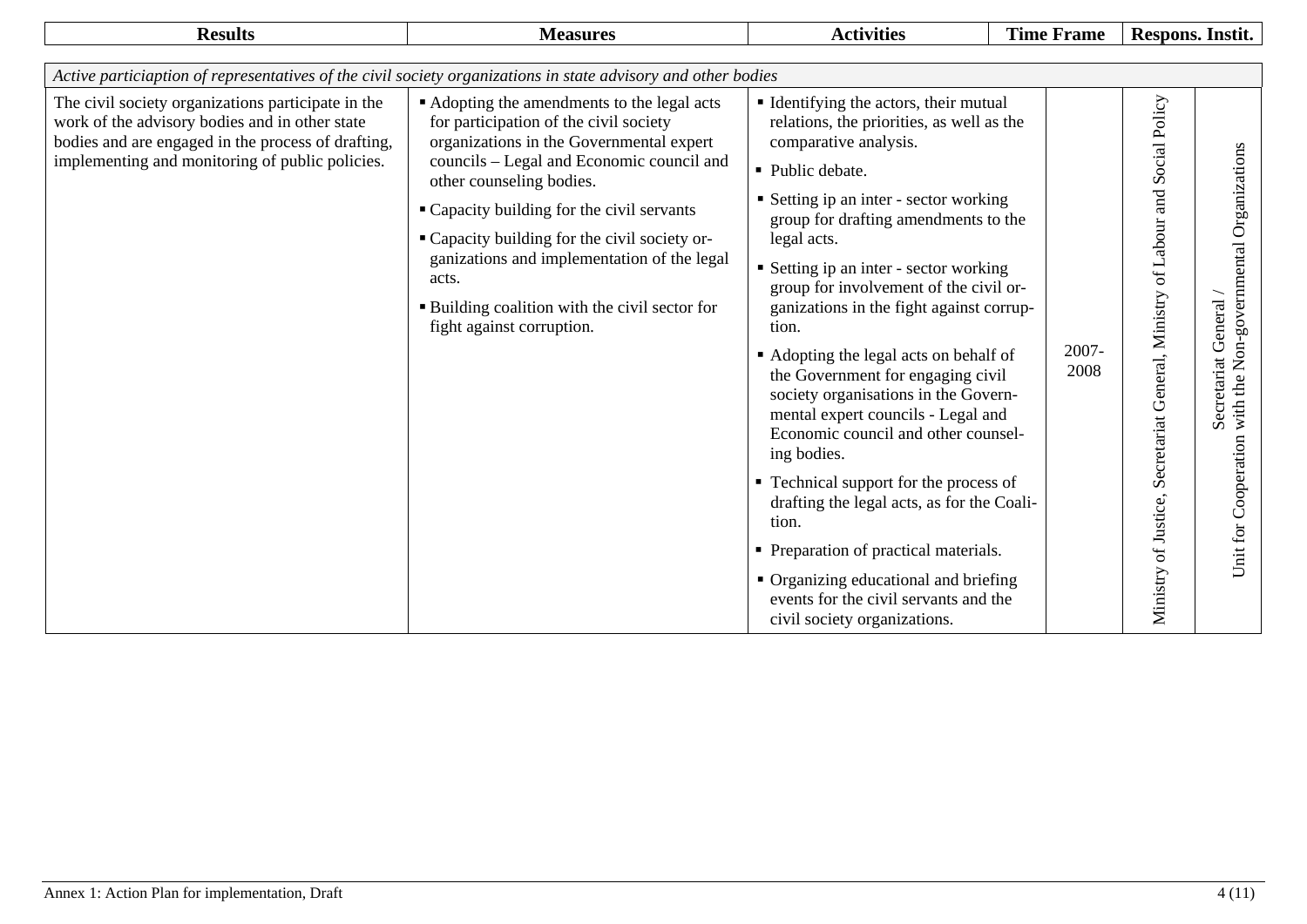| <b>Results</b>                                                                                                                                                                                                                                                                                                                                                                                                                                                                                                                                                                                                                                                                                                                                                                                                                                                                                                                                                                                                                             | <b>Measures</b>                                                                                                                                                                                                                                                                                                                                                                                                                                                                                                                                                                                                                                                                                                                                                                                                                                                             | <b>Activities</b>                                                                                                                                                                                                                                                                                                                                                                                                                                                                                                                                                                                                                                                                                                                                                                                                                                                                                                                                                                                                                                                                                                                                                                                                                                                                                                                                                                                                                                                               | <b>Time Frame</b>                                             | Respons. Instit.                                                                                                                                     |
|--------------------------------------------------------------------------------------------------------------------------------------------------------------------------------------------------------------------------------------------------------------------------------------------------------------------------------------------------------------------------------------------------------------------------------------------------------------------------------------------------------------------------------------------------------------------------------------------------------------------------------------------------------------------------------------------------------------------------------------------------------------------------------------------------------------------------------------------------------------------------------------------------------------------------------------------------------------------------------------------------------------------------------------------|-----------------------------------------------------------------------------------------------------------------------------------------------------------------------------------------------------------------------------------------------------------------------------------------------------------------------------------------------------------------------------------------------------------------------------------------------------------------------------------------------------------------------------------------------------------------------------------------------------------------------------------------------------------------------------------------------------------------------------------------------------------------------------------------------------------------------------------------------------------------------------|---------------------------------------------------------------------------------------------------------------------------------------------------------------------------------------------------------------------------------------------------------------------------------------------------------------------------------------------------------------------------------------------------------------------------------------------------------------------------------------------------------------------------------------------------------------------------------------------------------------------------------------------------------------------------------------------------------------------------------------------------------------------------------------------------------------------------------------------------------------------------------------------------------------------------------------------------------------------------------------------------------------------------------------------------------------------------------------------------------------------------------------------------------------------------------------------------------------------------------------------------------------------------------------------------------------------------------------------------------------------------------------------------------------------------------------------------------------------------------|---------------------------------------------------------------|------------------------------------------------------------------------------------------------------------------------------------------------------|
| <b>GOAL 3: MAINTAINING INTER-INSTITUTIONAL COOPERATION</b>                                                                                                                                                                                                                                                                                                                                                                                                                                                                                                                                                                                                                                                                                                                                                                                                                                                                                                                                                                                 |                                                                                                                                                                                                                                                                                                                                                                                                                                                                                                                                                                                                                                                                                                                                                                                                                                                                             |                                                                                                                                                                                                                                                                                                                                                                                                                                                                                                                                                                                                                                                                                                                                                                                                                                                                                                                                                                                                                                                                                                                                                                                                                                                                                                                                                                                                                                                                                 |                                                               |                                                                                                                                                      |
| Providing functional network for communication and coordination of activities related to the development of the civil sector                                                                                                                                                                                                                                                                                                                                                                                                                                                                                                                                                                                                                                                                                                                                                                                                                                                                                                               |                                                                                                                                                                                                                                                                                                                                                                                                                                                                                                                                                                                                                                                                                                                                                                                                                                                                             |                                                                                                                                                                                                                                                                                                                                                                                                                                                                                                                                                                                                                                                                                                                                                                                                                                                                                                                                                                                                                                                                                                                                                                                                                                                                                                                                                                                                                                                                                 |                                                               |                                                                                                                                                      |
| • The Unit for Cooperation with the Non-<br>governmental organizations efficiently<br>implements its activities, coordinates and<br>promotes the cooperation between the Govern-<br>ment, the civil society organizations and other<br>state authorities.<br>■ Harmonized implementation of the principles of<br>the general policy of cooperation between the<br>Government and the civil society organizations,<br>and proposing the same practice on a local level.<br>• The civil society organizations employ an up-<br>graded approach to the ministries and the ap-<br>pointed, responsible persons for cooperation,<br>exercising successful cooperation and communi-<br>cating activities.<br>• The responsible persons for cooperation and the<br>civil servants display a better understanding of<br>the possibilities emerging from the cooperation<br>with the civil society organizations.<br>• The civil servants are trained to promote and<br>more efficiently implement the legal acts and the<br>secondary legislation. | • Capacity bulding for the Unit for<br>Cooperation with the Non-governmental or-<br>ganizations as well as for the responsible<br>civil servants for cooperation with the civil<br>society organizations.<br>• Designing a system for exchange of informa-<br>tion, experiences as well as consultative ses-<br>sions between the Unit for Cooperation with<br>the Non-governmental organizations and the<br>responsible civil servants for cooperation<br>with the civil society organizations in order<br>to more efficiently and with greater coordi-<br>nation implement the goals of the Strategy,<br>the legal acts and the secondary legislation.<br>Initiating exchange of experiences with the<br>units of local self-government in order ro<br>assist the implementation of the goals of the<br>Strategy.<br>• Monitoring of the implementation of meas-<br>ures. | " Defining the functions of the Unit for<br>Cooperation with the Non-governmental<br>organizations (description of<br>responsibilities – job description), as<br>well as methods of cooperation with<br>other state authorities.<br>Appointing responsible civil servants for<br>cooperation with the civil society or-<br>ganizations in the relevant institutions.<br>• Promoting responsible civil servants for<br>cooperation with the civil society or-<br>ganizations and preparation of practical<br>materials.<br>• Maintaining a regular reporting practice<br>with the responsible civil servants for<br>the cooperation with the civil society<br>organizations, for the activities of the<br>Unit for Cooperation with the Non-<br>governmental organizations, internal list<br>of communication/distribution, monthly<br>briefings.<br>· Plan for continuous training for the Unit<br>for Cooperation with Non-governmental<br>organizations and for the appointed civil<br>servants for cooperation with the civil<br>society organizations: further training<br>and education for the civil society and<br>for the work of the civil society<br>organizations, formal and legal implica-<br>tion of laws related to the civil society<br>organizations, as well as the acts drafted<br>as a result of this Strategy.<br>" Coordination on behalf of the Ministry<br>for local self-government for exchange<br>of experiences between central and local<br>level. | 2009-2011 (continuous monitoring)<br>(intensely)<br>2007-2008 | with the Non-governmental Organizations<br>Secretariat General and other administrative authorities<br>Secretariat General /<br>Unit for Cooperation |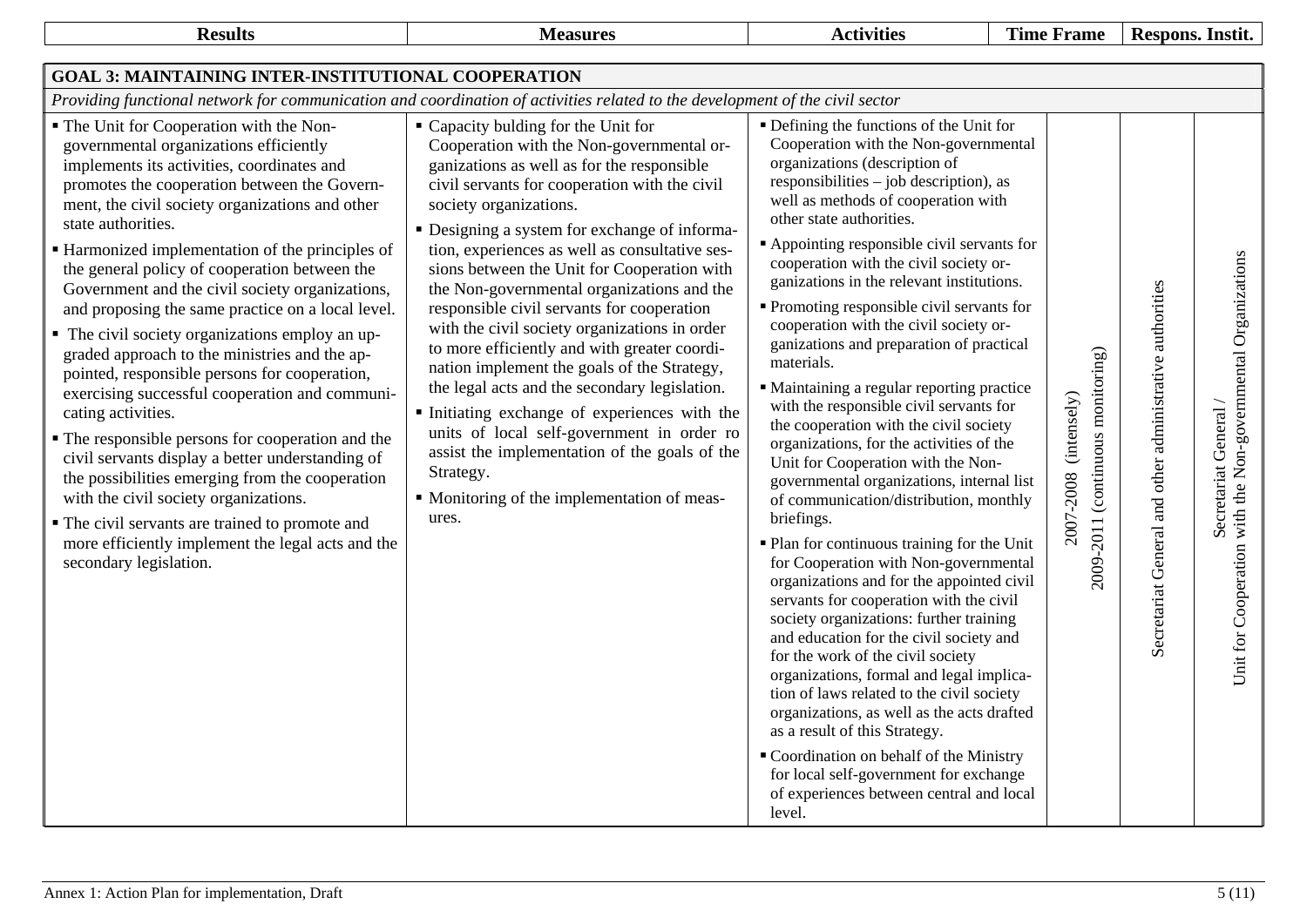| <b>Results</b>                                                                                                                                                                                                                                                                                                                                                                                                                                                                                                                                                                                                                                                                                                                                                                                                                                                                                                                                                                                                                                                | <b>Measures</b>                                                                                                                                                                                                                                                                                                                                                                                                                                                                                                                                              | <b>Activities</b>                                                                                                                                                                                                                                                                                                                                                                                                                                                                                                                                                                                                                                                                                                       | <b>Time Frame</b>                                | Respons. Instit.                                                                                                                                      |
|---------------------------------------------------------------------------------------------------------------------------------------------------------------------------------------------------------------------------------------------------------------------------------------------------------------------------------------------------------------------------------------------------------------------------------------------------------------------------------------------------------------------------------------------------------------------------------------------------------------------------------------------------------------------------------------------------------------------------------------------------------------------------------------------------------------------------------------------------------------------------------------------------------------------------------------------------------------------------------------------------------------------------------------------------------------|--------------------------------------------------------------------------------------------------------------------------------------------------------------------------------------------------------------------------------------------------------------------------------------------------------------------------------------------------------------------------------------------------------------------------------------------------------------------------------------------------------------------------------------------------------------|-------------------------------------------------------------------------------------------------------------------------------------------------------------------------------------------------------------------------------------------------------------------------------------------------------------------------------------------------------------------------------------------------------------------------------------------------------------------------------------------------------------------------------------------------------------------------------------------------------------------------------------------------------------------------------------------------------------------------|--------------------------------------------------|-------------------------------------------------------------------------------------------------------------------------------------------------------|
| <b>GOAL 4: MAINTAINING INTER - SECTOR COOPERATION</b><br>Promoting efficient cooperation with the civil sector<br>■ Coordinated and functional cooperation between                                                                                                                                                                                                                                                                                                                                                                                                                                                                                                                                                                                                                                                                                                                                                                                                                                                                                            | • Public promotion of the Unit for Cooperation                                                                                                                                                                                                                                                                                                                                                                                                                                                                                                               | • Analysis of the up-to-date coopera-                                                                                                                                                                                                                                                                                                                                                                                                                                                                                                                                                                                                                                                                                   |                                                  |                                                                                                                                                       |
| the public and the private sector directed<br>towards specific projects and activities, a<br>development of a long-term strategy for a given<br>area of importance to the community, i.e. of<br>public interest.<br>• Engagement of the civil service organizations in<br>the drafting and implementation of projects and<br>activities of mutual interest to the Government,<br>the civil service organizations and the citizens.<br>• Providing financial support for delivery of joint<br>activities or projects through grants or contracts.<br>• Transparent monitoring of delivered grants for<br>projects activities.<br>• Monitoring the implementation of the adopted<br>legal provisions and other provisions suggested<br>by the Strategy<br>• More efficient identification of problems and<br>addressing the needs of the citizens and the citi-<br>zens' organizations.<br>• The citizens and the civil service organizations<br>directly contribute to improvement of the public<br>services and of combating bureaucracy and cor-<br>ruption. | with the Non-governmental organizations.<br>• Stimulating the civil service organizations to<br>cooperate, coordinate and jointly come<br>forward in presenting their activities and<br>communicate with the Government by the<br>means of networks and platforms.<br>• Support to the process, provision of financial<br>support through grants and contracts.<br>• Monitoring the project activities and estab-<br>lishing other mechanisms for follow ups.<br>• Maintaining a civil service log for assessing<br>the performance of the state authorities | tion between the Government and<br>the civil service organizations.<br>• Public debate.<br>• Preparation of practical materials<br>• Developing a brand (logo) for the<br>Unit for Cooperation with Non-<br>governmental organizations, an<br>web site, promotional materials and<br>leaflets, information bulletin.<br>• Drafting a form for assessing the<br>performance of the state<br>authorities, reviewing findings,<br>publishing the findings and acting<br>upon them.<br>$\blacksquare$ Forming inter – sector advisory<br>bodies for reviewing and imple-<br>menting particular public benefit<br>projects.<br>• Forming an inter-sector body to<br>develop and monitor the supported<br>project activities. | (continuous)<br>2007 (intensely)<br>2011<br>2008 | Non-governmental Organizations<br>Secretariat General and other administrative authorities<br>Secretariat General<br>with the<br>Unit for Cooperation |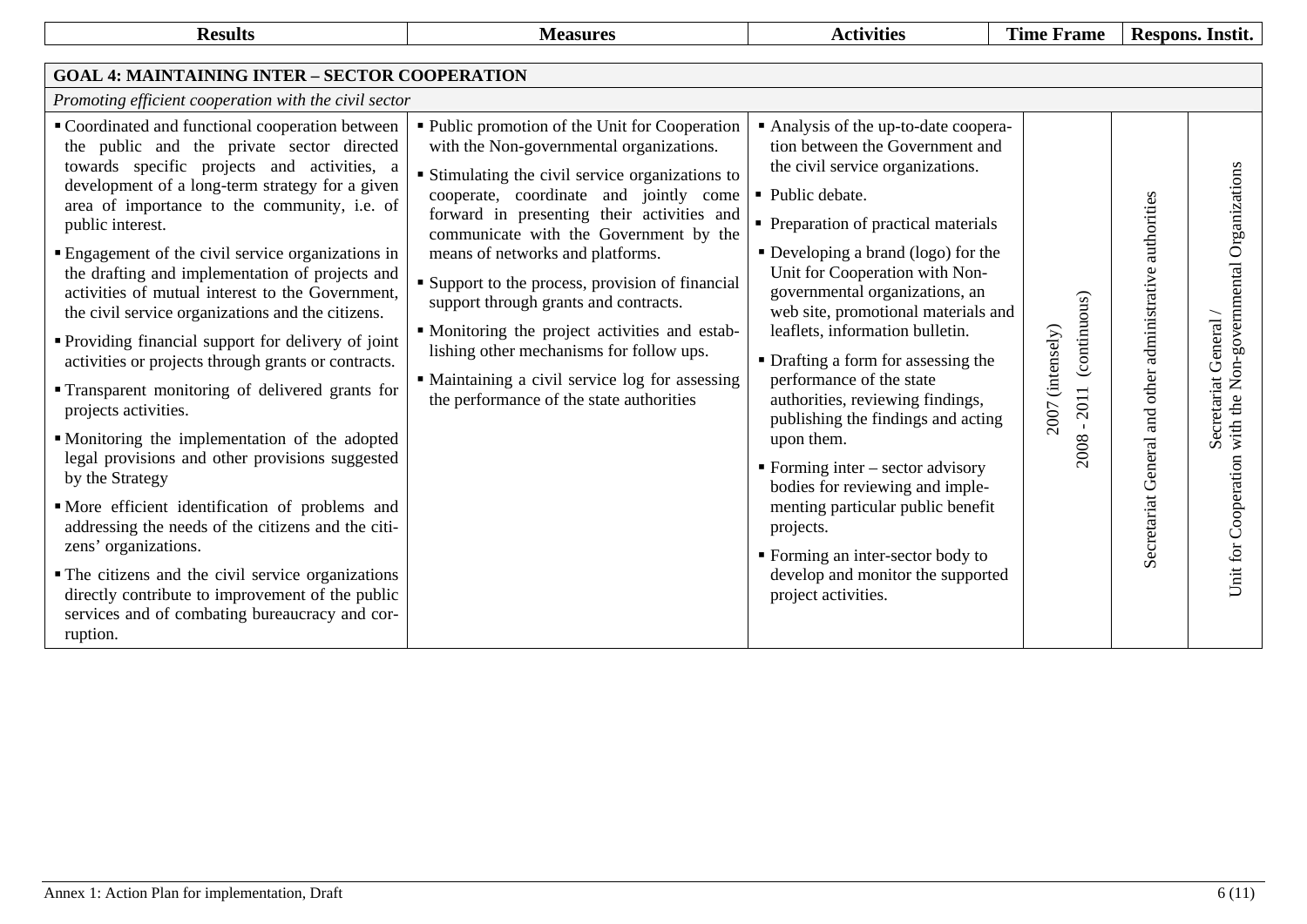| <b>Results</b>                                                                                                                                                                                                                                                                                                                                                                     | <b>Measures</b>                                                                                                                                                                                                                                                                                                                                                                                                                                                                                                                                                                                                                                                                                                             | <b>Activities</b>                                                                                | <b>Time Frame</b> |                                                                                          | Respons. Instit.                                                                            |  |  |  |  |  |
|------------------------------------------------------------------------------------------------------------------------------------------------------------------------------------------------------------------------------------------------------------------------------------------------------------------------------------------------------------------------------------|-----------------------------------------------------------------------------------------------------------------------------------------------------------------------------------------------------------------------------------------------------------------------------------------------------------------------------------------------------------------------------------------------------------------------------------------------------------------------------------------------------------------------------------------------------------------------------------------------------------------------------------------------------------------------------------------------------------------------------|--------------------------------------------------------------------------------------------------|-------------------|------------------------------------------------------------------------------------------|---------------------------------------------------------------------------------------------|--|--|--|--|--|
| <b>GOAL 5: INVOLVEMENT OF THE CIVIL SECTOR IN THE PROCESS OF EU INTEGRATION</b>                                                                                                                                                                                                                                                                                                    |                                                                                                                                                                                                                                                                                                                                                                                                                                                                                                                                                                                                                                                                                                                             |                                                                                                  |                   |                                                                                          |                                                                                             |  |  |  |  |  |
|                                                                                                                                                                                                                                                                                                                                                                                    | Involvement of the civil sector in defining policy and legislation related to the euro-integration processes                                                                                                                                                                                                                                                                                                                                                                                                                                                                                                                                                                                                                |                                                                                                  |                   |                                                                                          |                                                                                             |  |  |  |  |  |
| • Active engagement and contribution of the civil<br>service organizations in its full capacity in the<br>process of drafting and implementation of national<br>development plans and relevant strategic docu-<br>ments.<br>• The Government supports the process of capacity<br>building for the civil service organizations through<br>the implementation of the IPA instrument. | ■ Establishing a mechanism for consulting<br>the civil society organizations in the proc-<br>esses of drafting, approximation, imple-<br>mentation, and especially in the process of<br>drafting the national development plans,<br>operation programs and other strategic<br>documents<br>• Establishing a mechanism/platform for ac-<br>tive participation of the civil service or-<br>ganizations in the consultation process for<br>identifying the priorities in programming<br>the instrument for pre-accession assistance-<br><b>IPA</b><br>• Adoption of the Framework Regulation for<br>implementation of the IPA instrument on<br>behalf of the Government, upon being con-<br>ferred by the European Commission. | • Drafting national development<br>plans, operational programs and<br>other strategic documents. | $2007 -$<br>2011  | ffairs,<br>General<br>uropean<br>Secretariat<br>ロ<br>$\operatorname{for}$<br>Secretariat | governmental<br>the Non<br>eneral<br>Unit for Cooperation with<br>ਲ<br>Organiz<br>Secretari |  |  |  |  |  |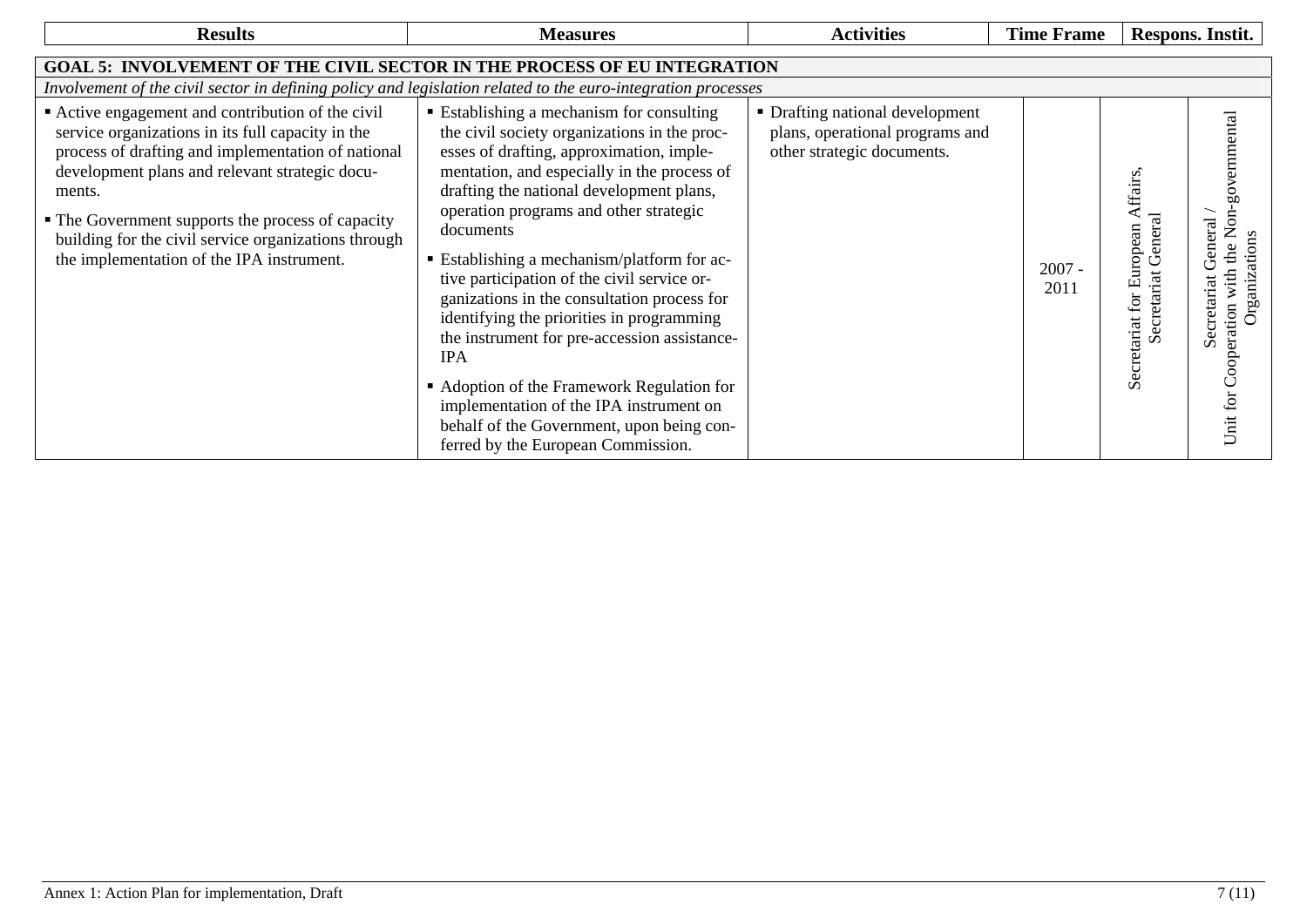| <b>Results</b>                                                                                                                                                                                                                                                                                                                                                                                                                                                                                                                                                                                                                                                                                                                                                                                                                                           | <b>Measures</b>                                                                                                                                                                                                                                                                                                                                                                                                                                                         | <b>Activities</b>                                                                                                                                                                                                                                                                                                                                                                                                                                                                                                                                                                                                                                                                                                                                                                                                | <b>Time Frame</b> |                                                                                                                                                                                                                 | Respons. Instit.                                                                      |
|----------------------------------------------------------------------------------------------------------------------------------------------------------------------------------------------------------------------------------------------------------------------------------------------------------------------------------------------------------------------------------------------------------------------------------------------------------------------------------------------------------------------------------------------------------------------------------------------------------------------------------------------------------------------------------------------------------------------------------------------------------------------------------------------------------------------------------------------------------|-------------------------------------------------------------------------------------------------------------------------------------------------------------------------------------------------------------------------------------------------------------------------------------------------------------------------------------------------------------------------------------------------------------------------------------------------------------------------|------------------------------------------------------------------------------------------------------------------------------------------------------------------------------------------------------------------------------------------------------------------------------------------------------------------------------------------------------------------------------------------------------------------------------------------------------------------------------------------------------------------------------------------------------------------------------------------------------------------------------------------------------------------------------------------------------------------------------------------------------------------------------------------------------------------|-------------------|-----------------------------------------------------------------------------------------------------------------------------------------------------------------------------------------------------------------|---------------------------------------------------------------------------------------|
| <b>GOAL 6: PROVISION OF MORE FAVOURABLE CONDITIONS FOR SUSTAINABILITY OF THE CIVIL SERVICE SECTOR</b>                                                                                                                                                                                                                                                                                                                                                                                                                                                                                                                                                                                                                                                                                                                                                    |                                                                                                                                                                                                                                                                                                                                                                                                                                                                         |                                                                                                                                                                                                                                                                                                                                                                                                                                                                                                                                                                                                                                                                                                                                                                                                                  |                   |                                                                                                                                                                                                                 |                                                                                       |
| Upgrading of the framework for direct state financing                                                                                                                                                                                                                                                                                                                                                                                                                                                                                                                                                                                                                                                                                                                                                                                                    |                                                                                                                                                                                                                                                                                                                                                                                                                                                                         |                                                                                                                                                                                                                                                                                                                                                                                                                                                                                                                                                                                                                                                                                                                                                                                                                  |                   |                                                                                                                                                                                                                 |                                                                                       |
| " Transparent and consistent allocation of resources<br>from the Budget of Republic of Macedonia, the<br>lotteries and entertainment games as well as from<br>other sources.<br>• The civil society organizations share equal access<br>to public resources, a fact that amplifies financial<br>sustainability of the civil society organizations.<br>• The support is above all directed towards activities<br>aimed to satisfy the citizens' needs.<br>• The civil society organizations utilize the resources<br>more responsibly, the accountability practice is<br>more exercised as well as the transperency in their<br>operations, resulting in easier monitoring and as-<br>sessment of the performance of financed activities.<br>• The civil service organizations have an equale ac-<br>cess to state funds for delivery of social services. | • Adopting a new Decision for the criteria<br>for allocation of resources from the budget,<br>the lottery, entertainment games as well as<br>other sources, containing clearly defined<br>principles and criteria.<br>• Monitoring of the implementation of the<br>Decision.<br>Amendments to the Law on Lottery.<br>• Creating mechanisms for cooperation<br>between the ministries and the civil society<br>organizations in delivery of services (ex:<br>licensing). | "Identifying the actors, their mutual<br>relations, the priorities, as well as<br>the comparative analysis.<br>• Public debate.<br>• Setting up an inter-sector working<br>group for drafting the Decision.<br>• Setting up an inter-sector working<br>group for drafting the amendments<br>to the Law on Lotteries.<br>• Setting up an inter-sector working<br>group for involvement of the civil<br>society organization for delivery of<br>social services.<br>• Technical support for the process<br>of drafting the Decision and the<br>mechanisms.<br>• Preparation of practical materials.<br>• Plan for Monitoring of Implemen-<br>tation and Assessment.<br>Compiling a data base for the civil<br>society' associations eligible to re-<br>ceive resources from the Budget of<br>Republic of Macedonia | 2007              | Social Pol-<br>Sports<br>gency for Youth and<br>and<br>of Labour<br>Ministry<br>$\blacktriangleleft$<br>Ministry of Economy,<br>General,<br>Secretariat<br>icy, Ministry of Justice,<br>of Finance,<br>Ministry | Unit for Cooperation with the Non-governmental Organizations<br>Secretariat General / |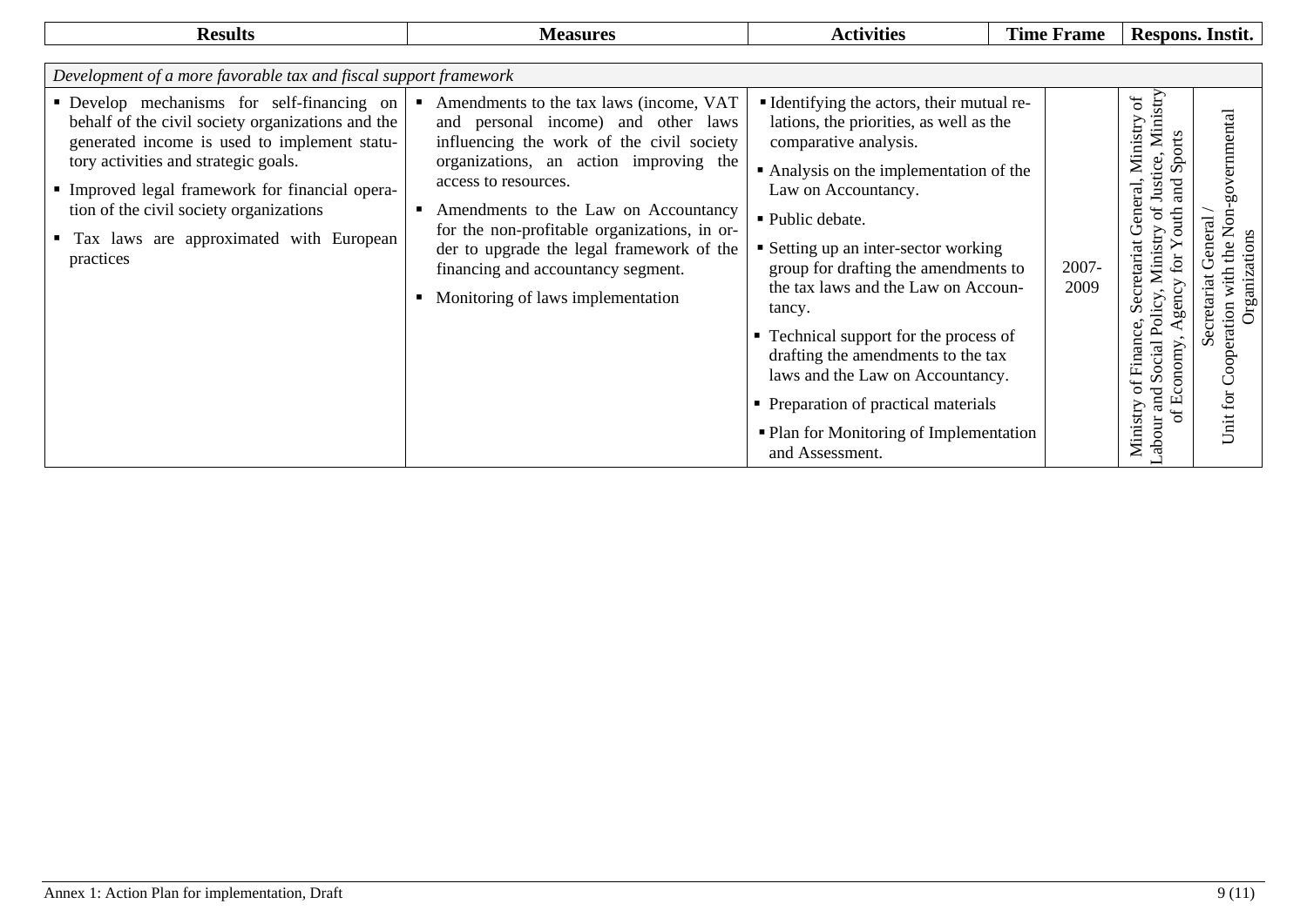| <b>Results</b>                                                                                                                                                                                                                                                                                                                                                                                                                                                                                                                                                     | <b>Measures</b>                                                                                                                                                                                                                   | <b>Activities</b>                                                                                                                                                                                                                                                                                                                                                                                                                                                                                                                                                                | <b>Time Frame</b>        |                                                                  |                                                                                                                                                                                        | Respons. Instit.                                                                         |
|--------------------------------------------------------------------------------------------------------------------------------------------------------------------------------------------------------------------------------------------------------------------------------------------------------------------------------------------------------------------------------------------------------------------------------------------------------------------------------------------------------------------------------------------------------------------|-----------------------------------------------------------------------------------------------------------------------------------------------------------------------------------------------------------------------------------|----------------------------------------------------------------------------------------------------------------------------------------------------------------------------------------------------------------------------------------------------------------------------------------------------------------------------------------------------------------------------------------------------------------------------------------------------------------------------------------------------------------------------------------------------------------------------------|--------------------------|------------------------------------------------------------------|----------------------------------------------------------------------------------------------------------------------------------------------------------------------------------------|------------------------------------------------------------------------------------------|
|                                                                                                                                                                                                                                                                                                                                                                                                                                                                                                                                                                    |                                                                                                                                                                                                                                   |                                                                                                                                                                                                                                                                                                                                                                                                                                                                                                                                                                                  |                          |                                                                  |                                                                                                                                                                                        |                                                                                          |
| Promoting philanthropy<br>• Civil society organizations understand and ap-<br>propriately apply the philanthropy principle.<br>entities and natural<br>$\blacksquare$ Legal<br>persons<br>are<br>financially stimulated to support activities of the<br>civil society organizations and to contribute to<br>the development of the civil sector.<br>• The Government, the legal entities and the civil<br>society organizations cooperate and mutually<br>contribute to the development of the community<br>and mobilization of privately obtained re-<br>sources. | Amendments to the Law on Donations and<br>$\blacksquare$<br>Sponsorship in Public Affairs<br>• Monitoring the implementation of the Law<br>Support to the programs for socially re-<br>sponsible enterprises.                     | • Analysis on the implementation of the<br>Law on Donations and Sponsorship in<br>Public Affairs.<br>· Public debate.<br>• Setting up an inter-sector working<br>group for drafting the amendments to<br>the tax laws and the Law on Accoun-<br>tancy.<br>• Technical support for the process of<br>drafting the amendments to the tax<br>laws.<br>• Preparation of practical materials<br>• Plan for Monitoring of Implementation<br>and Assessment.<br>• Common inter-sector organization for<br>events related to the promotion of<br>philanthropy and social responsibility. |                          | 2011 (continuous monitoring)<br>2008 (intensely)<br>2007<br>2009 | of La-<br>bour and Social Policy, Ministry of Justice, Ministry of<br>Secretariat General, Ministry<br>Economy, Agency for Youth and Sports<br>Ministry of Finance,                    | Unit for Cooperation with the Non-governmental Or-<br>Secretariat General<br>ganizations |
| Promoting voluntary work<br>Improved conditions and framework for volun-<br>tary work.<br><b>Expanded citizens' activities and participation</b><br>in voluntary problem - solving practice in the<br>community.                                                                                                                                                                                                                                                                                                                                                   | • Drafting a Law on Voluntary work.<br>• Drafting a Strategy for Promotion and De-<br>velopment of Voluntary Work.<br>• Monitoring the implementation of the legal<br>provisions.<br>• Monitoring the implementation of the plan. | • Identifying the actors, their mutual<br>relations, the priorities, as well as the<br>comparative analysis.<br>• Public debate.<br>• Setting up an inter-sector working<br>group for drafting the Law and prepa-<br>ration of the Strategy and Action Plan<br>for Implementation.<br>• Technical support for the process of<br>drafting the Law, the Strategy and the<br>Action Plan.<br>• Preparation of practical materials.<br>• Plan for Monitoring of Implementation<br>and Assessment.<br>• Promotion of voluntary work                                                   | 2008 (intensely)<br>2007 | ontinuous monitoring)<br>2011 (c<br>2009                         | General, Ministry<br>and Social Policy, Ministry of Justice,<br>of Economy, Agency for Youth and<br>Secretariat<br><b>Sports</b><br>Finance,<br>of Labour<br>Ministry<br>5<br>Ministry | Unit for Cooperation with the Non-governmental<br>Secretariat General<br>Organizations   |